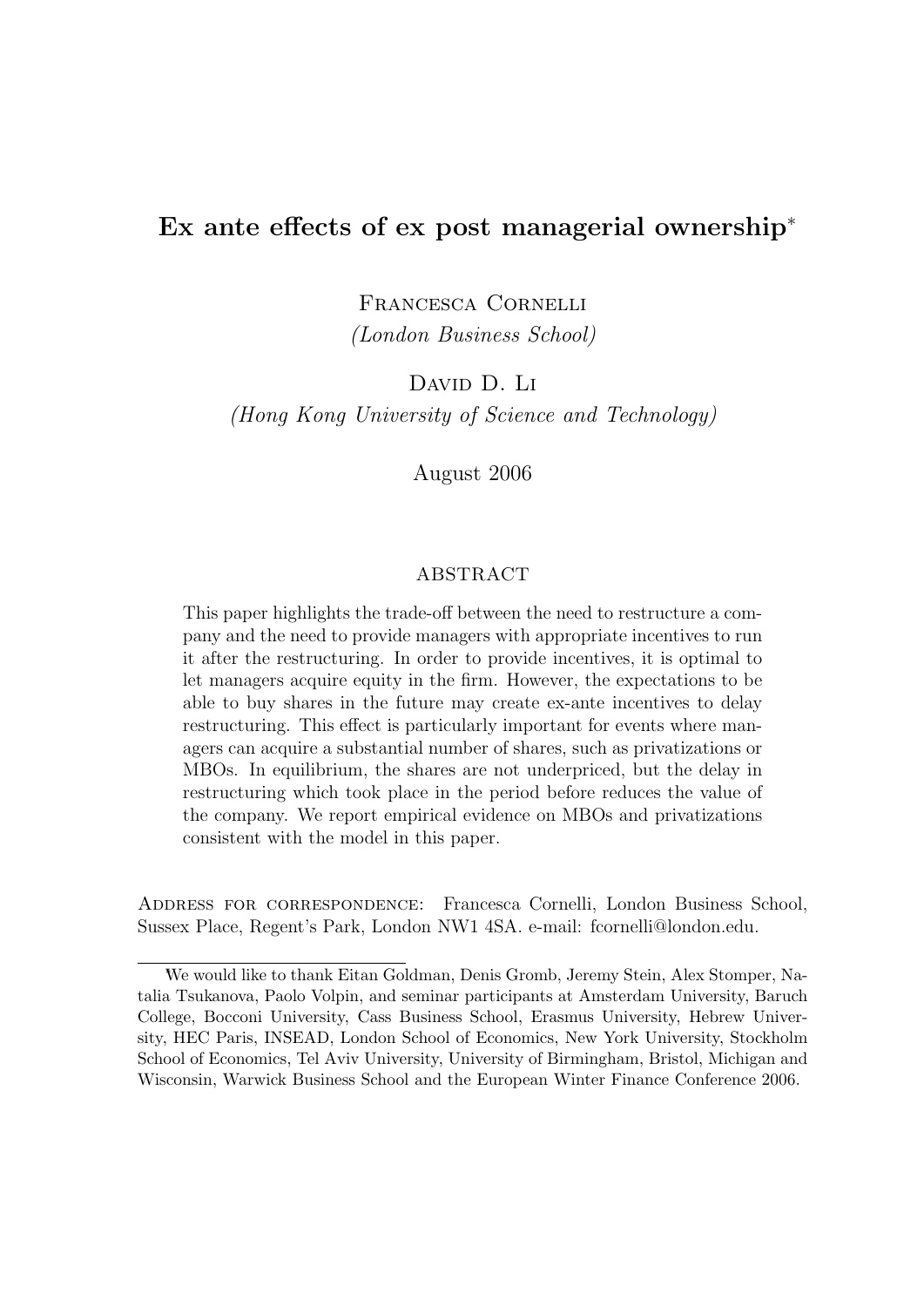# 1. Introduction

The corporate finance literature has often stressed the importance of managerial ownership. Jensen and Meckling (1976) show that separation between ownership and control usually leads to agency costs, since managers do not necessarily have the maximization of the value of the firm as their primary objective. These agency costs imply that, if possible, it is optimal to give managers some equity (or equity-like securities, such as stock options) in the company, since it will align their objectives with those of the shareholders. There is a large literature on managerial compensation with equity and stock options that follows from this principle.<sup>1</sup> Moreover, several papers present empirical evidence that corporate performance increases with the level of share ownership by corporate insiders (see, for example, Morck, Shleifer and Vishny (1988), McConnell and Servaes (1990) and McConnell, Servaes and Lins (2005)).<sup>2</sup>

When we move to a multi-period framework, expectations of future actions can affect the analysis, and we need to take into account the ex ante effects. For example, Jensen and Meckling (1976) point out that expectations of future sales of equity will have an ex ante effect on the decisions taken today by the managers. Bar-Gill and Bebchuk (2004a) look at the *ex ante* effects when managers know they will be able to sell shares if they receive negative information about the firm's prospects. As a consequence, they have less ex ante incentives to exert effort. In this paper, we look at the ex ante effects on managers' decisions, when they expect to be able to buy additional shares in the future. We take into account the fact that additional ownership increases managerial incentives, so that the ex post value of the firm increases with the manager's equity fraction. However, from the ex ante point of view, the prospective to acquire shares in the company provides perverse incentives to managers. Managers may delay restructuring or investments, in order to be able to buy cheap shares and acquire a larger stake in the company.

<sup>1</sup>See Murphy (1999) for an overview of the literature.

<sup>2</sup>To be precise, the relation is non-monotonic, as corporate performance starts decreasing beyond a certain level of insiders' share ownership. This can be explained by corporate insiders extracting private benefits from control and is beyond the scope of this paper.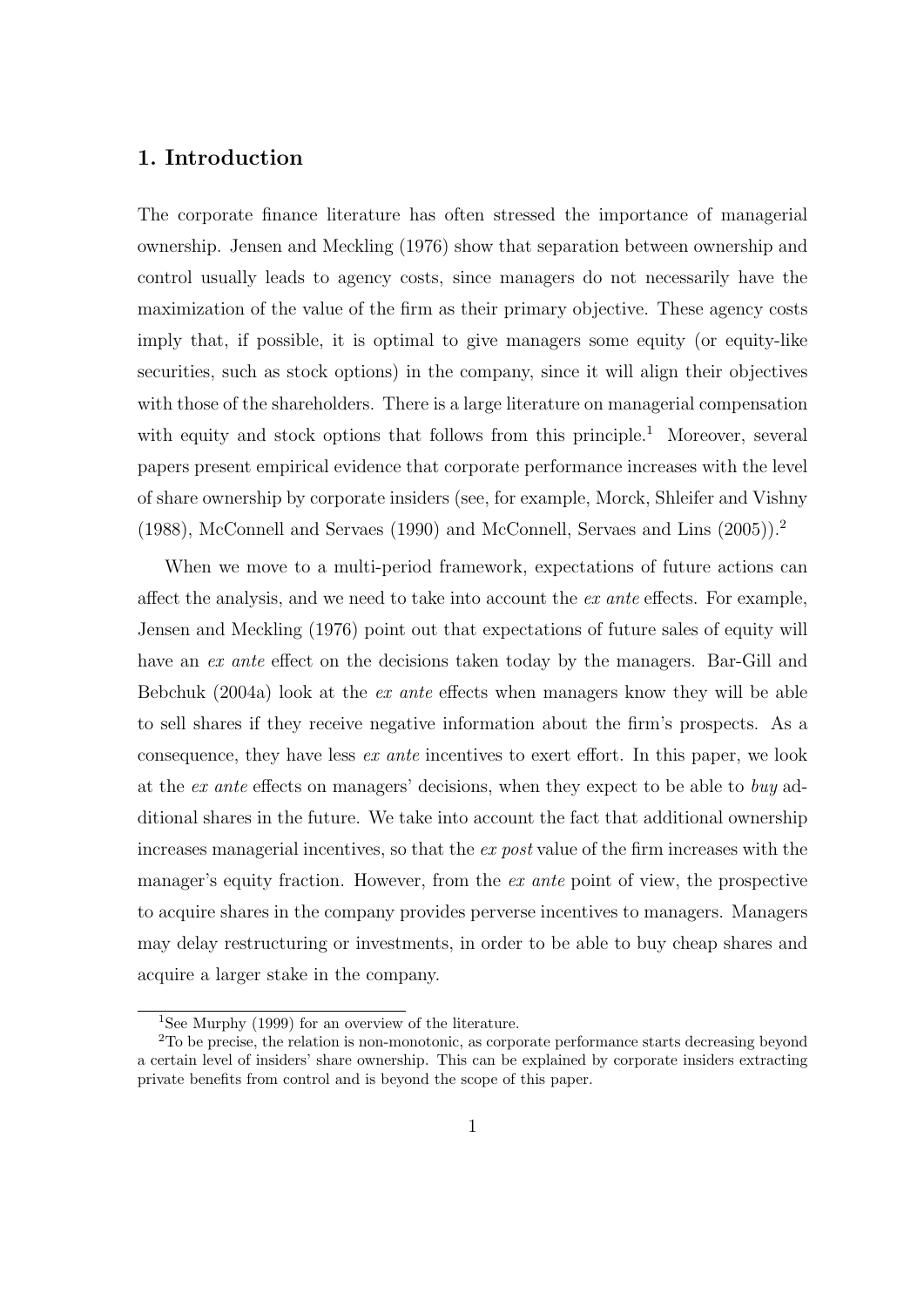In our paper, the negative ex ante effect takes place not because managers will buy shares at a price which does not completely reflect the true value of the shares (as in Jensen and Meckling (1976) or Bar-Gill and Bebchuck (2004a)). On the contrary future prices will reflect the true value of the firm's assets but this may lead managers to modify their actions: when managers will buy shares, they will buy them at the fair price (taking into account all future opportunities) and therefore will not make any extra profits. Despite that, ex ante they have an incentive to distort their choice. In this sense, the paper has a flavor similar to Stein (1989), where managers, trying to fool the market, forsake good investments in order to boost short term earnings, but in equilibrium the market perfectly adjusts its expectations and is never fooled. Also in Goldman and Slezak (2006) managers has an incentive to manipulate information, despite the market adjusting for the bias. In Holmstrom (1999) managers exert extra effort in order to convince potential future employers that they are of a better ability, but in equilibrium their true ability is known.

We identify three different effects, in increasing order of importance, that distort managerial incentives. We start from the usual Jensen-Meckling (1976) effect: if managers do not own the entire firm, they do not internalize all the advantages arising from their effort to restructure and therefore a suboptimal amount of restructuring is undertaken. We then show that such effect is aggravated when managers can buy shares. In fact, the increase in the firm value due to managers' restructuring effort is fully reflected in the share price other investors may be willing to pay. As a result, managers will pay a higher price for the shares and will never be compensated for their restructuring effort.<sup>3</sup> Finally, we introduce asymmetry of information at the ex ante stage and show a third effect: managers have all the incentives to bias the information of other potential buyers (or sellers) and therefore their restructuring decisions in the first period may be directed to garble information. In equilibrium, they do not manage to fool the investors and by the time they can buy the shares, the share price is the correct one, but the damage (the lack of restructuring) has already

<sup>&</sup>lt;sup>3</sup>An alternative way to explain this effect is that as the restructuring effort by the managers increases the fraction of equity they can buy shrinks.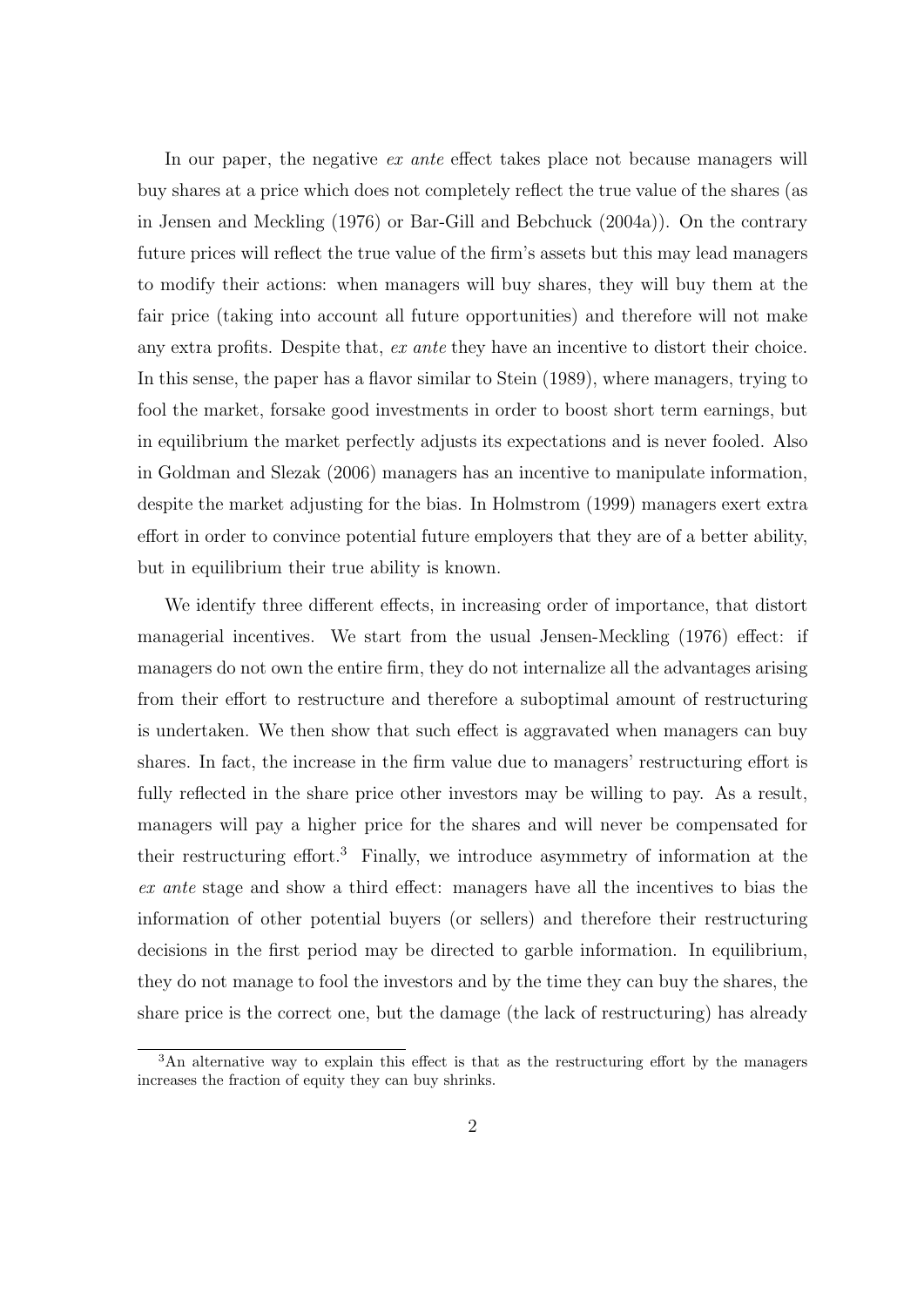taken place before. The total amount of restructuring in equilibrium is the sum of these three effects. Our results remain true even if we allow for private benefits of control, management turnover and different methods to acquire the shares.

This trade-off between ex ante and ex post incentives may arise even on a daily basis, as managers can acquire more shares in the market. However, it is particularly important and can lead to severe inefficiencies in situations where managers can increase their ownership stake substantially. Therefore, this paper focuses on two types of transactions in which both the fraction of the equity that managers can acquire is substantial and the effect of their actions on the value of the firm is important: management buy-outs (MBOs) and privatizations. In both cases, managers have the opportunity to increase substantially their ownership in the firm. Moreover, in both cases a substantial restructuring is needed and it is important that the right incentives are in place in order to induce the managers to undertake the restructuring.

Usually, an increase in managerial ownership is seen as a positive implication of an MBO or privatization, and quoted as one of the main causes of the observed increase in the productivity of a company following an MBO or a privatization.<sup>4</sup> However, the  $ex$ ante perspective may be less favorable. In fact, these are usually situations where the company could benefit substantially from major restructuring and we show that the expectation of being able to buy additional shares may delay crucial restructuring or lead to underinvestment, both of which affect the long term value of the firm. There could therefore be cases where it is not the MBO or privatization that causes an increase in productivity, but it is the expectation of a future MBO or privatization which causes a reduction in productivity. An implication is that the substantial productivity increases highlighted by the empirical literature following an MBO (see Kaplan (1989)) or a privatization (see Megginson and Netter (2001) and Megginson, Nash and van Randenborgh (1994)) may be overstated. In fact, at least part of the increase may be due to the artificial downward distortion of the firm's productivity

<sup>4</sup>For example, Gupta (2005) looks at the case of partial privatizations in India, where control was still retained by the government, and documents an increase in productivity that cannot be attributed to control issues, but rather to better managerial incentives.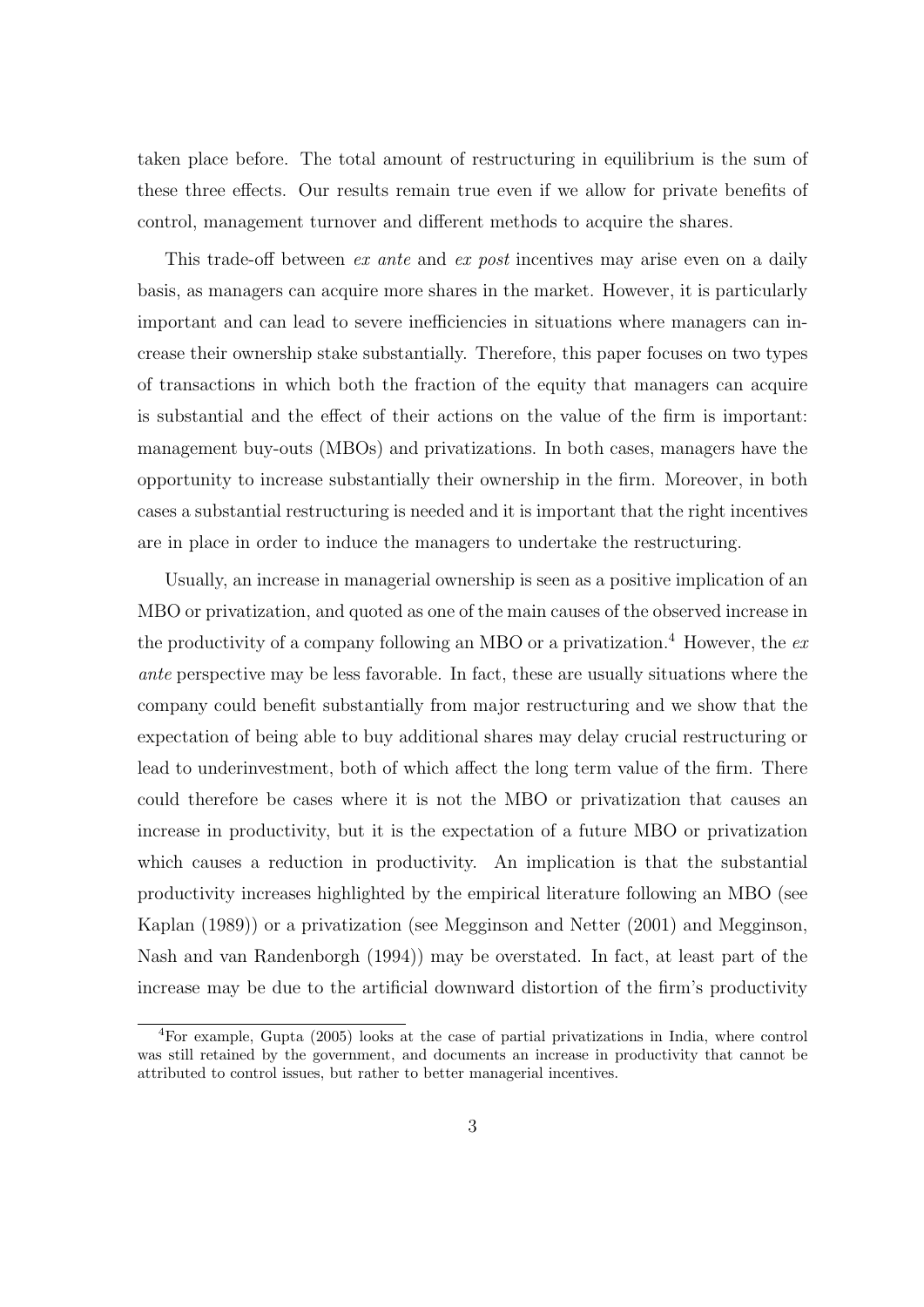before the event.

In Sections 5 and 6 we report empirical evidence on privatizations and MBOs that is consistent with our story. In particular, for privatizations, Lopez-de-Silanes (1997) shows that firms being privatized sell at a higher price the shorter is the period between the decision to privatize and the actual privatization. He interpret this result by saying that "managerial distraction and forgone investment opportunities are possible explanations for the loss in value of these firms." This is exactly the effect we obtain in this paper, but we point out the main cause of this behavior: managers may be already thinking about their future opportunity to buy shares. Moreover, he finds that when the management is substituted at the onset of the privatization process by a professional "privatizer" the price of the shares at the privatization is higher (and this reflects a true better value of the company). Thus, by eliminating the managers the government eliminates all the perverse ex ante incentives. There is also abundant anecdotal evidence from transition economies that managers delayed restructuring before a privatization and attempted to make the company to look as bad as possible.

For MBOs, Fidrmuc, Roosenboom and van Dijk (2005) compare management vs. non-management led buy-outs and find that MBOs are characterized by a larger fraction of revenues used for operational expenses. Moreover, recent literature in accounting, showing that managers tend to manipulate earnings downwards before an MBO, is also consistent with the main idea of the paper.

Our model also has several implications for MBOs. It implies that there should be a difference in the productivity change of management vs. non management led buy-outs. Moreover, MBOs where there was an institutional investor already in place will have a smaller increase in productivity (since there was less possibility to run down the firm beforehand). We should also observe, before an MBO announcement, an abnormal growth in wages, less layoffs, and an increase of expensed vs. capital investments. Finally, our model implies that in periods where there is a boom of MBOs, there could be an economy-wide effect of managers' demotivation (since the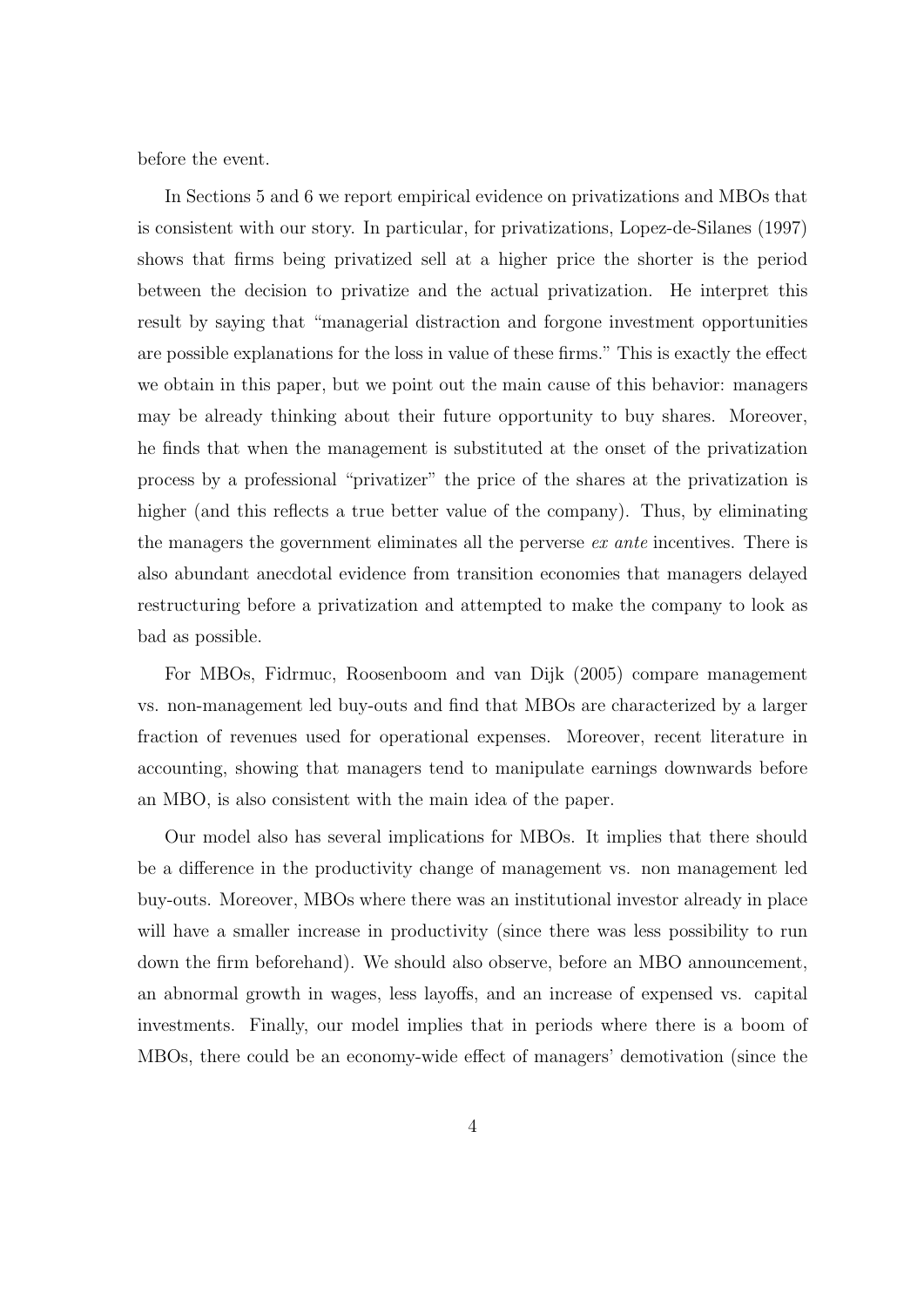probability they may be able to conduct an MBO increases).

Given that managerial ownership remains a good thing in the long run and increases the value of the firm, this paper highlights the need to pay attention (or regulate) the way these events are conducted. For example, more attention should be paid to the period before privatization. Firms could do worse when privatization is announced than when privatization is not announced and not expected. In fact, the period between the announcement and the actual privatization can be very long and the cost is not only the delayed increase of efficiency in newly privatized firms. A less obvious cost is that managers anticipating privatization may intentionally slow down and forgo precious strategic opportunities to restructure, since this allows them to benefit more from the privatization. In the case of MBOs, the delay between announcement and implementation is endogenous, since the managers themselves choose when to announce the MBO. However, this feature may only make matters worse, as managers may plan an MBO without announcing it and thus start underperforming even before the announcement. Royal Mail, the public mail service in U.K., has recently announced the intention to conduct a worker buy-out as a partial privatization.<sup>5</sup> The date when this will happen (and whether indeed it will happen) has not been announced yet, but all the ex ante perverse effects can already take place.

In order to reduce the insider's undesirable incentives to under-perform, the government may want to build in the privatization program some unconventional instruments that reward restructuring. For example, the government may want to return a fixed proportion of the privatization revenues to the managers, or to reward the managers according to the firm's share value at privatization. Similarly, in the case of an MBO, managers' remuneration contingent on the final result of the MBO may reduce the *ex ante* incentives to underinvest. In this paper we do not derive the optimal mechanism to solve the problem highlighted, since sometimes a very simple rule can solve the problem. Rather, we want to highlight the problem: the reason

 $5$ See "Post office buyout plans grow," Financial Times, November 5, 2005.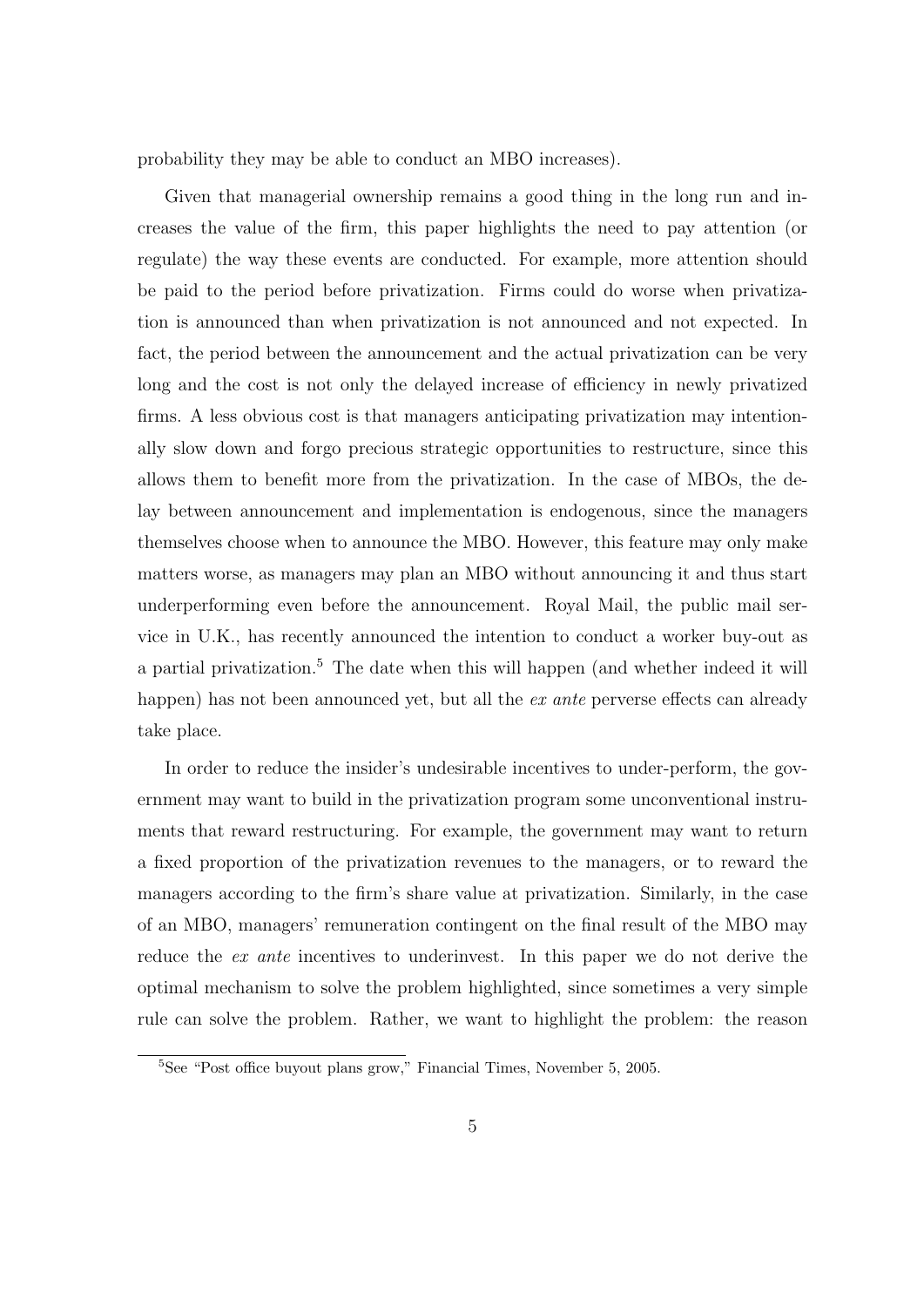these simple rules are often not adopted is that nobody pays attention to the ex ante perverse effects.<sup>6</sup>

Our analysis can be applied also to managers compensation in general. For example, CEOs are typically awarded stock option with an exercise price equal to the stock price on the award date. Thus, the managers have an incentive to underinvest in the company, in order to keep the price of the shares low until when they are granted the options. The incentive to underinvest is thus similar, in spirit, to the finding that CEO manage the disclosure of information around the timing of stock option awards (see Aboody and Kasznik, 2000).

Some other papers have highlighted, in different contexts, the trade-off between ex ante and ex post incentives of managers. Acharya, John and Sundaram (2000) highlight a trade-off between *ex ante* and *ex post* incentives in the context of resetting executive stock options. Narayanan (1996) shows that all-cash and all-stock contracts induce the managers to, respectively, underinvest or overinvest in the long run. If he receives only cash he may want to boost current cash flow to convince investors he is more able than he really is. If instead he receives only stock that cannot be traded immediately he has an incentive to overinvest, reduce investors' perception of his ability and being paid with undervalued stock (which is equivalent to being overpaid). Attari and Banerjee (2005) look at a situation where managers have a control stake in the company and have to decide whether to undertake a positive NPV project. If undertaking the NPV project requires issuing new equity, managers may forego to undertake the project to avoid the dilution in their equity stake and thus a loss of control. Bar-Gill and Bebchuk (2004b) show that the opportunity to sell shares ex post creates ex ante incentives to set up misreporting opportunities.

The next section presents the model, Section 3 gives the main analytical results.

<sup>6</sup>Although simple measures can sometimes attenuate the problem, we want to stress the solution is not always simple. For example, one may think that to solve the problem in the case of privatization it may be enough to prohibit the managers to buy shares in the privatization or to sell them at a fixed price pre-set in advance. However, these measures may not be enough, if managers can buy shares later on the market.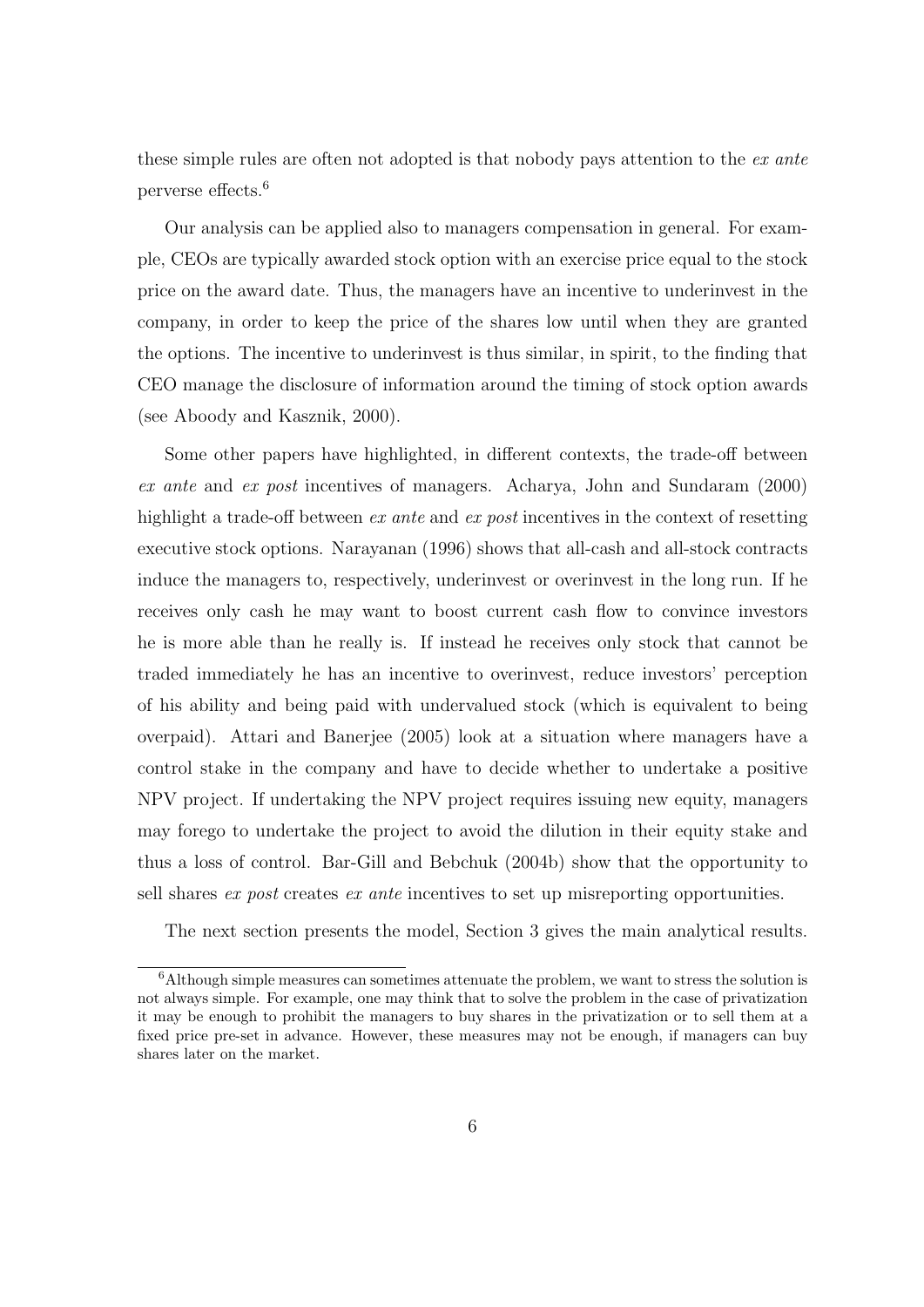In Section 4 we extend the model and discuss more general issues. Section 5 and 6 discuss the existing empirical evidence for, respectively, MBOs and privatizations and relate it to our theoretical results. Section 7 concludes.

### 2. The Model

The timing is the following. Period 1 is the period before managers have the opportunity to buy shares (as in a privatization or an MBO). In this period managers can undertake a restructuring of the company. At the beginning of period 2 the MBO (or the privatization) is implemented and managers can buy equity.<sup>7</sup> From period 3 onwards, the firm operates as a normal private firm, with profits  $\pi_t$  each period. In the main part of the paper, we assume that the manager of the firm does not change following the MBO or the privatization, in Section 4.4 we look at what happens if management changes.<sup>8</sup>



Two kinds of economic players are involved in the model. The managers of the firm and the outside investors, who are willing to buy or sell shares of the firm given

<sup>7</sup>Note that period 2 does not need to be fixed in advance, it could just be an event that is expected to happen sometimes in the future with a certain probability. As the interval between period 1 and period 2 (i.e. the length of period 1) becomes longer the problem stressed in this paper becomes worse.

<sup>8</sup>Moreover, in Section 4.2 we consider the possibility that in period 1 other investors may try to make a takeover offer for the firm.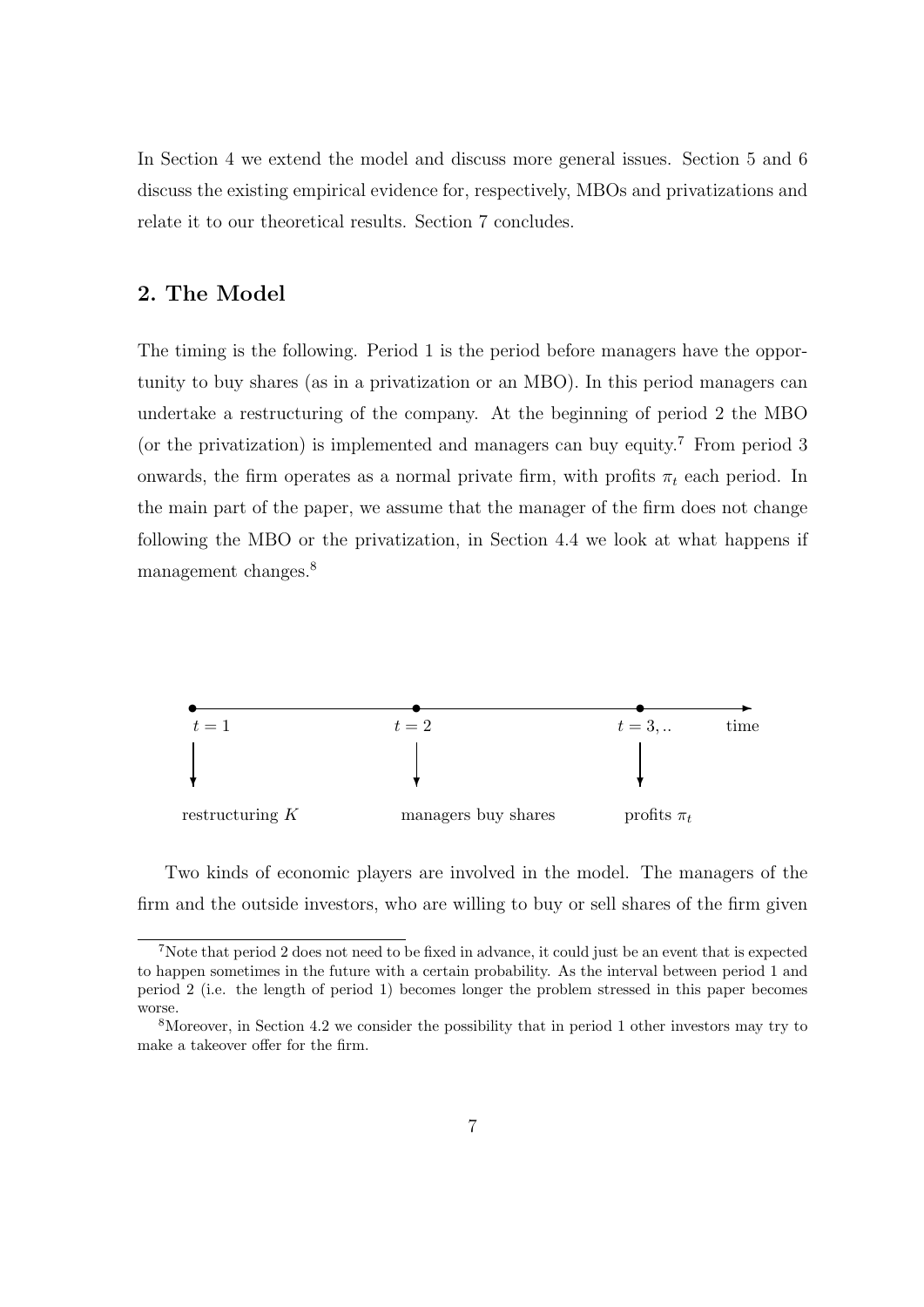an appropriate share price. Without losing generality, we assume that all economic agents have the same discount rate  $\delta$ .

In the first period, the managers can restructure the firm. Restructuring may take many forms : it may be accumulation of new capital or it may be accumulation of more intangible assets, like knowledge of the market or investment in human capital. We represent such restructuring process with the choice of capital  $K$ .

The payoff function of the managers in period 1 is

$$
U_1(m,K) = m - cK^2 \tag{1}
$$

where  $m$  is the monetary payment to the managers. For the main part of the paper, we assume managers receive a fixed wage in period 1, we relax this assumption in Section  $4<sup>9</sup>$ 

From period 3 onwards, the firm will earn in each period t profits

$$
\pi_t = \pi = K\theta + e \tag{2}
$$

Thus, the value of the firm depends on three factors: the fundamental value of the firm  $\theta$ , which is given and intrinsic to that firm, the capital K accumulated in period 1 and the effort  $e$  exerted by the manager in each period  $t$  (starting from period 3).

The parameter  $\theta$  captures both the tangible and intangible value of the physical assets of the firm: the "potential" of the firm. For simplicity, we assume that  $\theta$  is fixed and does not depreciate over time.

The manager knows the value of  $\theta$  while the outside investors observe neither effort e nor  $\theta$ . However, outside investors have an a priori distribution of  $\theta$  and they

<sup>9</sup>We show in Section 4 that assuming that the managers' compensation is contingent on the performance of the firm does not change the results, since the amount of restructuring in period 1 reduces period 1 profits. Alternatively, one could assume that managers' compensation is contingent on the amount of restructuring undertaken, but it is not clear such a contract would be verifiable. In a previous version, we allowed payoffs of the managers in the first period to be contingent on the first period investment. This introduces an additional source of trade-off for the managers incentives and makes the analysis more complex, but the main result (i.e., managers underinvest) remains true.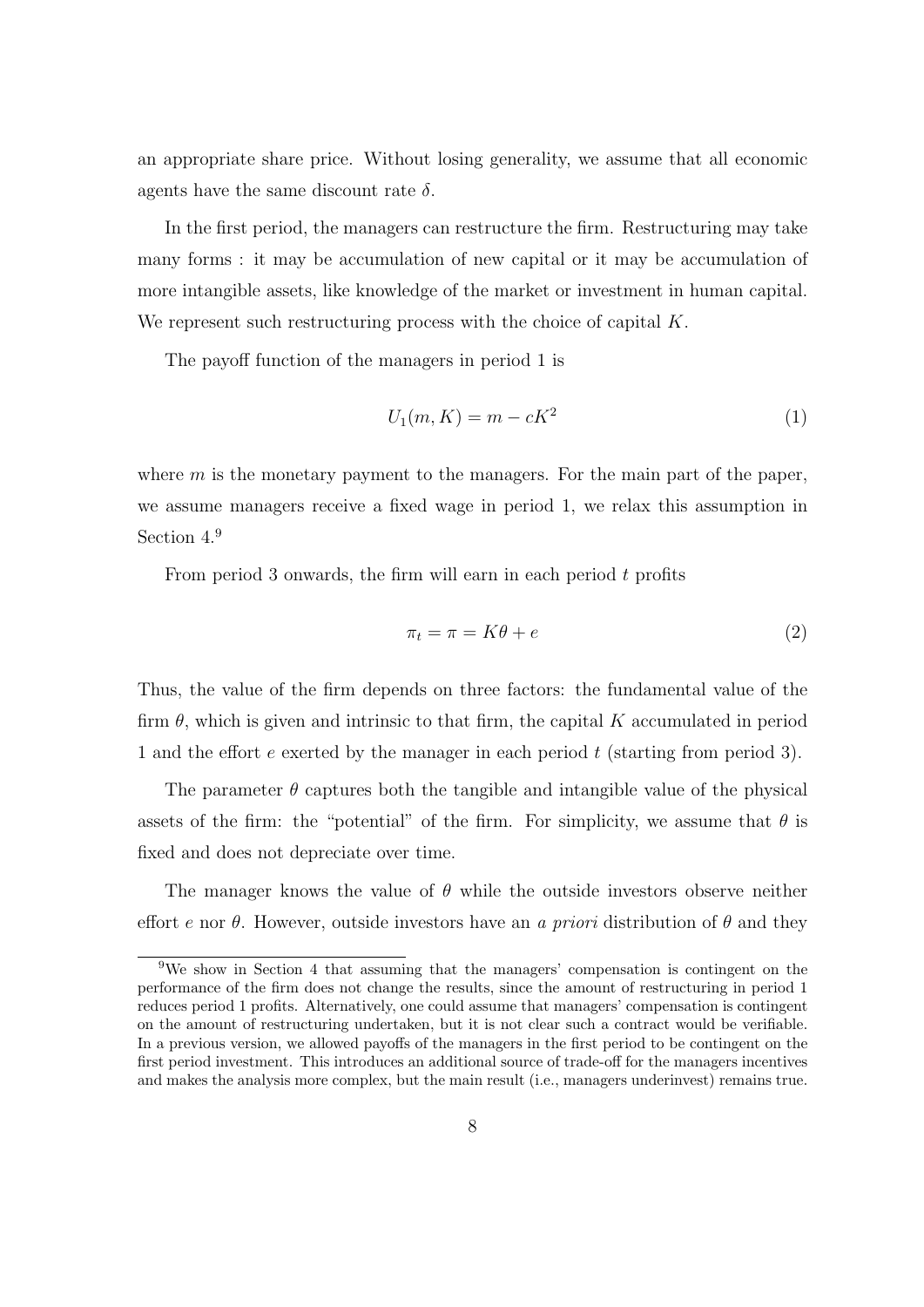can update their belief about  $\theta$  after observing a restructuring K. The prior is that  $θ$  is distributed according to the function  $F(·)$ , with support  $[θ, \overline{θ}]$ :  $θ \sim F(θ) \in [θ, \overline{θ}]$ .

We are implicitly assuming that the amount of capital accumulated in period 1 has a very crucial role, since it determines the profits of the firm from then onwards (in other words, the firm cannot restructure later). The model could easily be changed to allow for managers to accumulate more capital later: indeed, since the main finding of our paper is that managers do not restructure enough, such modification would only strengthen our result (i.e. the manager would have even more incentives to delay restructuring if they can always restructure after privatization).<sup>10</sup> In Section 4.6 we briefly illustrate how the model would change if managers can undertake the restructuring  $K$  after privatization at a higher cost, and argue that our main results would still be true.

In period 2, the managers acquire a fraction  $\alpha$  of the shares, where  $\alpha$  will be determined endogenously. For simplicity, we assume that managers can buy a maximum fraction of shares  $\bar{\alpha}$ <sup>11</sup>. In each period from date 3 onwards, the payoff to the managers is

$$
U_t = \alpha \pi_t - c e_t^2. \tag{3}
$$

Since, as we will show later, shares in the company induce managers to exert more effort, it may be optimal to induce managers to buy more shares. Thus, managers

<sup>&</sup>lt;sup>10</sup>Assuming that the capital K cannot be accumulated in later stages makes the costs of underinvestment more apparent. However, even if  $K$  can be accumulated in later stages, there are other costs besides the fact that  $K$  is available only in later periods. For example, in MBOs managers' distorsive behavior implies that outsiders will sell their shares at a price below the actual value of the company. In privatizations in transition economies it is often stressed how important it is that restructuring is undertaken earlier, in order to give domestic firms a chance to compete when the economy becomes more open.

 $11$ In a previous version we assumed no such limit, but simply that managers have a wealth (or a credit limit)  $w_0$ , so that the maximum number of shares they can buy is determined endogenously by their budget constraint. While such assumption is undoubtedly more realistic, it requires much more cumbersome computations. We therefore chose to use this simplifying assumption that allows us to convey the same idea in a simpler way. For generality, we will mention some of the results of the alternative model in later footnotes (quoting the "model with a wealth constraint").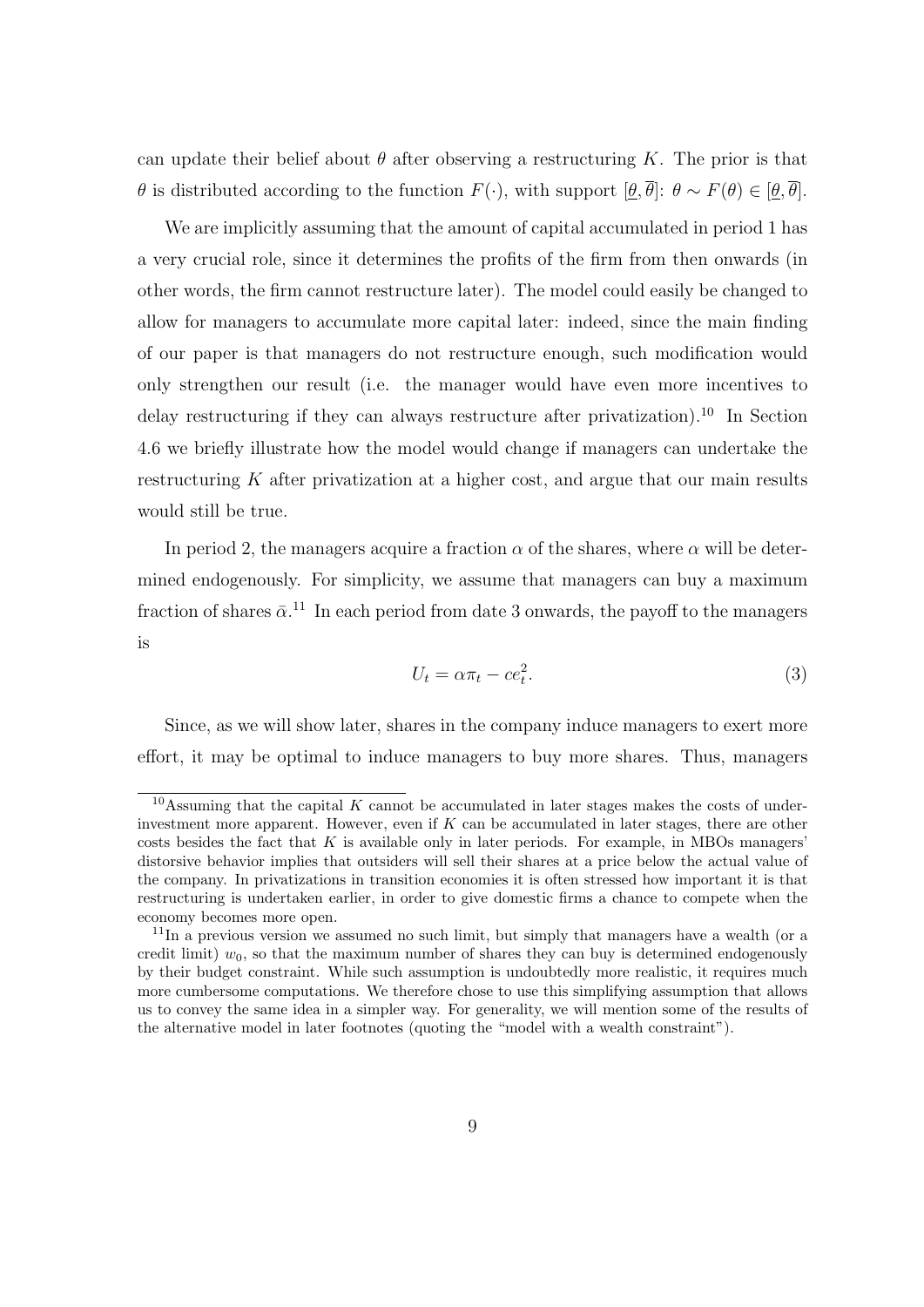can be given a (percentage) discount  $d$  on the price of the shares.<sup>12</sup>. We also allow for the possibility that managers receive a fraction  $\alpha_0$  of the shares for free (in addition to those the managers will buy). Note that  $\alpha_0$  can also be interpreted (especially for the case of MBOs) as the shares managers already own at the beginning of period 2. This highlights some similarities that the present paper has with the literature on toeholds (see Shleifer and Vishny, 1986). We consider both possibilities and study the different effects that these measures have.

### 3. The Restructuring Choice

The managers can anticipate future payoffs as a function of the number of shares they will own  $\alpha = \alpha_0 + \alpha_1$  (where  $\alpha_1$  is the number of shares they bought and  $\alpha_0$  the number of shares they already own or they will receive for free) and their expectation influences their decision on how many shares to buy. In period 1, they choose how much restructuring  $K$  to undertake, taking into account that this will affect what will happen in later periods. In the following analysis, we solve the model backwards.

#### 3.1. The Ex-post Operation of the Firm

From Period 3 onwards, the manager owns  $\alpha$  shares. If e is the effort level of the manager, then in each period he maximizes the expected payoff:

$$
\max_{e} U(e) = \alpha \pi - ce^2 = \alpha(e + K\theta) - ce^2.
$$
\n(4)

the effort level is

$$
e^*(\alpha) = \frac{\alpha}{2c}.\tag{5}
$$

This is the effect underlined by Jensen and Meckling (1976): a higher fraction of equity induces managers to exert more effort, which increases the value of the firm.

 $12$ For example, a discount was offered to managers (and workers) in the Russian privatization, see Boycko, Shleifer and Vishny (1993).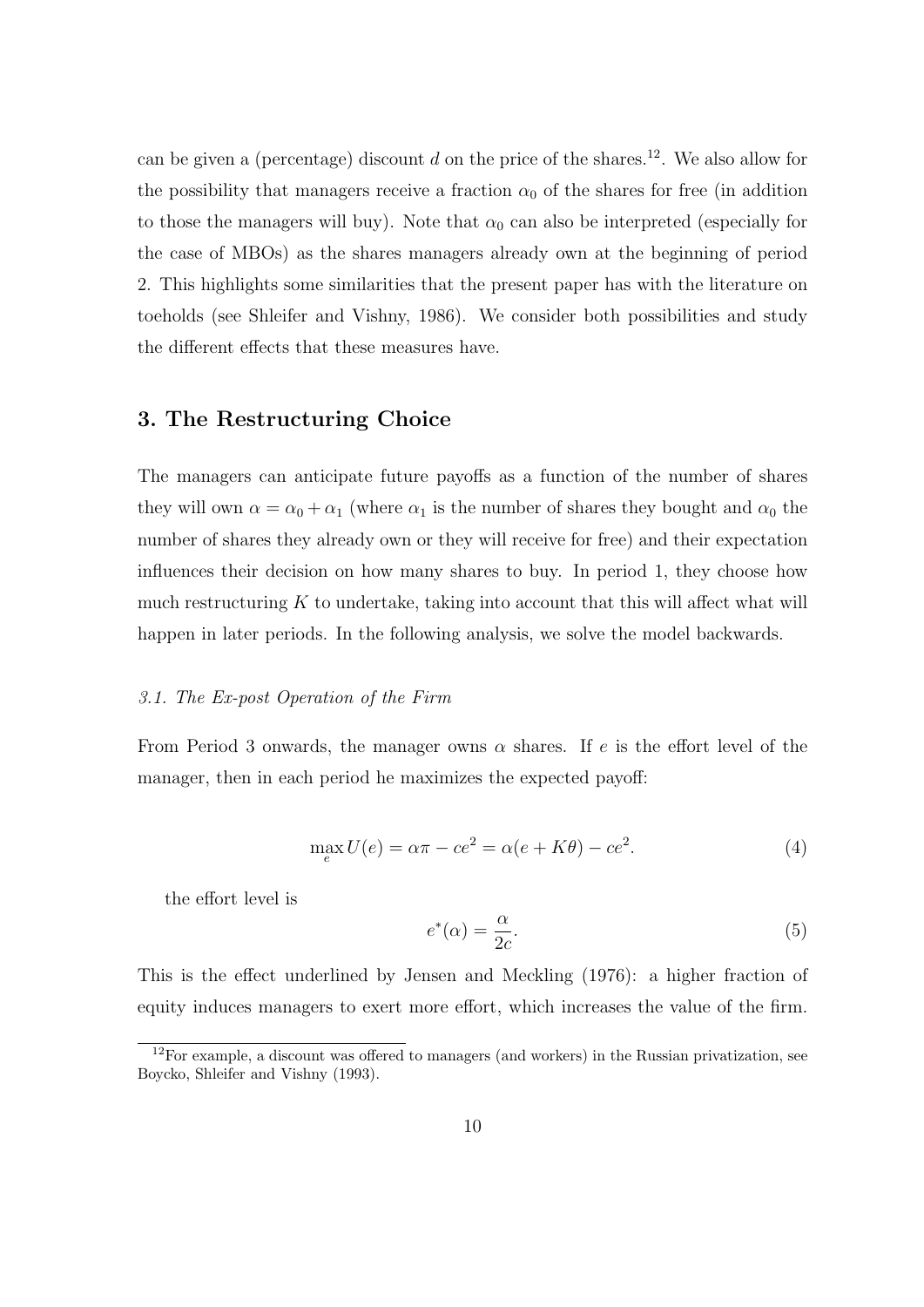A higher  $\alpha$  induces higher effort level and e is linear in  $\alpha$ . By the envelope theorem, we have

$$
\frac{dU(e)}{d\alpha} = e + K\theta.
$$
\n(6)

This is the effect of an increase in  $\alpha$  on the managers' per-period payoff.

#### 3.2. The purchase of shares by the manager.

At time 2, both outside investors and managers can buy shares. Without loss of generality, we normalize the number of shares to 1.

The manager can buy shares in the company in many different ways, depending on the specific event we are analyzing. In Section 4 we consider various possible mechanisms. In this section, we assume that the price managers pay for the shares is the reservation price of outside investors. Assuming that managers pay the outside investors reservation price is a realistic assumption and consistent with many possible existing mechanisms. Moreover, our results remain valid as long as the price the managers pay increases with the outsiders' reservation price. For example, in MBOs, managers buy the shares in the market or in a tender offer from the outside investors and therefore they will pay their reservation price plus a premium.<sup>13</sup> In a privatization, managers will be competing with outside investors to buy shares. Our assumption that managers pay the outside investors' reservation price is equivalent to modelling the privatization procedure as a sealed-bid first price auction. In the auction, the outside investors make an offer to buy the shares. If there are infinite identical outside investors competing for these shares, their bid will be exactly their reservation price, which depends on their rational expectation of the fundamental value of the shares, based on their own information.

It is therefore important to determine what is the outside investors' reservation

<sup>&</sup>lt;sup>13</sup>In Section 4 we consider the possibility that there may be other investors trying to take over the company.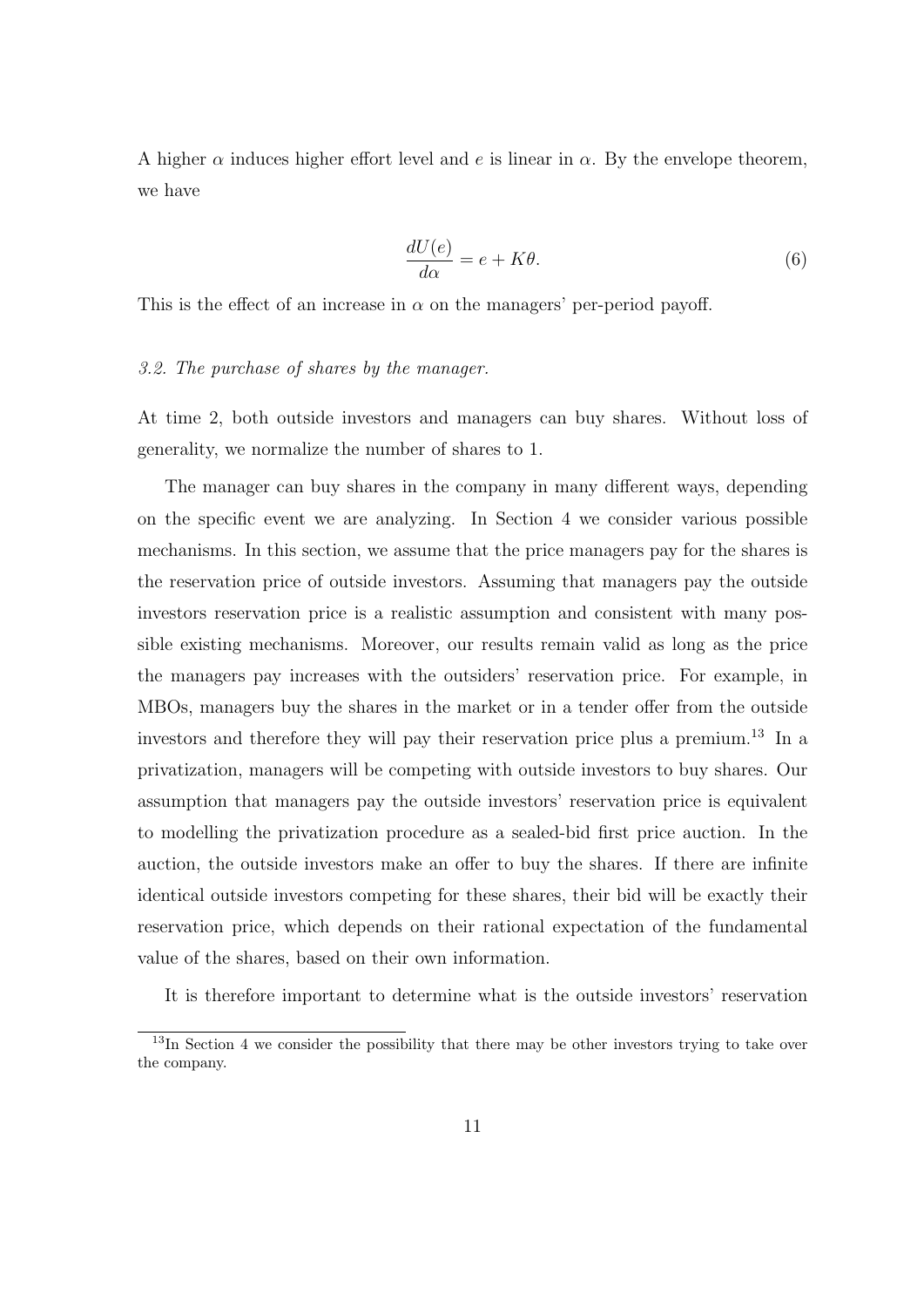price. Outside investors observe the amount of restructuring K undertaken in the first period and from K they update their beliefs on the distribution of  $\theta$ .<sup>14</sup> Let us define  $F_K(\theta)$  the updated distribution, with expectation  $E[\theta | K] \equiv \hat{\theta}$ . On the basis of  $F_K(\theta)$  the outside investors forecast that if the managers buy  $\alpha_1$  shares (in addition to the  $\alpha_0$  which were given free of charge or were already in their hands) the profit of the firm from period 3 onwards is  $K\hat{\theta} + e(\alpha_0 + \alpha_1)$ . However, the outside investors do not know exactly what  $\alpha_1$  is before the end of the privatization or MBO, they can just form an expectation based on  $F_K(\theta)$ . Thus, the outside investors' reservation price (the maximum price they are willing to pay for the shares) is given by the sum of expected future discounted profits:

$$
P^* = \frac{1}{1-\delta} \left[ K\hat{\theta} + E(e(\alpha) \mid K) \right]. \tag{7}
$$

In other words, the outside investors can compute how many shares they expect the managers to buy and therefore how much effort the managers will exert from date 3 onwards: this leads to an expectation about future profits, on which they base their reservation price. In equilibrium,  $P^*$  is thus the price at which the outside investors are willing to buy or sell.

Managers choose how many shares to buy knowing the true value  $\theta$ . They have to pay the price  $P^*$ , minus the discount  $d \geq 0$ . They maximize their payoff in period 2 with respect to  $\alpha_1$ :

$$
W(\alpha) = (\alpha_0 + \alpha_1) \frac{1}{1 - \delta} [K\theta + e(\alpha_0 + \alpha_1)] - \frac{1}{1 - \delta} c [e(\alpha_0 + \alpha_1)]^2 - (1 - d)\alpha_1 P^*.
$$
 (8)

Note that  $e = argmax[(\alpha_0 + \alpha_1)(K\theta + e) - ce^2]$ ; therefore by the envelope theorem,

$$
\frac{dW}{d\alpha_1} = \frac{1}{1-\delta} \left[ K\theta + e(\alpha_0 + \alpha_1) \right] - (1-d)P^* = \tag{9}
$$

<sup>14</sup>Of course, in reality some form of human capital investment may not be observed. However, it seems to us realistic to assume that outsiders can observe, although imperfectly, when restructuring is undertaken, especially if it is a major restructuring.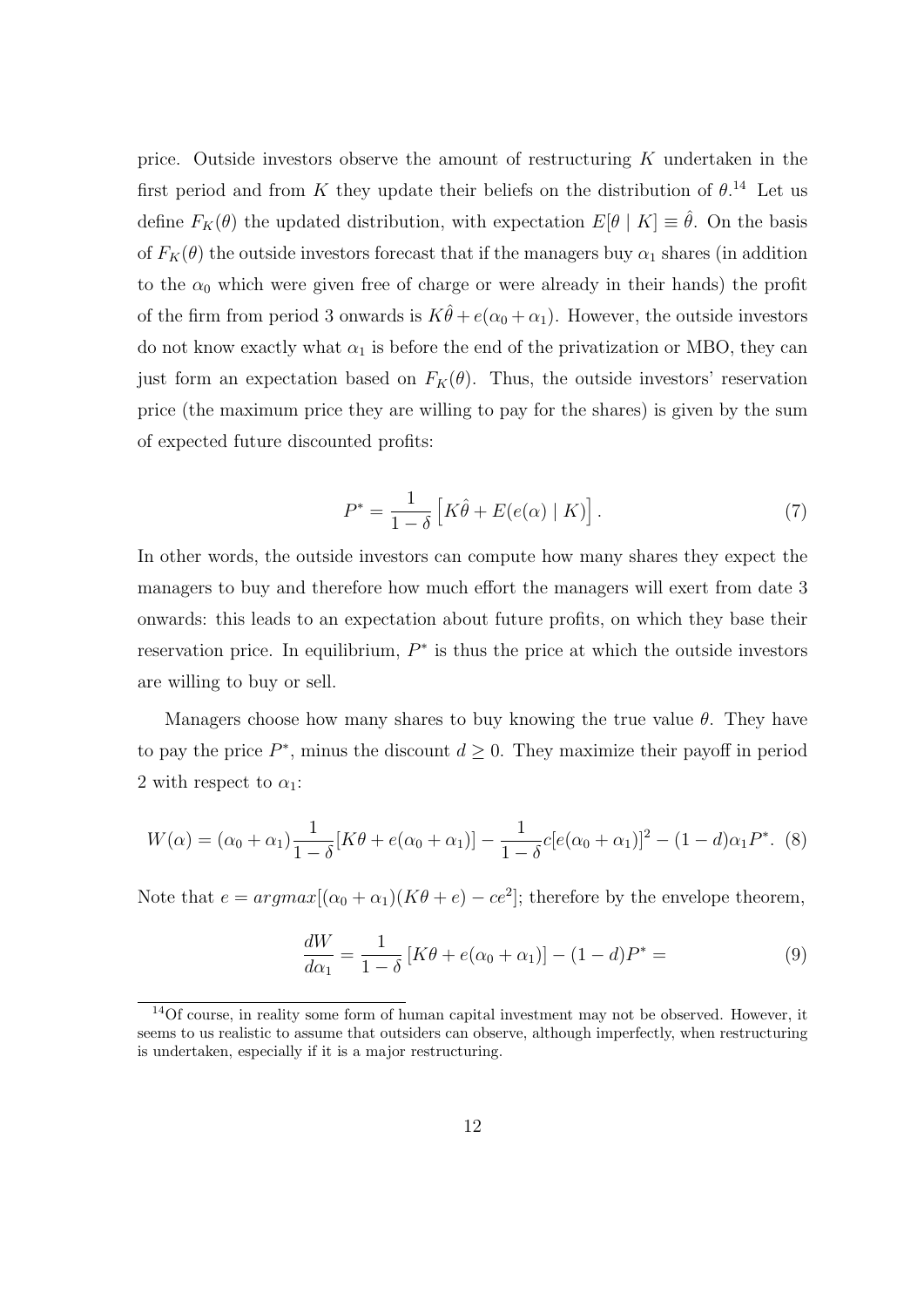$$
\frac{1}{1-\delta}\left\{K\theta + e(\alpha_0 + \alpha_1) - (1-d)[K\hat{\theta} + E[e(\alpha) | K]\right\}.
$$

This is an increasing function of  $\theta$ , since the expectation  $E[e(\alpha) | K]$  is fixed from the point of view of the managers. Managers of companies with higher  $\theta$  will want to buy more shares. The equilibrium has to determine simultaneously the price of the shares  $P^*$  and how many shares  $\alpha_1$  a manager of a firm of type  $\theta$  will buy. In fact,  $P^*$ depends on how many shares the outside investors will expect the managers to buy. But as  $P^*$  increases, the number of shares  $\alpha_1$  a manager is expected to buy decreases (since they are more expensive). For some low values of  $\theta$ , managers may choose not to buy shares at all. This, in turn, affects the value of the firm, and thus  $P^*$ . The solution is given by a fixed point in the following proposition.

**Proposition 1:** There exists a unique equilibrium  $(P^*, \theta_0)$ , where  $P^*$  is the price paid and  $\theta_0$  is a cut-off value: if the value of the firm is  $\theta \ge \theta_0$  then the manager buys  $\bar{\alpha}$ shares at the price  $P^*$ ; if instead the value is  $\theta < \theta_0$ , he buys no shares at all. Both  $P^*$  and  $\theta_0$  are determined by the outside investors' beliefs formed after observing K and  $P^*$  is an increasing function of K.

#### Proof: : See Appendix A1.

The intuition of Proposition 1 is the following: outside investors' reservation price depends on their expectation of the value of  $\theta$ . If the true value of the firm is low relative to their expectation, the manager, who knows how much the firm is really worth, does not want to buy any shares. If instead the true value is higher than what outside investors expect, the manager wants to buy as many shares as possible. The cut-off value  $\theta_0$  depends on d,  $\alpha_0$  and K. The outside investors' expectation  $E[e(\alpha) | K]$  is consistent with the actual distribution of  $\alpha = \alpha_0 + \alpha_1$ : They expect the managers to acquire  $\alpha_0 + \bar{\alpha}$  shares if  $\theta \ge \theta_0$ , and  $\alpha = \alpha_0$  shares otherwise.

Looking at  $(7)$  one can see that K influences  $P^*$  in two ways. The first one—the "direct effect" of K on  $P^*$ —is given by the fact that a higher K implies directly a higher value of the firm and therefore a higher  $P^*$ . The second one is due to the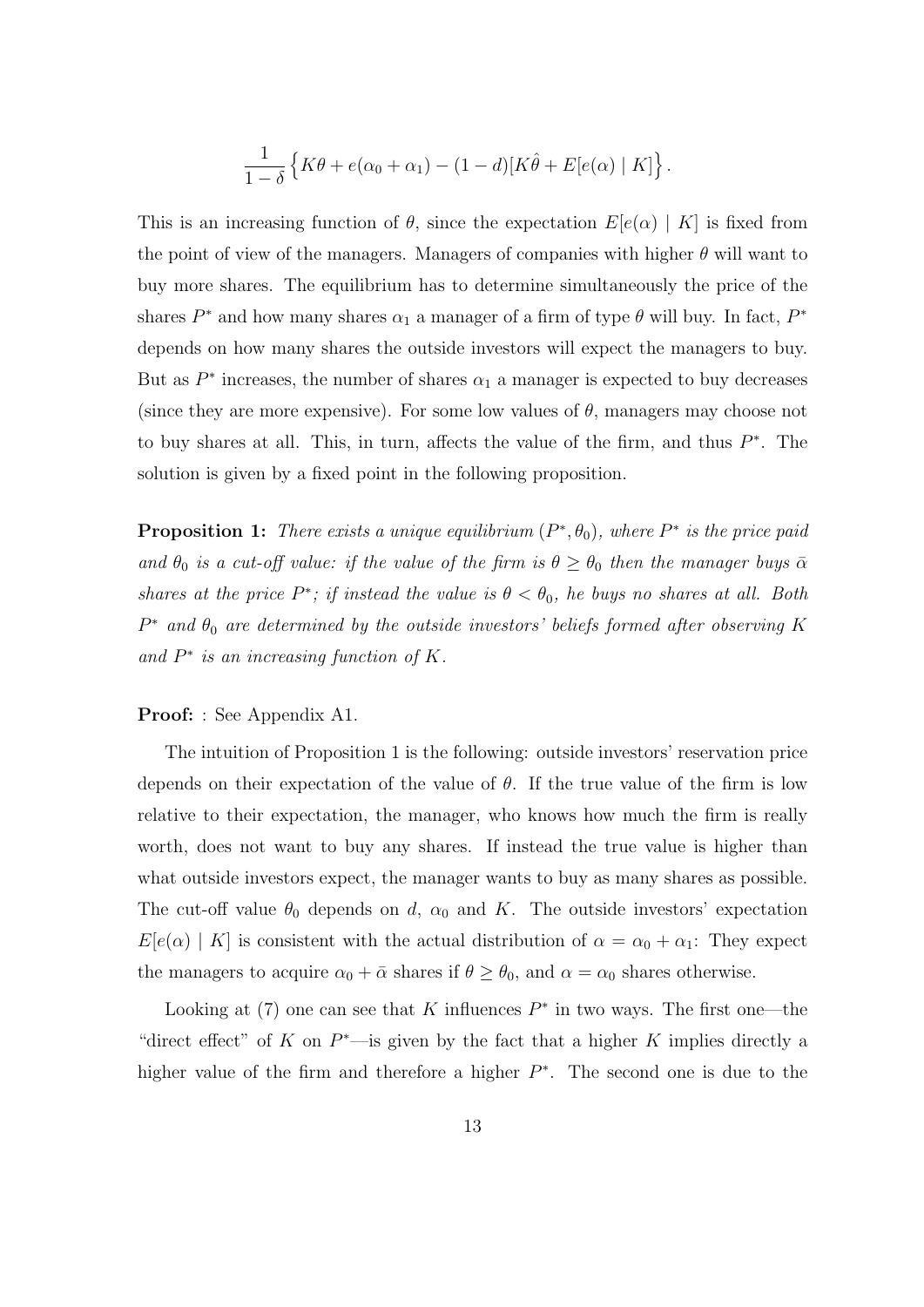fact that outside investors update their expectations on  $\theta$  on the basis of K and this will be reflected in the price  $P^*$  through  $E(e(\alpha) | K)$ . Both effects imply that  $P^*$ increases with K.

Before moving to period 1 and solving for the optimal amount of restructuring  $K$ , we introduce the following lemma, which shows that if the beliefs of the outsiders are correct, then the managers buy shares only if the discount d is strictly positive and large enough.

**Lemma 1:** If  $\hat{\theta} = \theta$  (the outsiders' beliefs are correct) then the managers will never buy shares  $(\alpha_1 = 0)$  if  $d = 0$ .

**Proof:** : If  $\hat{\theta} = \theta$  then outsiders can correctly infer the number of shares  $\alpha_1$  the managers will buy and thus the price of one share is  $P^* = \frac{1}{1-p}$  $\frac{1}{1-\delta}[K\theta + e(\alpha_0 + \alpha_1)].$ However, the payoff the manager receives from one share is  $W(1) = \frac{1}{1-\delta}[K\theta + e(\alpha_0 +$  $\alpha_1)\big] - \frac{1}{1-}$  $\frac{1}{1-\delta}c[e(\alpha_0+\alpha_1)]^2$  which is always strictly lower than  $P^*$ .

Q.E.D.

The intuition is immediate: the outsiders's reservation price includes just the future profits of the company, but managers, when computing the value of a share to them, know that more equity will induce them to exert extra effort and thus internalize that extra cost. Managers will buy shares either if they have better information than outside investors or if they are offered a discount. This result is not new in the literature: it is analogous, for example, to the finding for takeovers in Burkart, Gromb and Panunzi (1998) that the bidder will acquire as few shares as necessary since he does not get compensated ex ante for the effort he will exert ex post. The takeover literature (such as in Burkart, Gromb and Panunzi (1998)) often introduces, instead of a discount, the feature that managers (or the bidder), once they have control, can appropriate of private benefits of control. In this way, the managers may be willing to buy shares even without a discount. To simplify the exposition, we abstract from private benefits of control for now. In Section 4.1, we show how the present model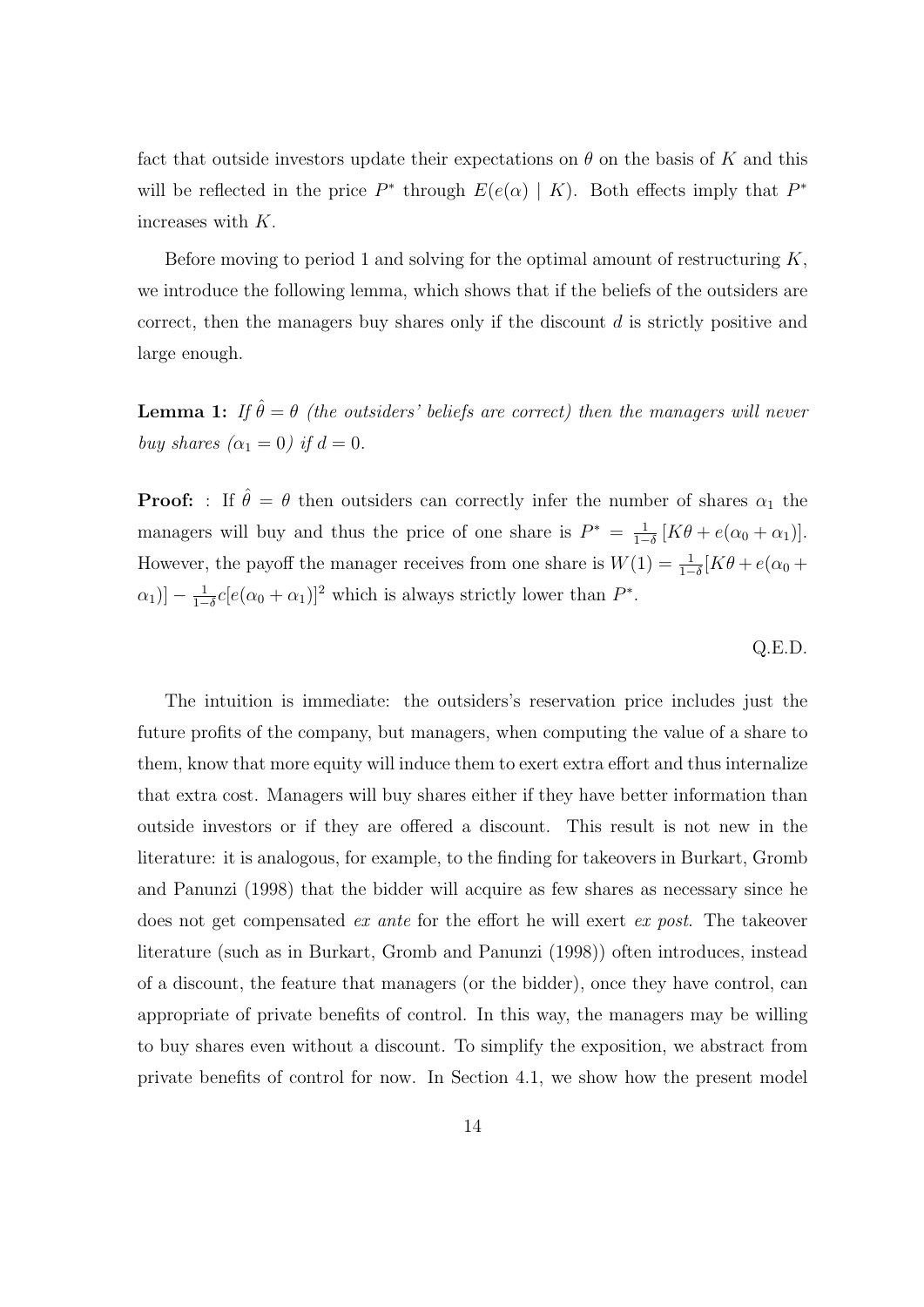can be extended to take into account private benefits of control, and in such case a discount d is no longer needed.

#### 3.3. Restructuring

In period 1 the manager chooses the amount of restructuring  $K$ . The total expected payoff to the managers at the beginning of period 1 is

$$
V \equiv m - cK^2 + \gamma [(\alpha_0 + \alpha_1(\theta)) (e + K\theta) - ce^2] - \delta (1 - d)\alpha_1(\theta) P^*,
$$
 (10)

where  $\gamma \equiv \frac{\delta}{1-\delta}$  $\frac{\delta}{1-\delta}$  and e is given in equation (5). Moreover,  $\alpha_1$  is a function of  $\theta$  and is equal to 0 or  $\bar{\alpha}$ , and  $P^*$  is given by the equilibrium in the privatization game.

The manager faces the following dilemma. On the one hand, he would like to choose a restructuring level  $K$  such that he benefits (through the shares he will own) of higher profits from period 3 onwards. On the other hand, undertaking a large restructuring requires a large effort on his part and in addition it can cause an increase in the share price.

To see what influences the choice of  $K$ , and why it is not optimal, we identify three separate effects. Let us first assume the price  $P^*$  is set exogenously. In this case, the optimal  $K$  is given by:

$$
K = \operatorname{argmax}_{K} m - cK^{2} + \gamma \left[ \alpha [K\theta + e(\alpha)] - ce^{2}(\alpha) \right]
$$
 (11)

which gives (using envelope theorem):

$$
K(\theta) = \frac{\gamma \alpha \theta}{2c} \tag{12}
$$

Thus, the optimal  $K(\theta)$  for a given  $\alpha$  is increasing with  $\theta$ . Notice that this is not the first best level of capital  $K^{fb}$  which is given by

$$
\max_{K} \gamma K\theta - cK^2
$$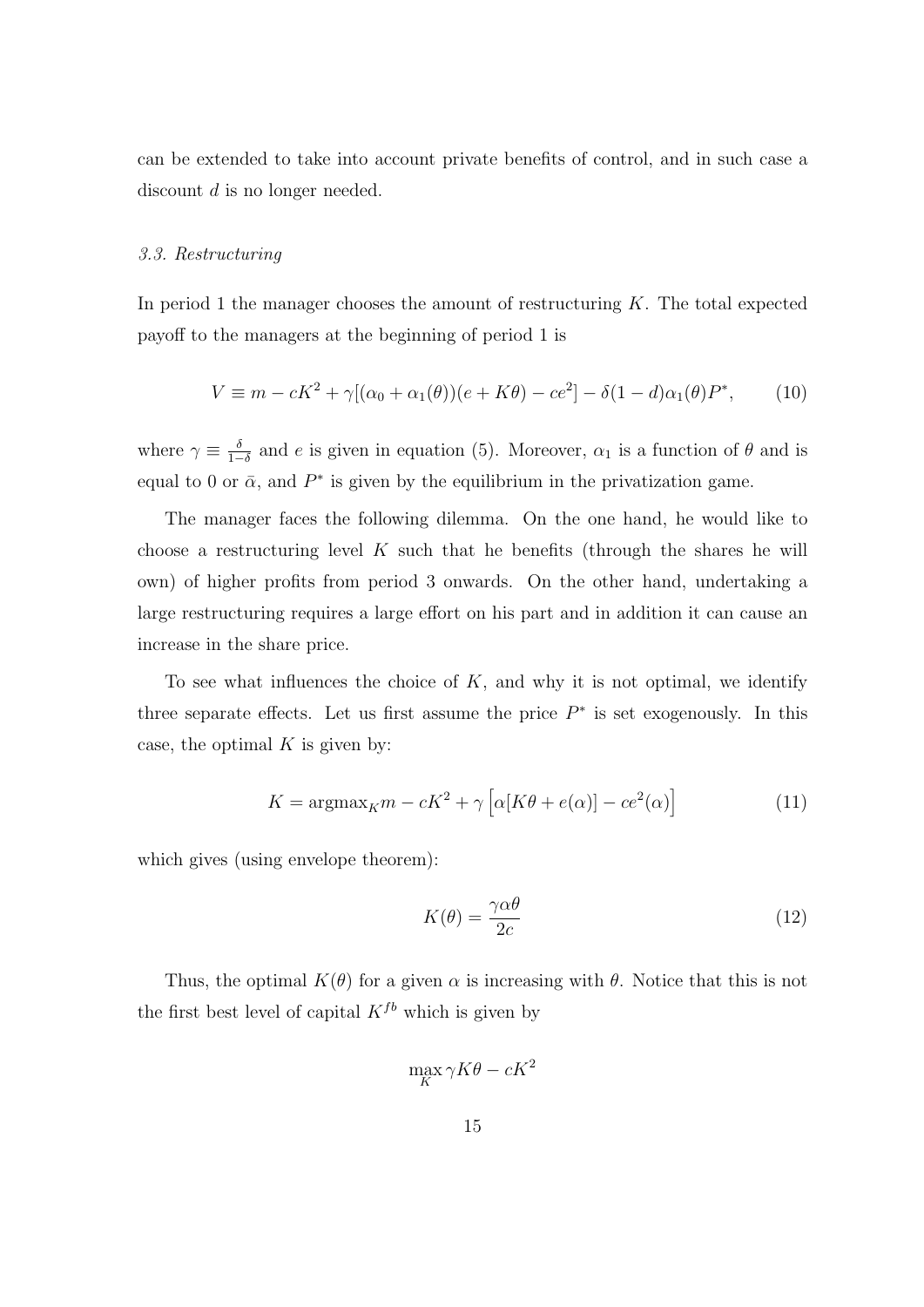and it is equal to  $K^{fb} = \frac{\gamma \theta}{2c}$  $\frac{\gamma\theta}{2c}$ . Equation (11) therefore captures the usual Jensen-Meckling (1976) effect: as the fraction of shares  $\alpha$  they own increases, managers will undertake more restructuring, but as long as they do not own the entire firm, they appropriate of only part of the surplus, and thus they will not exert enough restructuring effort.

We now identify two additional reasons why the managers may not restructure: the first one is a direct aggravation of the Jensen-Meckling effect, while the second one comes from the garbling of information. To identify the first one, let us assume that the price is not fixed, but that outside investors do not update their beliefs about θ when they observe K. In other words, θ and  $F_K(θ)$  are given. Even in this case, the number of shares  $\alpha$  the managers are able to buy is directly affected by the amount of restructuring  $K$  they undertook in the first period. By envelope theorem, the first order condition of the maximization of the objective function in (10) is:

$$
-2cK + \gamma(\alpha_0 + \alpha_1(\theta))\theta - (1 - d)\delta\alpha_1(\theta)\frac{dP^*}{dK} = 0
$$
\n(13)

Since  $\frac{dP^*}{dK} > 0$ , the optimal level of restructuring, given by the maximization of (10), is

$$
K^*(\theta) = \begin{cases} \frac{\gamma \alpha_0 \theta}{2c} & \text{if } \theta < \theta_0\\ \frac{\gamma(\alpha_0 + \bar{\alpha})\theta - (1 - d)\delta \bar{\alpha} \frac{dP^*}{dK}}{2c} < \frac{\gamma(\alpha_0 + \bar{\alpha})\theta}{2c} & \text{if } \theta \ge \theta_0 \end{cases}
$$
(14)

The intuition is quite simple: in Jensen-Meckling (1976) there is lack of effort because the individual who undertakes the investment appropriates of only part of the surplus. In our model this effect is even stronger because the managers not only appropriate merely a fraction  $\alpha$  of the surplus, but their net surplus (i.e. net of the price) becomes smaller as the restructuring increases. The reason is that as  $K$ increases the outside investors know that the firm is more valuable and therefore are willing to pay a higher price for the shares: as a result, the managers will never be compensated for the restructuring effort.<sup>15</sup>

<sup>&</sup>lt;sup>15</sup>Also in a model with a wealth constraint  $w_0$ , one can show that  $K^*(\theta) < \frac{\gamma \alpha \theta}{2c}$ . In such model, the intuition of why the manager underperforms is even stronger. In fact, the larger is the restructuring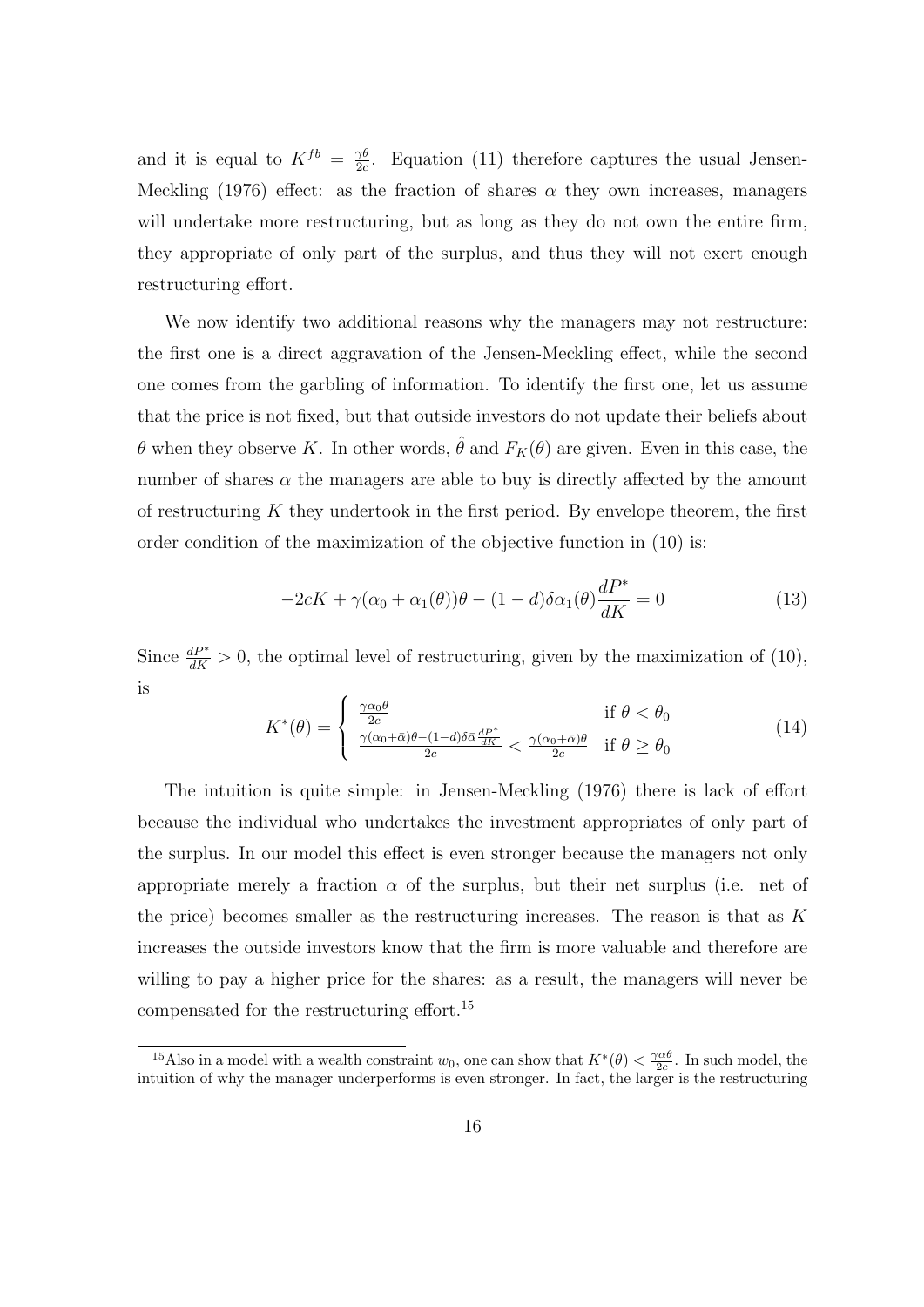Finally, the third effect takes into account that when observing  $K$  the outside investors revise their expectations about  $\theta$ . This is exactly what happens in the reality: outside investors use whatever information they have about the recent firm history before choosing for which firm to bid. To study this last effect let us take as the benchmark the amount of restructuring  $K^*(\theta)$ , given in equation (14). This is already a sub-optimal amount of restructuring, but we will show that in equilibrium it will be even lower.

We start by looking for a fully separating equilibrium and we show that the unique separating equilibrium entails lower restructuring for all types except  $\bar{\theta}$ . Therefore, in equilibrium there is always an additional welfare loss.

Before describing the separating equilibrium, we need to note two points. First, in a separating equilibrium outsiders' beliefs are correct, thus from Lemma 1 if  $d = 0$ managers will not buy any shares.<sup>16</sup> Second, in a separating equilibrium either all managers (for any type of firm) buy  $\overline{\alpha}$  shares, or no manager buys shares at all. This point follows from the fact that in a separating equilibrium the price  $P^*$  is the fair price for any  $\theta$  and therefore, if it is optimal for one type of manager to buy shares, then it will be optimal for all managers to buy shares.

In Proposition 2, we characterize only the equilibrium where all managers buy shares (since it is the only interesting one). However, there always exists another equilibrium where managers never buy any shares and the amount of restructuring is  $K^*(\theta) = \frac{\gamma \alpha_0 \theta}{2c}.$ 

**Proposition 2:** There exists a unique separating equilibrium where all types of managers buy  $\bar{\alpha}$  shares. A manager of a type  $\bar{\theta}$  firm chooses its "second-best" level of restructuring  $K^*(\bar{\theta})$  while managers of all other types of firms choose a level of restructuring  $K^{S}(\theta) < K^{*}(\theta)$ , with  $\frac{dK^{S}}{d\theta} > 0$ .

undertaken by the manager in period 1, the higher is the value, and thus the price, of the firm. Thus, for a given wealth, a manager can afford to buy less shares.

<sup>&</sup>lt;sup>16</sup>If we introduce private benefits of control, a positive discount d is no longer needed, see Section 4.1.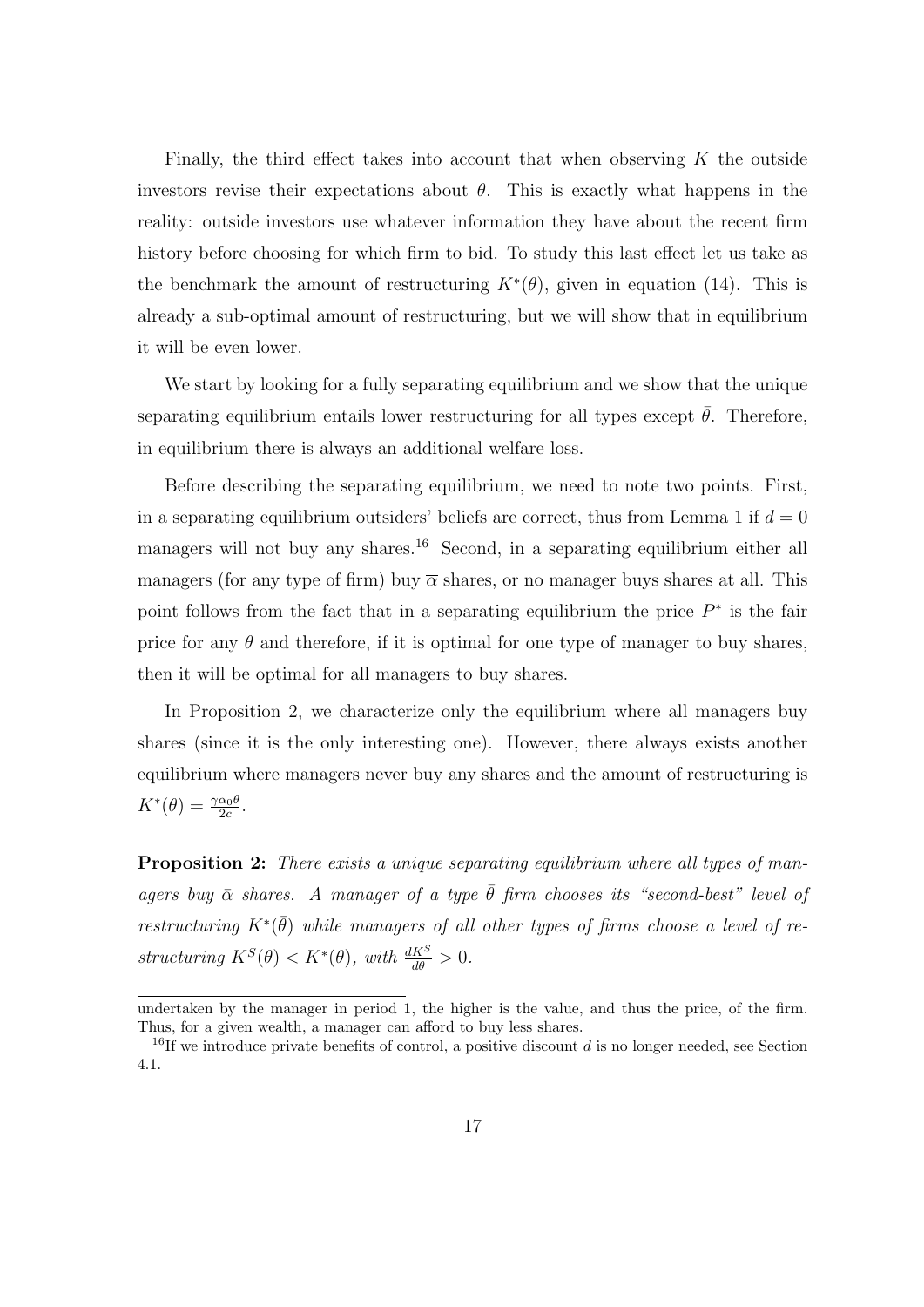**Proof:** : In a separating equilibrium, necessarily  $K^S(\bar{\theta}) = K^*(\bar{\theta})$ . In fact,  $K^S(\bar{\theta})$  is associated with the worst beliefs on the equilibrium path (from the managers' point of view),  $\hat{\theta} = \bar{\theta}$ . Therefore there is no reason for the manager of a firm of type  $\bar{\theta}$  to choose a level of restructuring different from  $K^*(\bar{\theta})$ .

A manager of a firm of type  $\theta < \bar{\theta}$ , who chooses a restructuring K corresponding to a type  $\tilde{\theta}$ , has a payoff

$$
V(\theta, \tilde{\theta}, K) \equiv m - cK^2 + \gamma [(\alpha_0 + \alpha_1)(e + K\theta) - ce^2] - \gamma (1 - d)\alpha_1 [K\tilde{\theta} + e]
$$

In other words, the manager knows the value of the shares depends on  $\theta$  but the price paid depends on  $\tilde{\theta}$ . As long as  $\alpha_1 = \bar{\alpha}$  for all  $\theta$ , all the conditions given in Mailath (1987) for the existence of a unique separating equilibrium are satisfied. The condition that all types of managers buy  $\bar{\alpha}$  shares is quite intuitive: if a firm is not buying shares in the privatization process it has no reason to worry about the outside investors' beliefs and therefore will not modify their investment to manipulate the beliefs of the outside investors. From Mailath (1987) we know that  $K^S(\theta)$  is given by the initial condition  $K^S(\bar{\theta}) = K^*(\bar{\theta})$  and

$$
\frac{dK^S}{d\theta} = -\frac{\frac{\partial V}{\partial \theta}}{\frac{\partial V}{\partial K}}\tag{15}
$$

Since  $\frac{\partial V}{\partial \theta} < 0$ ,  $\frac{dK^S}{d\theta}$  is strictly increasing and, by theorem 6 of Mailath (1987),  $K^S(\theta) <$  $K^*(\theta)$ , for all  $\theta < \bar{\theta}$ .

$$
Q.E.D.
$$

Thus, in the separating equilibrium, firms undertake a sub-optimal amount of restructuring. In Figure 1 we represent the "second-best"  $K^*(\theta)$  given by equation (14) and the equilibrium schedule  $K^{S}(\theta)$ . The intuition of why  $K^{S}(\theta) < K^{*}(\theta)$  for all  $\theta$  but  $\bar{\theta}$  is the following. Assume  $K^*(\theta)$  were the equilibrium schedule and take a manager of a firm of type  $\bar{\theta}$ : he would like to pretend to be an infinitesimally lower θ by reducing the capital investment to  $K^*(\bar{\theta} - \epsilon)$ . By envelope theorem, the cost of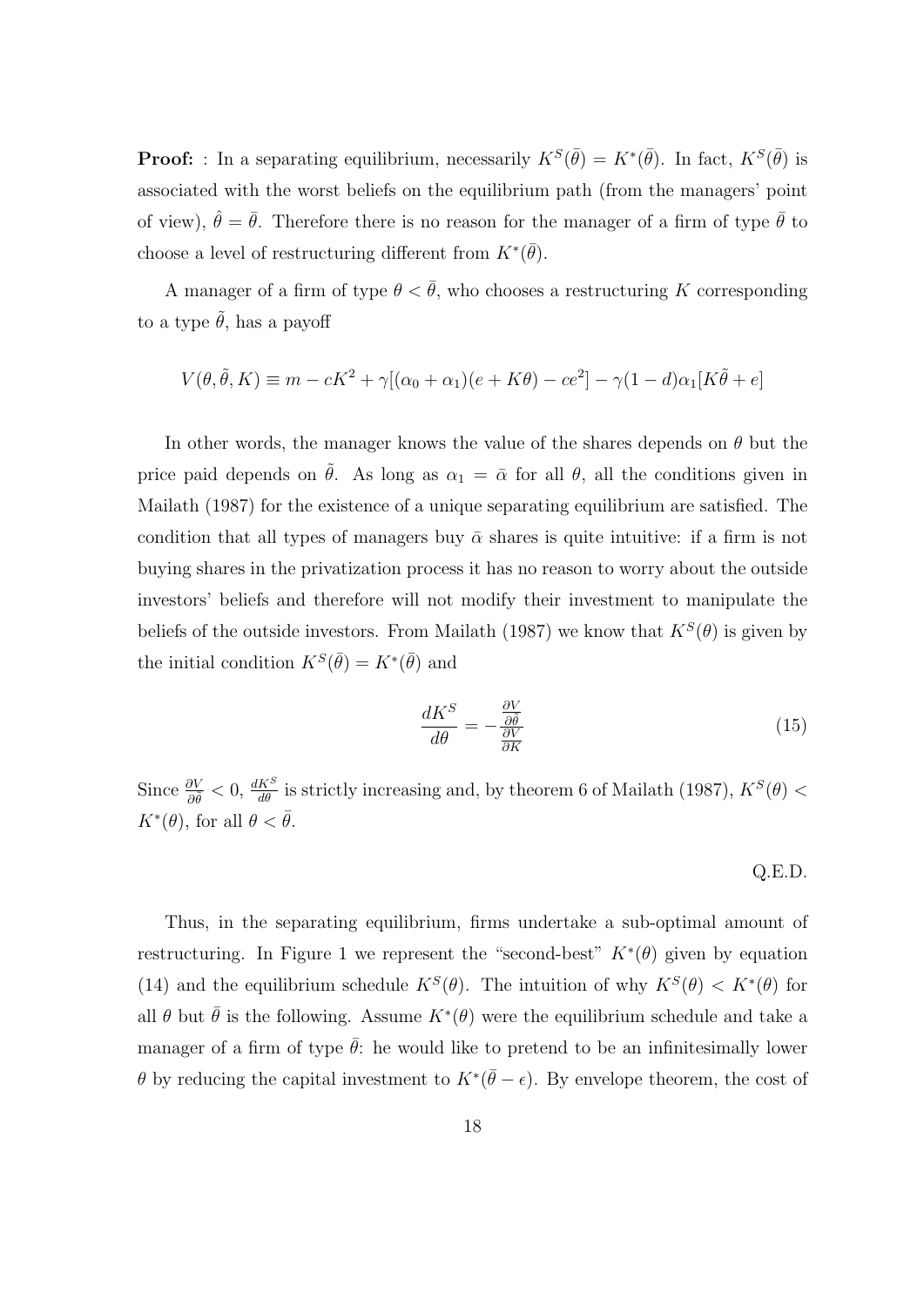reducing the amount of capital is 0 for an infinitesimally small  $\epsilon$  but as a consequence the share price will drop and therefore the manager will reduce its restructuring choice. The only way for a manager of a company of type  $\bar{\theta} - \epsilon$  to differentiate himself from a company of type  $\bar{\theta}$  is to lower even more his choice of capital (to  $K^S(\bar{\theta}-\epsilon)$ ) so that the manager of type  $\bar{\theta}$  does not find it worthwhile to imitate him anymore.

In the following lemma we characterize the amount of restructuring undertaken in the separating equilibrium.

**Lemma 2:** In the unique separating equilibrium, the amount of restructuring  $K$  that a firm of type  $\theta$  will undertake is given by the equation

$$
\frac{2c\eta}{\eta - \xi}K = AK^{\frac{\xi}{\eta}} - \eta\theta
$$

where  $\xi \equiv \gamma \alpha - \gamma (1-d)\bar{\alpha}$ ,  $\eta \equiv \gamma (1-d)\bar{\alpha}$  and A is a constant of integration such that

$$
A \equiv \left[\frac{\xi \bar{\theta}}{2c}\right]^{-\frac{\xi}{\eta}} \bar{\theta} \frac{\eta^2}{\eta - \xi}.
$$

**Proof:** From equation (15), we can write the differential equation  $-2cKdK + \xi\theta dK \eta K d\theta = 0$ . Solving the differential equation we obtain

$$
-2cKdK + \frac{dK^{\xi}\theta^{-\eta}}{K^{\xi-1}\theta^{-\eta-1}} = 0.
$$

If we define  $h \equiv K^{\xi} \theta^{-\eta}$  then the expression above becomes

$$
-2cK^{\xi}\theta^{-\eta-1}dK + dh = 0
$$

But  $K^{\xi}\theta^{-\eta-1} = \frac{h}{\theta} = K^{-\frac{\xi}{\eta}}h^{1+\frac{1}{\eta}}$ . The differential equation therefore becomes

$$
\frac{2c}{\eta - \xi} dK^{-\frac{\xi}{\eta} + 1} = -dh^{-\frac{1}{\eta}}.
$$

The solution to this differential equation is the one given in the lemma. To determine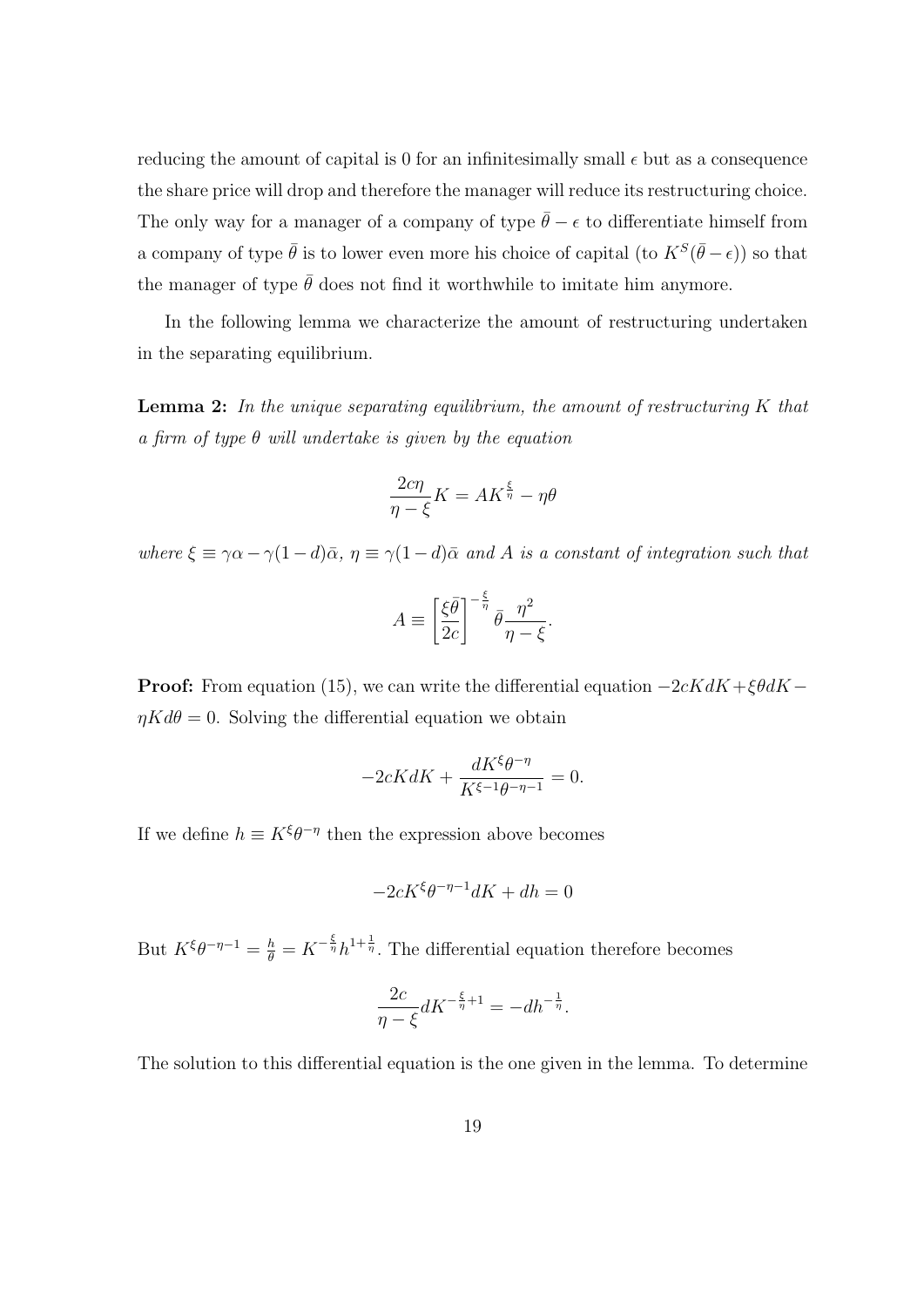the constant of integration we use the fact that  $K^S(\bar{\theta}) = \text{argmax} V(\bar{\theta}, \bar{\theta}, K) = \frac{\xi \bar{\theta}}{2c}$ .

$$
Q.E.D.
$$

Let us now see what happens to the equilibrium as  $\alpha_0$  and d change. These measures are often seen as unfair advantages offered to the managers. We are going to show that an increase in the number of shares the managers obtain for free or in the discount is actually going to be welfare improving, since the managers will undertake more restructuring.

**Lemma 3:** When  $\alpha_0$  increases,  $P^*$ ,  $K^*(\theta)$  and  $K^S(\theta)$  increase (for any  $\theta$ ). When d increases,  $K^*(\theta)$  and  $K^S(\theta)$  increase (for any  $\theta$ ) but  $P^*$  does not change.

### Proof: See Appendix A2.

The intuition of this result is quite simple. If the managers own (or are given for free) a large number of shares  $\alpha_0$ , they will have more incentives in maximizing the value of these shares and therefore the optimal amount of restructuring  $K^*$  undertaken in period 1 increases. This is observable to everybody and therefore the share price  $P^*$ increases to reflect the higher value of the shares. Since the asymmetry of information has not been made worse, the managers incentive to misrepresent the type has not increased and the amount  $K^S$  also increases.

Similarly, when the discount  $d$  increases the cost to the managers of increasing  $K$ (i.e. paying a higher price) are reduced and therefore they will be willing to exert a higher effort to have a higher  $K$ . Thus the equilibrium changes and the lack of restructuring is reduced.<sup>17</sup>

We now characterize the pooling equilibria, where every type  $\theta$  of managers choose to undertake the same level of restructuring  $K_P$ . In equilibrium,  $K(\theta) = K_P$ ,  $\forall \theta$ , therefore the outside investors cannot update their beliefs when they observe  $K_P$  and  $F_{K_P}(\theta) = F(\theta)$ . Before doing this, however, we should point out that, as it will be

<sup>&</sup>lt;sup>17</sup>The same effects arise in the model with a wealth constraint.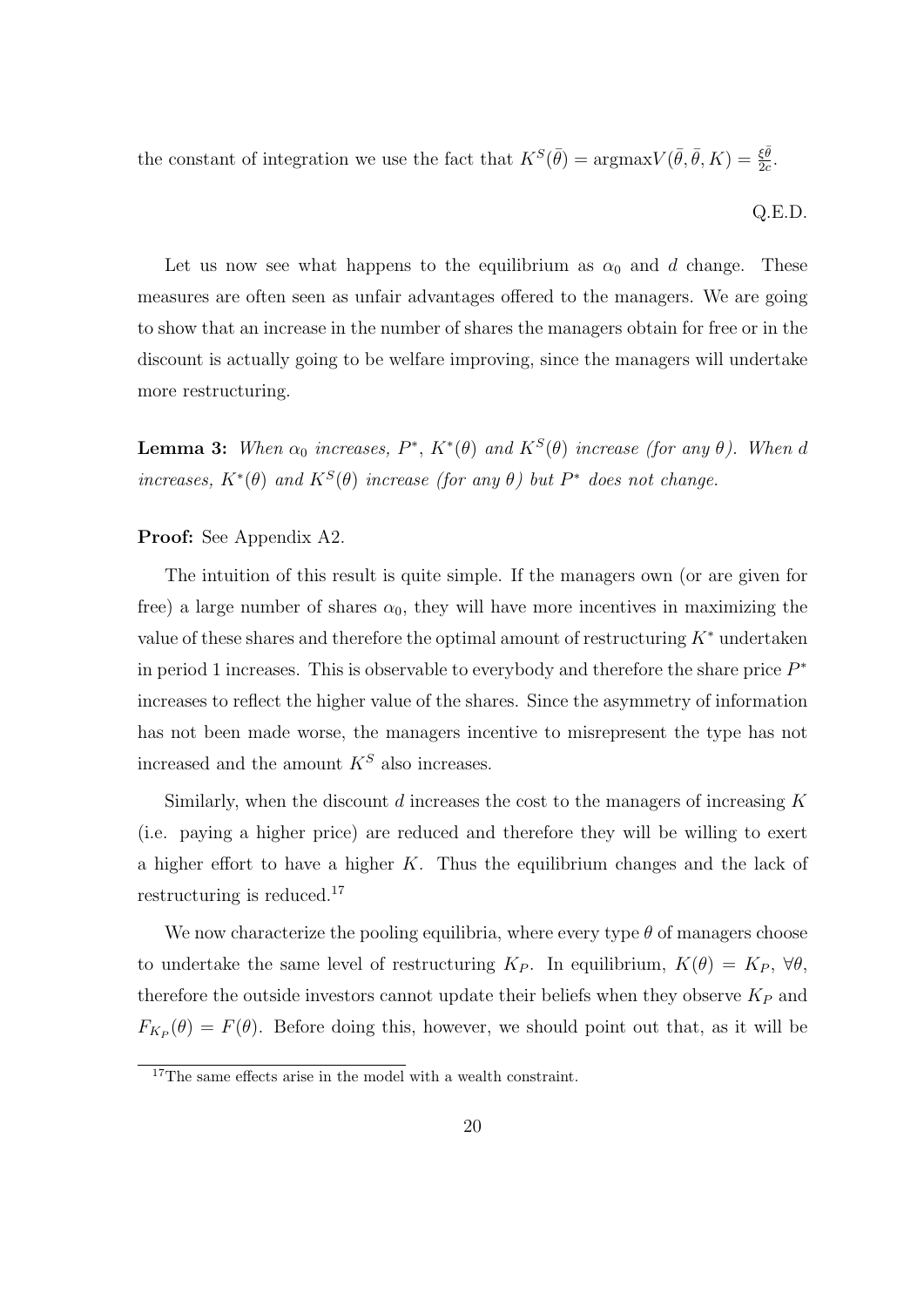clear from the construction of the pooling equilibria in the Appendix, any pooling equilibrium will require very strong assumption about the out-of-equilibrium beliefs. In fact, if the manager of a low  $\theta$  firm chooses to pool, this implies a larger amount of restructuring (and thus a larger effort) than he would have undertaken otherwise. It will be optimal for him to do so only if the alternative is to be considered of very high  $\theta$  (making the shares very expensive to buy). It can therefore be shown that if a refinement such as the Grossman and Perry (1986) is used, only the separating equilibrium will remain. For completeness, we present in this paper both the pooling and separating equilibria, but in the general discussion we insist more on the separating equilibrium, on the ground that it is much more robust and therefore more likely to arise.

In the next proposition, we show that pooling equilibria are possible only if the discount d is sufficiently high.<sup>18</sup> This condition does not follow from Lemma 1, since in a pooling equilibrium the outsiders' beliefs are not correct. The intuition is the following. In a pooling equilibrium outside investors cannot distinguish between different types and the price of the shares  $P^*$  will depend on the average  $\theta$  and thus will be too high for managers of low  $\theta$  firms. If the discount d is not sufficiently large, they will not buy any shares. But if they do not buy any shares, they have no incentives to garble the information and to choose  $K_P$ . Thus it is necessary to have a minimum discount d which induces the managers of low  $\theta$  firms to buy overpriced shares.

# Lemma 4: If the discount d is not sufficiently high, there exists no pooling equilibrium.

**Proof:** : First of all, notice that a manager of a firm of type  $\theta$  chooses a level of restructuring  $K_P$  only if it expects to buy  $\bar{\alpha}$  shares in period 2. In fact, if the firm is not going to buy shares in the privatization process, it has no interest in garbling information, and it chooses  $K = \frac{\gamma \alpha_0 \theta}{2c}$  whatever are the beliefs associated with it. Assume now that  $K_P$  is an equilibrium and all firms buy  $\bar{\alpha}$  shares. This is the same

<sup>18</sup>Again, this is true only if there are no private benefits of control, see Section 4.1.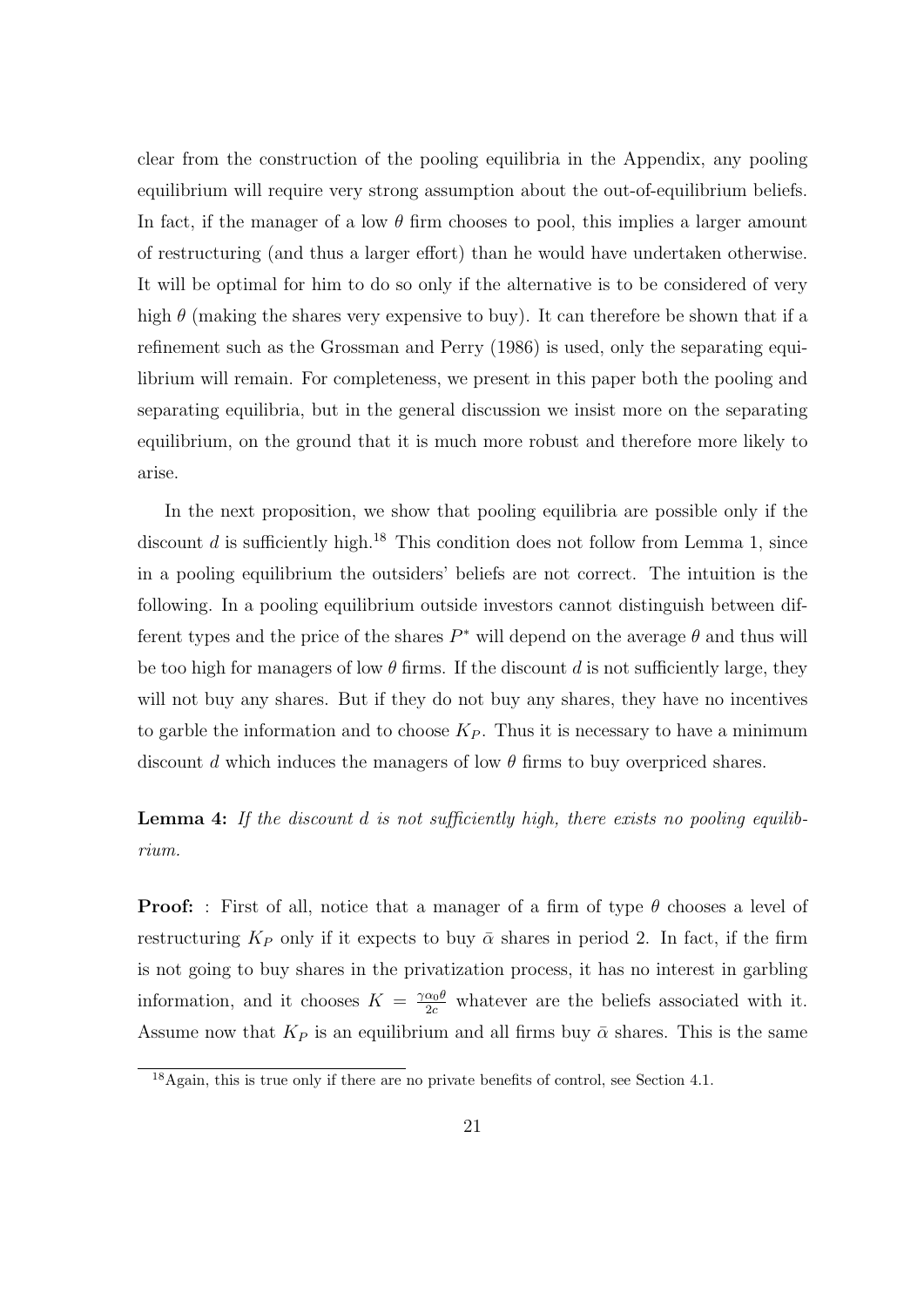as requesting that the cut-off value  $\theta_0 \leq \underline{\theta}$ , where the cut-off value is given by (using the expression for  $\theta_0$  in the Appendix A1 and substituting for  $P^*$  from equation (7):

$$
\theta_0 = \frac{1}{K_P} \left[ (1 - \delta)(1 - d)P^* - \frac{\bar{\alpha} + 2\alpha_0}{4c} \right] =
$$

$$
= \frac{1}{K_P} \left[ (1 - d) \left( K_P E(\theta) + \frac{\bar{\alpha} + \alpha_0}{2c} \right) - \frac{\bar{\alpha} + 2\alpha_0}{4c} \right]
$$

For the cut off value to be at least equal to  $\theta$  it is necessary that

$$
\underline{\theta} \ge (1-d)E(\theta) + \frac{1}{K_P} \left[ (1-d) \frac{\bar{\alpha} + \alpha_0}{2c} - \frac{\bar{\alpha} + 2\alpha_0}{4c} \right].
$$

Let us take  $d = 0$ . Then the inequality becomes:  $\underline{\theta} \ge E(\theta) + \frac{1}{K_F}$  $\bar{\alpha}$  $\frac{\bar{\alpha}}{4c}$ . This is clearly not possible and therefore it implies that if  $d$  is not strictly positive at least some types of managers will not buy shares, which is inconsistent with the pooling equilibrium.

#### Q.E.D.

We can now present the range of restructuring  $K$  that can be sustained in a pooling equilibrium and establish its lower and upper bound.

Proposition 3: In any pooling equilibrium where all types of managers choose the same amount of restructuring  $K_P$ , we have

(1)  $K^*(\underline{\theta}) < K_P < K^*(\overline{\theta}).$ (2)  $K_P \leq K^*(\theta_E)$  if  $\underline{\theta} \leq \frac{1}{2}$  $\frac{1}{2}\left[ (1-d)\bar{\alpha}\theta_E + \alpha\theta_E \right]$  or  $\bar{\alpha} \geq \frac{\alpha(2\underline{\theta}-\theta_E)}{(1-d)\theta_E}$  $\frac{\alpha(2\underline{\theta}-\theta_E)}{(1-d)\theta_E}.$ 

#### Proof: See Appendix A3.

Point (1) shows that managers of low  $\theta$  firms will not restructure above a certain level and managers of high  $\theta$  firms will not reduce their restructuring more than a certain amount. In other words, managers of low  $\theta$  firms restructure too much and managers of high  $\theta$  firms restructure too little. This implies that even when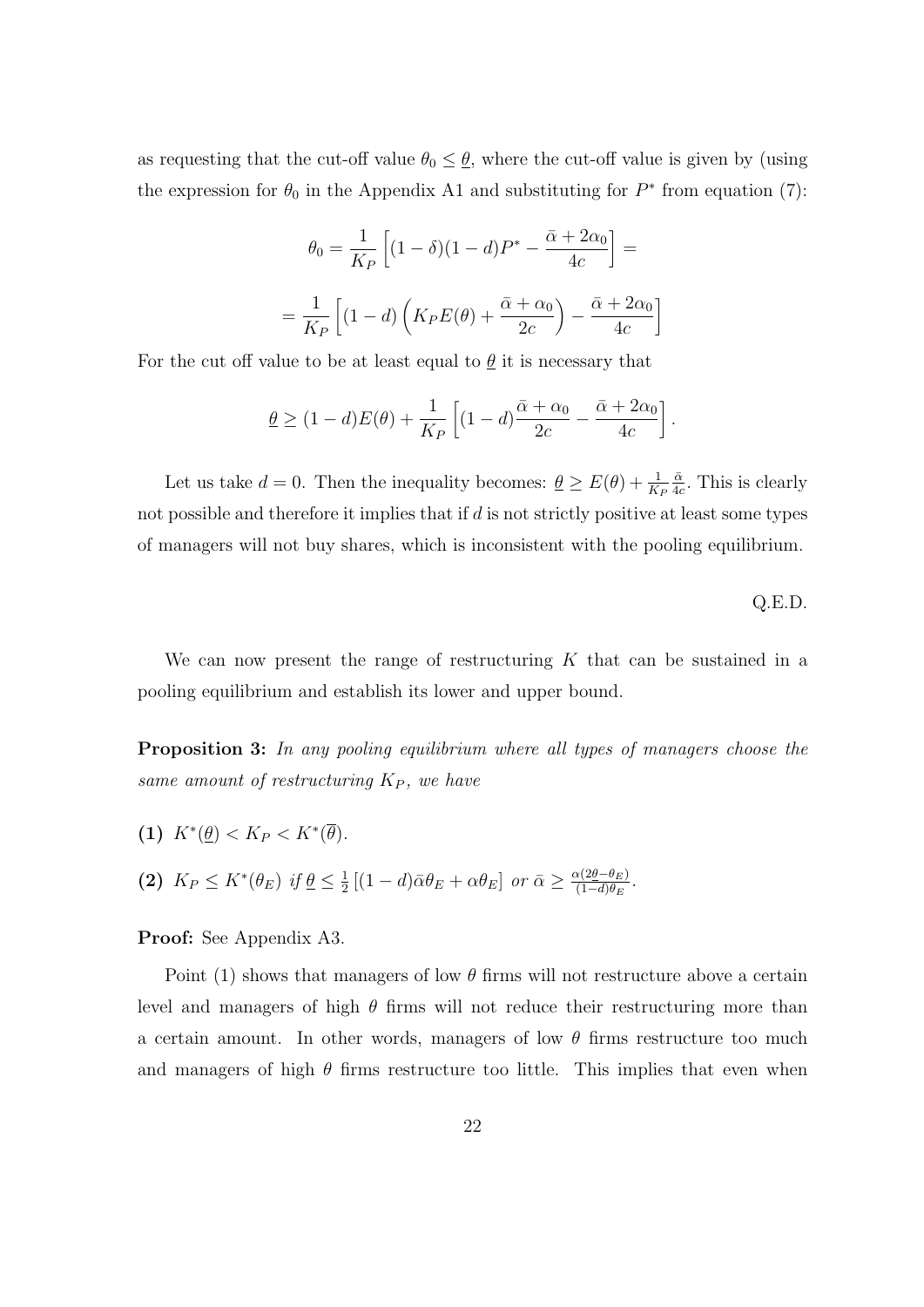we do observe restructuring being undertaken, this may still be suboptimal, as it is undertaken by the wrong firms.

Point (2) shows that when the lowest type  $\theta$  is very low the pooling equilibrium implies a restructuring lower than the "second best" restructuring  $K^*$  that would have been chosen by the average type  $\theta_E$ . That is because the manager of type  $\underline{\theta}$ will accept to undertake only low levels of restructuring and everybody else will have to pool with him. The same will happen when the maximum number of shares  $\bar{\alpha}$ that can be bought is high, because in such case the incentive to manipulate outside investors' expectations is also high and all types of managers have an incentive to pool on low values.

Finally, the following lemma looks at how the equilibrium changes when d or  $\bar{\alpha}$ change.

**Lemma 5:** The upper bound of  $K^P$ ,  $\overline{K}$ , is such that  $\overline{K} - K^*(\theta_E)$  decreases when d or  $\bar{\alpha}$  increase.

#### Proof: See Appendix A4

The intuition is similar to the one of Proposition 3: the higher the discount or the number of shares managers can buy, the higher are the incentives to manipulate investors beliefs and therefore to underperform.

### 4. Extensions

As already mentioned, the main conclusions of the paper remain true also when we change the model in various directions. We therefore now briefly illustrate several extensions that do not change the main conclusions.

### 4.1. Private benefits of control

Our framework allows us to consider the possibility of private benefits of control. In other words, we can assume that if a manager owns at least  $\alpha$  shares, he has control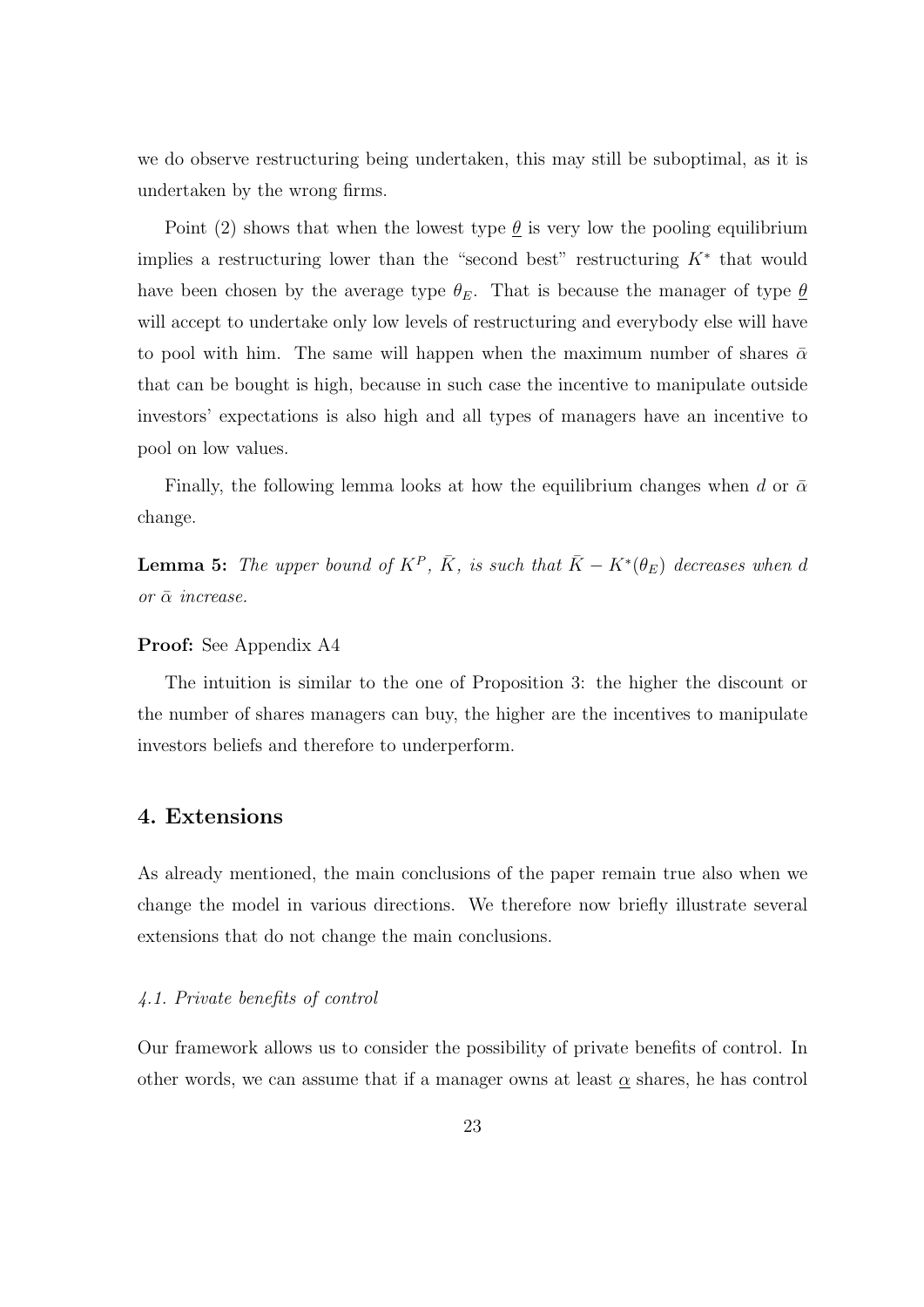of the firm and has benefit of control  $B$ , so that his utility from period 3 onward will be equal to

$$
U = \alpha \pi - ce^2 + BI\{\alpha \ge \underline{\alpha}\},\tag{16}
$$

where  $I\{\alpha \geq \alpha\}$  is an indicator function that takes value 1 if  $\alpha \geq \alpha$ . The effort maximization in each period (starting from period 3) does not change. In period 2, when the manager chooses whether to buy shares or not, his utility function is

$$
W(\alpha) = (\alpha_0 + \alpha_1) \frac{1}{1 - \delta} [K\theta + e(\alpha_0 + \alpha_1)] - \frac{1}{1 - \delta} c [e(\alpha_0 + \alpha_1)]^2 - (1 - d)\alpha_1 P^* + \frac{1}{1 - \delta} B I \{ \alpha \ge \alpha \}.
$$
\n(17)

If  $\alpha_0 < \underline{\alpha}$  (which is realistic), then it is easy to prove that even if the discount d is equal to zero there exists a unique equilibrium with a price  $P^*$  where managers will buy either no shares or the maximum  $\bar{\alpha}$ .<sup>19</sup> In this case, however,  $\bar{\alpha}$  is determined so that  $\bar{\alpha} + \alpha_0 = \underline{\alpha}$ . In fact, if there is no discount, managers have no interest in buying more than  $\alpha$ , i.e. the minimum shares necessary to have control. Managers will buy shares even with no discount because in exchange they will receive private benefits B and therefore they will be willing to pay the reservation price of outside investors.

If we now look at the restructuring choice in period 1, there still is a unique separating equilibrium where managers undertake less restructuring. Similarly, the pooling equilibria we characterized in Proposition 3 do not change. In other words, introducing private benefits of control increases the managers' incentives to buy shares, but the incentives not to restructure in order to reduce the price remain.

One may wonder whether it is true that managers may not be interested in obtaining additional shares once they have the minimum necessary to have control. However, evidence given by Boycko, Shleifer and Vishny (1994) and Filatotchev et al. (1999) shows that this is not true in reality, since managers are eager to buy shares even after they already have control. This is consistent with Burkart, Gromb and

<sup>19</sup>They may still require a positive discount if the benefit is small.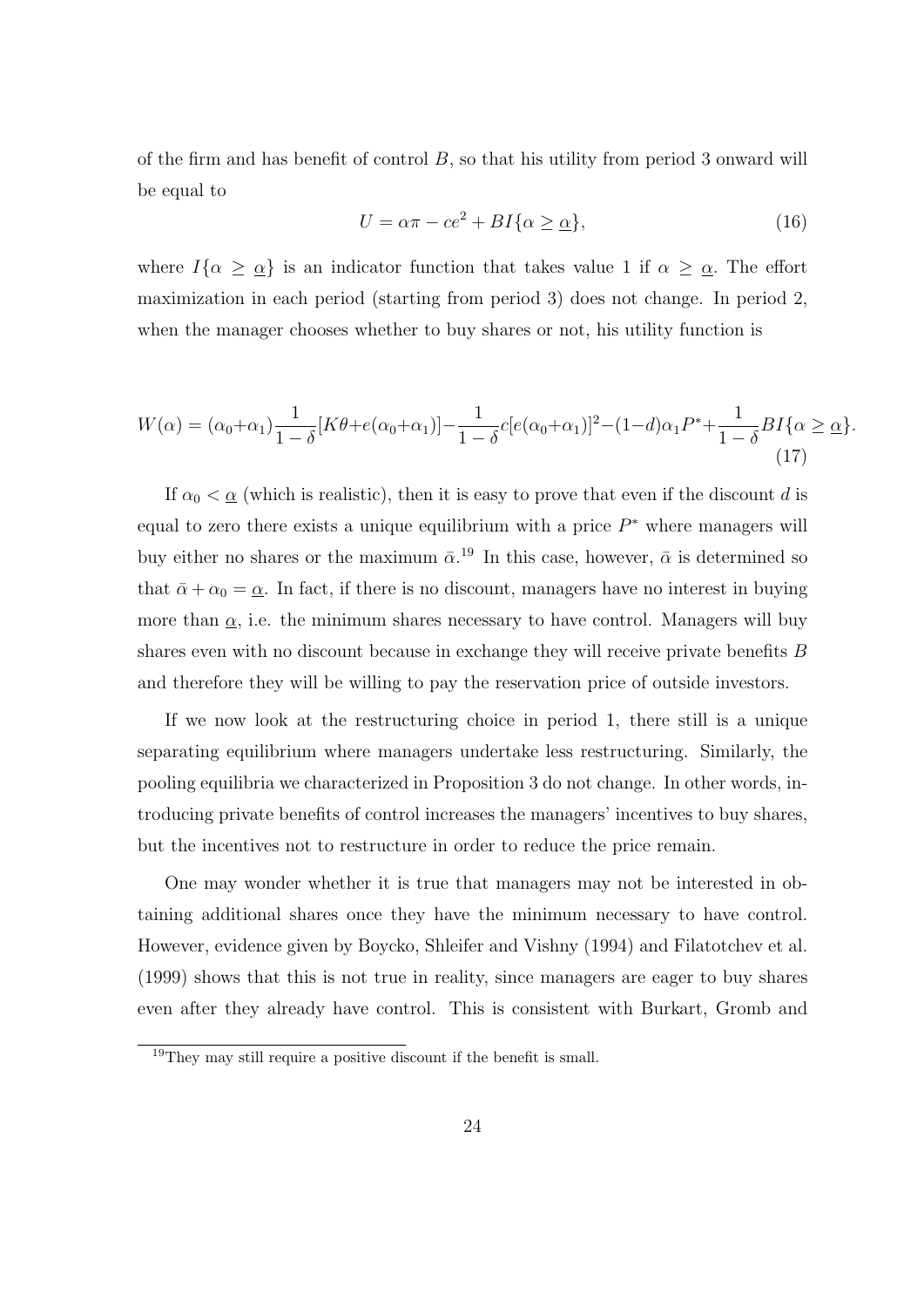Panunzi (1998), who argue that benefits of control increase with the control stake  $\alpha$ . Moreover, if managers are not sure to obtain control, they could have even more incentives to underperform. This is considered in the next section.

#### 4.2. Alternative bidders for control of the firm

One may argue that if managers seriously underperform and delay restructuring in period 1, disciplinary takeovers may take place. To a certain extent this may be true and it may impose a limit to how much a manager can underinvest in the company. However, the possibility of alternative bidders interested in taking over the firm may actually aggravate the perverse effects we have been focusing on. In fact, alternative bidders are likely to have imperfect information about the value of the firm and they will have to form expectations about its value in order to decide how much to bid. Therefore, alternative potential large shareholders will look at the level of restructuring  $K$  undertaken by the firm in the first period and will use such observation to update their information on  $\theta$ . Although the actual bid will depend on what they think the value of the firm will be under their control, it is likely to depend also on the expected  $\theta$ . The same perverse effects stressed in the main part of the paper—where managers were concerned about the reservation value of outside investors—arise when managers are concerned about alternative bidders and how much they are willing to pay. Therefore, if managers plan to have an MBO in the future, the possibility of disciplinary takeovers or of other investors interested in acquiring control of the company may very well increase their incentives to underinvest and delay restructuring rather than reducing them.

#### 4.3. Performance-contingent remuneration in the first period

In the main part of the paper we assumed that the manager in period 1 was paid a fixed salary (equation (1)). More generally, one can imagine that in the first period the manager may also be paid contingent on his performance in period 1 (i.e. on the profits in period 1). We argued then that this assumption would actually strengthen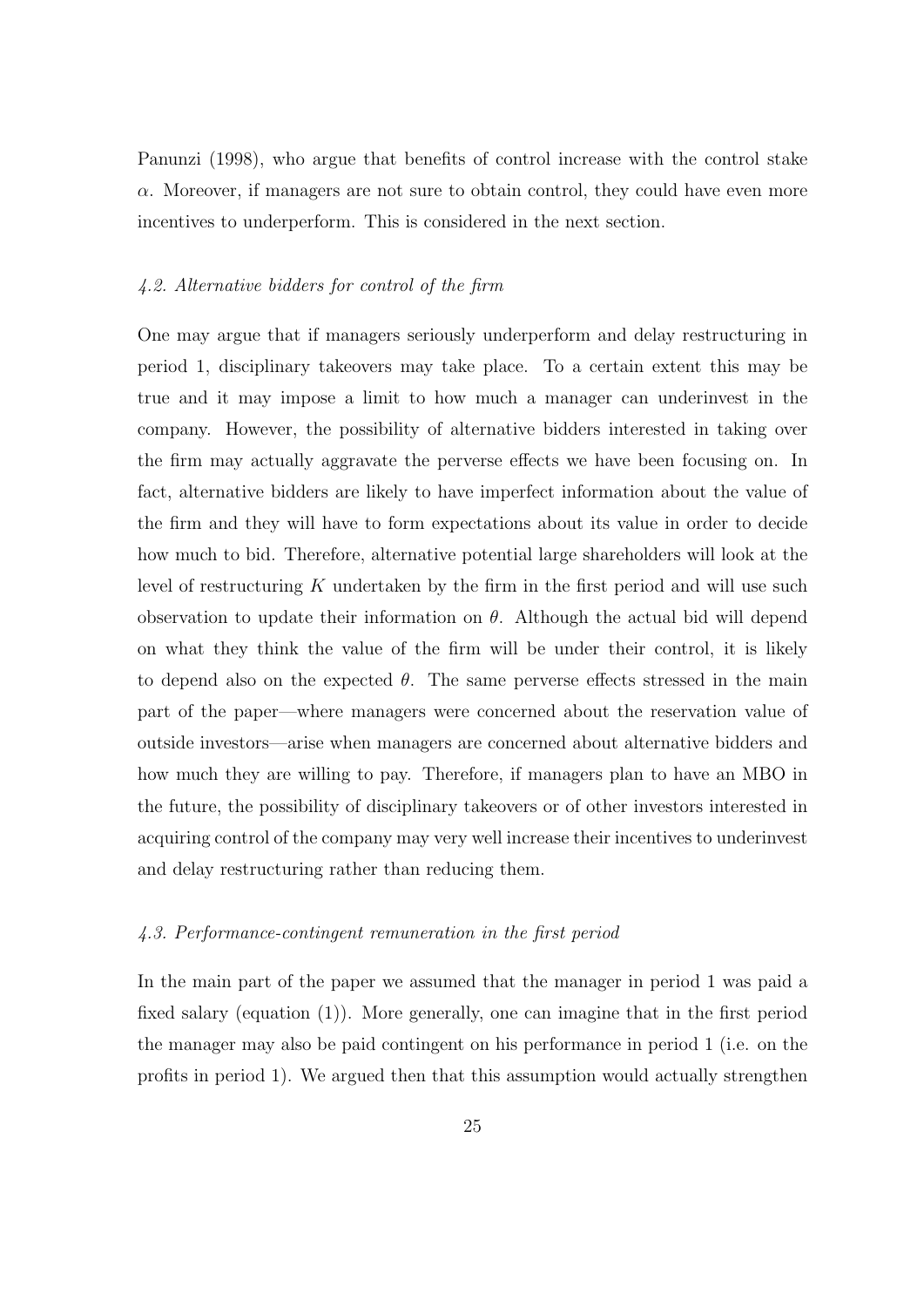our result and here we briefly illustrate how. The profits in period 1 will be equal to

$$
\pi_1 = \pi(\theta) - C(K) + e_1
$$

where  $\pi(\theta)$  are the basic profits, function of the "quality" of the company, as captured by the parameter  $\theta$ . In general, the way these profits depend on  $\theta$  will be different than in the subsequent periods, since at this stage the restructuring is only under way. The fact that the restructuring, or investment,  $K$  is undertaken in this period implies that the firm is bearing a cost  $C(K)$ . This is the monetary cost of the investment or restructuring, which is different from the cost that the manager bears (captured in equation (1)), which is just the private utility cost of undertaking the effort of the restructuring. Finally, the profits depend on the effort  $e_1$  exerted by the manager in that same period (this justifies why the remuneration is contingent on the performance). The payoff of the manager in period 1 will be:

$$
U_1(e_1, K) = \beta \pi_1 - ce_1^2 - cK^2 = \beta(\pi(\theta) - C(K)) - ce_1^2 - cK^2
$$

where  $\beta > 0$  and  $\beta \pi_1$  is the compensation on the basis of period 1 profits (more generally, the manager compensation will be an increasing function of  $\pi_1$ ).

Then the total expected payoff of the managers at the beginning of period 1, previously given in equation (10), becomes

$$
V \equiv \beta[\pi(\theta) - C(K)] - ce_1^2 - cK^2 + \gamma[(\alpha_0 + \alpha_1(\theta))(e + K\theta) - ce^2] - \delta(1 - d)\alpha_1(\theta)P^*.
$$

The first order conditions with respect to  $K$  (taking the price  $P^*$  for given) will be

$$
-C'(K) + \gamma \alpha \theta - 2cK \le 0
$$

and it is thus clear that the optimal  $K(\theta)$  is thus lower than  $\frac{\gamma \alpha \theta}{2c}$  (given in equation (12)). Consequently, the second best  $K^*(\theta)$  and the separating equilibrium  $K^S(\theta)$ will also be lower by the same amount. Thus the underinvestment result highlighted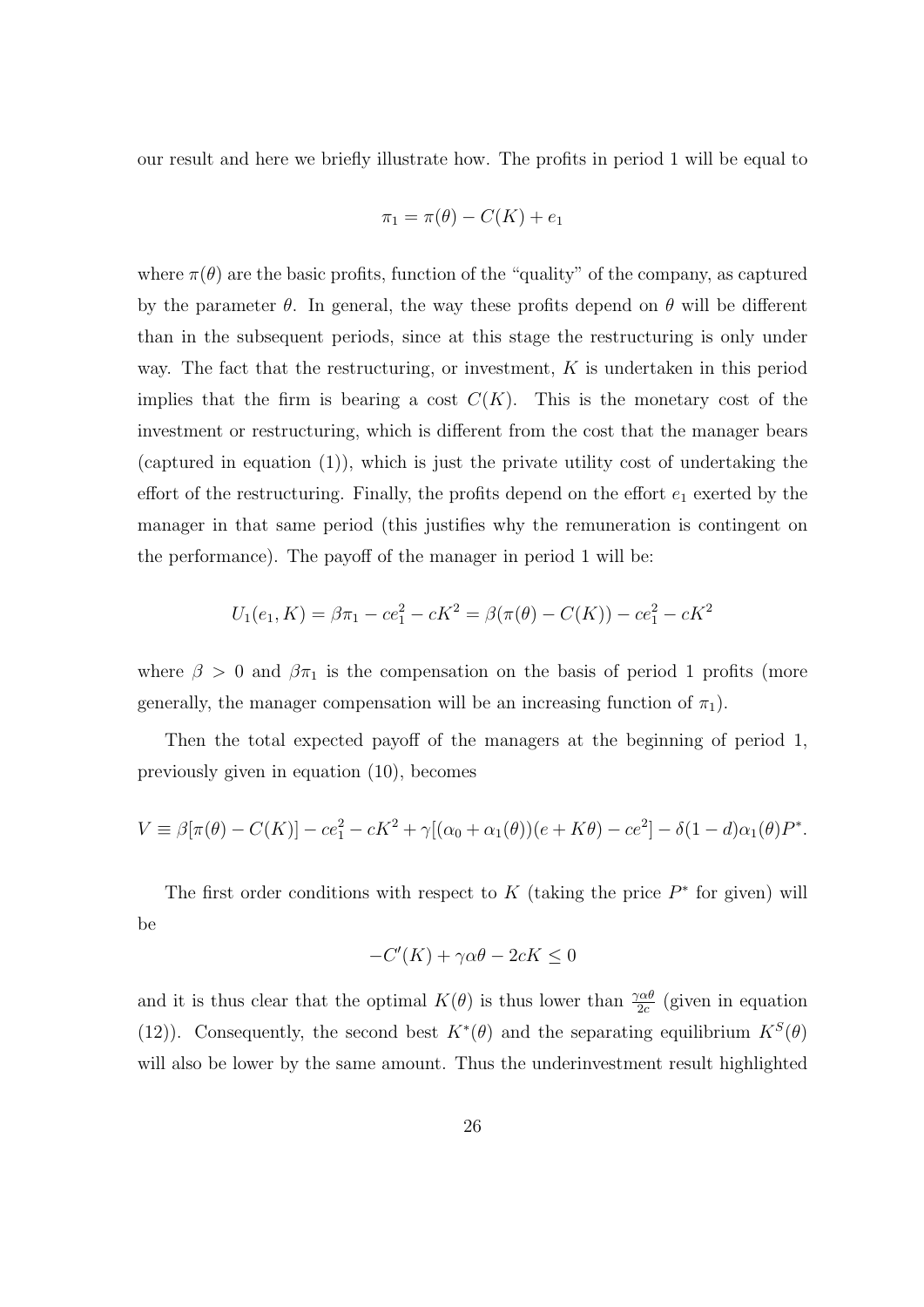in the paper is strengthened.

#### 4.4. Management turnover

In the previous sections we assumed that managers remain in control after a privatization or an MBO. In the case of an MBO, by definition the managers will still be in control after the MBO.<sup>20</sup> In the case of a privatization, however, there may be a management change. For the purpose of this paper, it is crucial when the management change takes place. If the old managers remain in control for all period 1 and are substituted only when the privatization takes place, then the incentives to delay restructuring remain. Even if they were sure they will not remain in control, managers still have an incentive to buy shares if they know that the firm has a high  $\theta$ . The payoff in  $(10)$  remains the same, only without the cost of effort  $ce^2$ , and the same results of underperforming during to signal jamming remain. The main difference is that a positive discount is no longer necessary (since managers are now just like outside investors but with better information). However, if managers are replaced at the beginning of period 1, then they will not be able to choose  $K$  and delay restructuring. In Section 6 we mention empirical evidence from Lopez-de-Silanes (1997) that replacing managers with a professional "privatizer" at the beginning of period 1 increases the value of the company at the privatization stage.

### 4.5. Different methods of acquiring shares

There are numerous methods managers can use to increase their stake in the company. Which method is relevant depends also on whether the event in period 2 is an MBO or a privatization. In the main part of the paper we assume that managers pay the outside investors' reservation price (in the case of privatization, for example, this

<sup>20</sup>It could happen that management started an MBO, but another bidder arrived and won the takeover contest. As long as in period 1 there is a positive probability for the MBO to go through, the ex ante perverse effects arise, and may be aggravated by the fear to lose control, as argued in the previous section.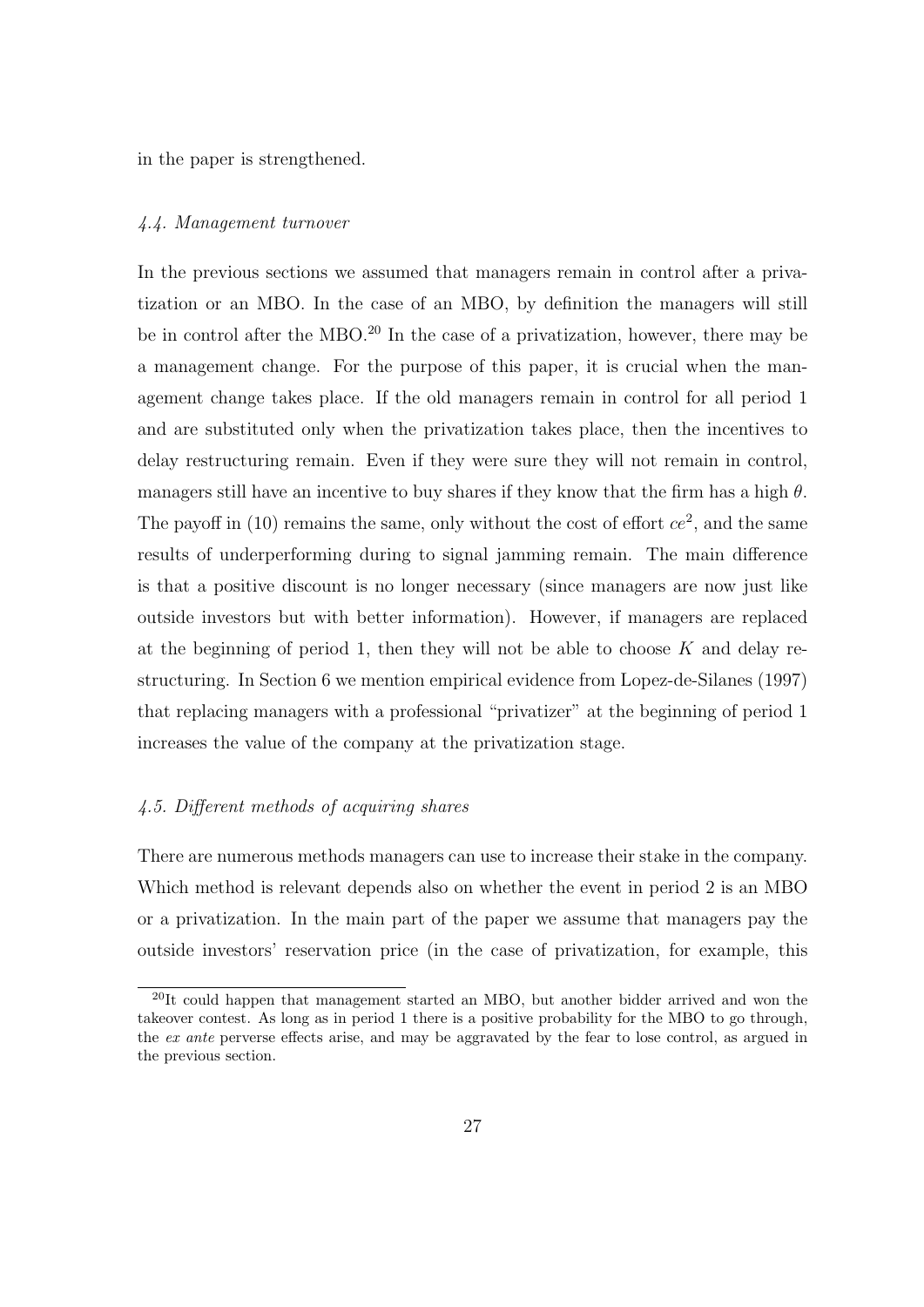would correspond to using a first-price sealed bid auction). We already argued then that our results remain true as long as the price paid by the managers is an increasing function of outside investors' reservation price. This assumption would capture the essence of most of the methods used in MBOs or privatizations. For example in MBOs, managers usually buy shares in the market or through a tender offer at a premium: as long as the premium is proportional to the share price or increasing with it, the results will all go through.

In this section, we briefly consider two additional possible methods. First of all, privatization may take place through vouchers. Second, management can buy the shares through a direct sale from either the state (in the case of a privatization) or the company itself (in the case of a divisional MBO).

Let us start by considering vouchers' privatization: each individual (both managers and outside investors) receives a given number of vouchers, which can be used to buy shares in any of the firms undergoing a privatization. The number of shares bought by one voucher depends on the total number of vouchers individuals offer in exchange for those shares, so that supply equals demand. If managers use  $x$  vouchers to obtain shares in the firm, they will obtain a fraction of the firm given by

$$
\alpha_1 = \frac{x}{x + n(K, \hat{\theta})}
$$

where  $n(K, \hat{\theta})$  is the demand (in terms of number of vouchers) for the firm's shares from outside investors, which depends on the expected value of  $\theta$  and the observed restructuring K. Since  $\frac{dn}{dK}$  and  $\frac{dn}{d\hat{\theta}}$  are positive (outside investors will use their vouchers with the firms they consider more valuable), then  $\frac{d\alpha_1}{dK}$  and  $\frac{d\alpha_1}{d\theta}$  are negative. Therefore, the managers' objective function is

$$
m - C(K) + \gamma(\alpha_0 + \alpha_1(K, \hat{\theta}))\pi
$$

and the model is very similar to the one in the previous section.

Finally, the case of direct sale could be modelled as a bargaining between the gov-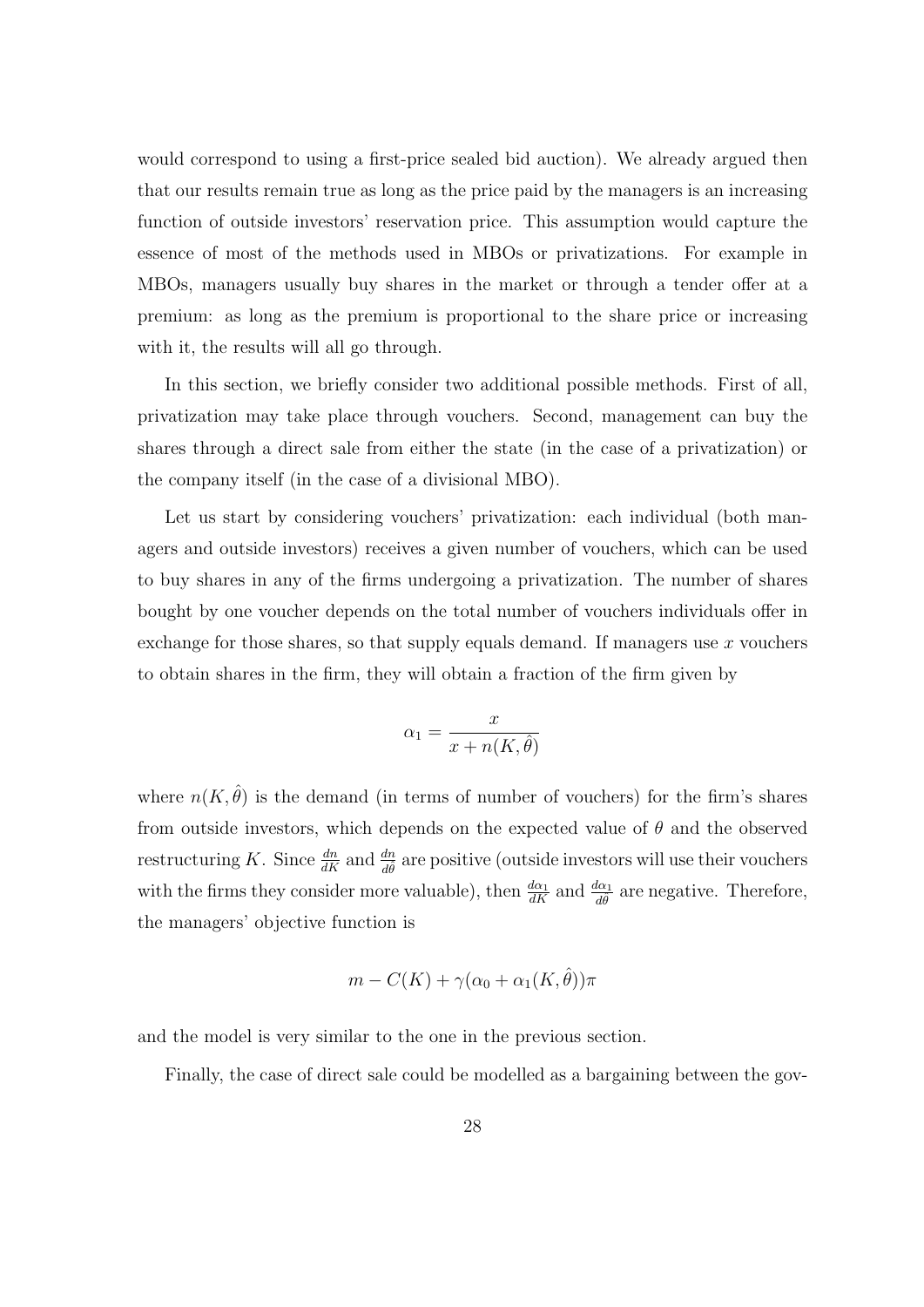ernment (or the conglomerate selling the division) and the managers, where managers have better information about the value of the firm and have incentive to underperform and garble information before they start to bargain. The same results as in the main part of the paper would carry through.

### 4.6. Restructuring after the privatization or the MBO

Our model also allows for managers to restructure after the privatization or the MBO, if they did not do it before. In reality, delaying restructuring can be more costly for the firm than early restructuring due to lost opportunities in a changing market environment. Therefore, the objective function could be, for example,  $W - cK^2$  +  $\gamma[\alpha(\bar{K}\theta - 2cK^2]$ . Thus, managers can conduct the restructuring later, but at double the marginal cost. With such a set-up, the firm still wants to delay restructuring for fear of revealing the true value of the firm and obtaining less shares subsequently. Our result is strengthened, since delaying restructuring becomes less costly.

### 5. Empirical evidence on MBOs

Following an MBO, the fraction of the company owned by management increases dramatically and it is often argued that this increases the managers' incentives to improve performance. A rational for going-private buy-outs is to be able to offer proper incentives to managers: If the restructuring effort managers have to undertake is very large, only a disproportionate share of the company will provide appropriate incentives. Since shareholders may object to managerial compensation if it is too large, an MBO may be the appropriate solution (see Weston, Mitchell and Mulherin, 2004). Kaplan (1989) reports management ownership before and after a buy-out. The median ownership of all managers increases from 5.88% to 22.63%.

The empirical evidence shows that performance improves after an MBO. Muscarella and Vetsuypens (1990) show that more than two thirds of the firms in their sample disclose at least one restructuring activity undertaken since the buy-out; as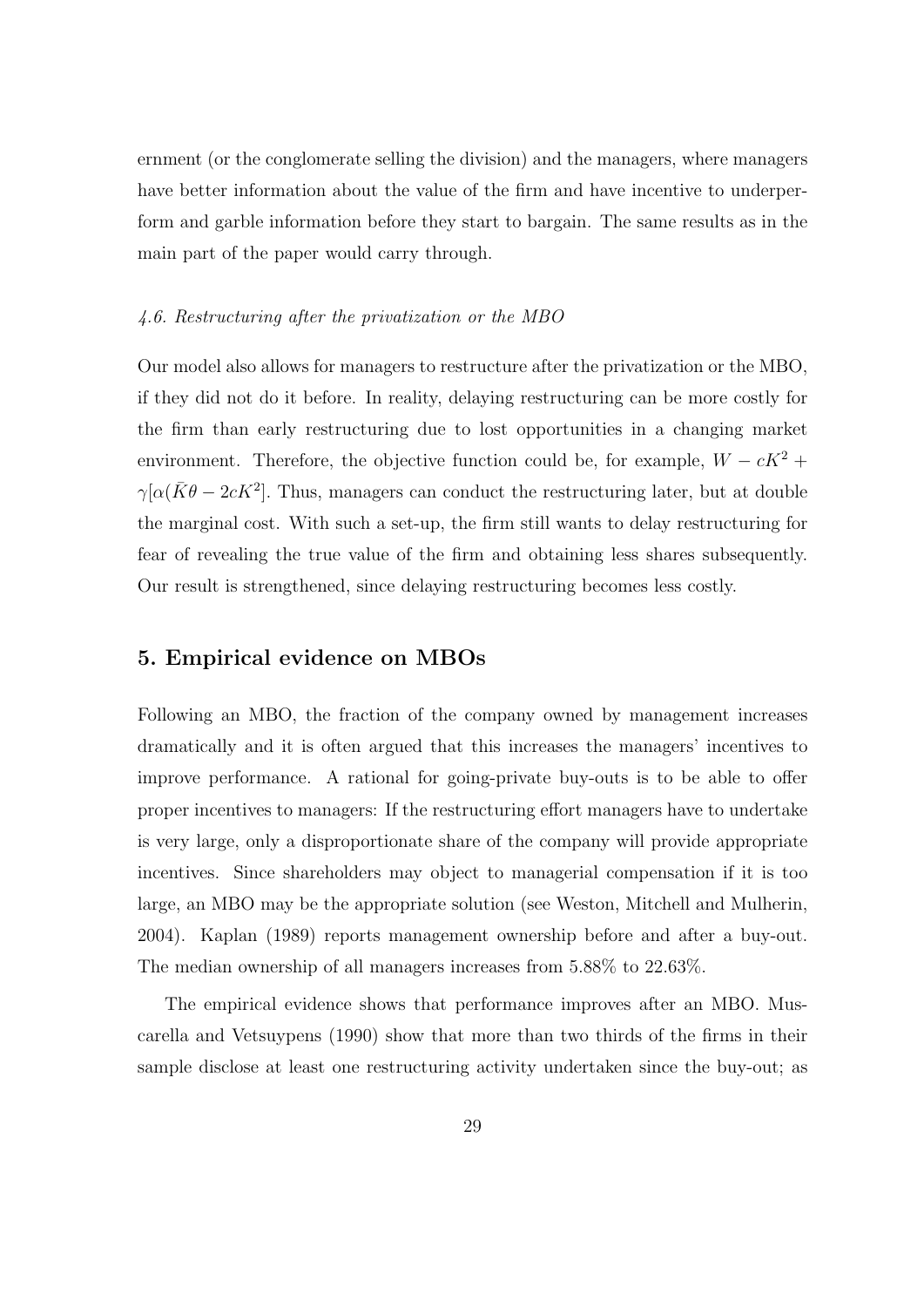a result, the firms realized substantial improvement in operating performance. Similarly, Kaplan (1989) and Smith (1990) show improvement in performance. These last two papers also argue that the improvement in performance cannot be due to asymmetry of information. In particular, Kaplan(1989) shows that managers and directors who were not part of the management doing the buy-out actively sold their shares. This is inconsistent with the hypothesis that the shares were undervalued. Note that this evidence is perfectly consistent (and actually supports) with the hypothesis put forward in this paper. In fact, although managers start by having better information about the value of the firm, by the time the MBO takes place, outside investors are perfectly aware of the value of the shares and the price is the fair price. Unfortunately, the damage (i.e. the lack of restructuring) has already taken place. Moreover, it is an implication of this model that managers and directors who are going to remain in the company but are not going to be part of the controlling group will want to sell their shares, unless they could buy them at a discount.

Ofek (1994) also rejects the private information hypothesis looking at the outcome of unsuccessful MBOs. He finds that unsuccessful MBOs do not show a performance improvement (this is also consistent with the model in this paper). He also finds that in 47% of the cases the management was substituted after an unsuccessful MBO, and in most of the remaining cases the company was taken over. While not directly implied by our model, this findings are consistent with the possibility that after the failure of the MBO it became more clear that the manager had underinvested or in some way decreased the value of the firm.

Interestingly, there is empirical evidence that the prospective of a buy-out of a company or division induces managers to manipulate earnings downwards. De Angelo (1986) first suggested it, but found no support for it, but two more recent studies have found support for this hypothesis. Perry and Williams (1994) find evidence that managers understate earnings before an MBO. Similarly, Marquardt and Wiedman (2002) find evidence that before a buy-out, managers delay revenue recognition. This is very relevant for our study, since the incentives that induce managers to understate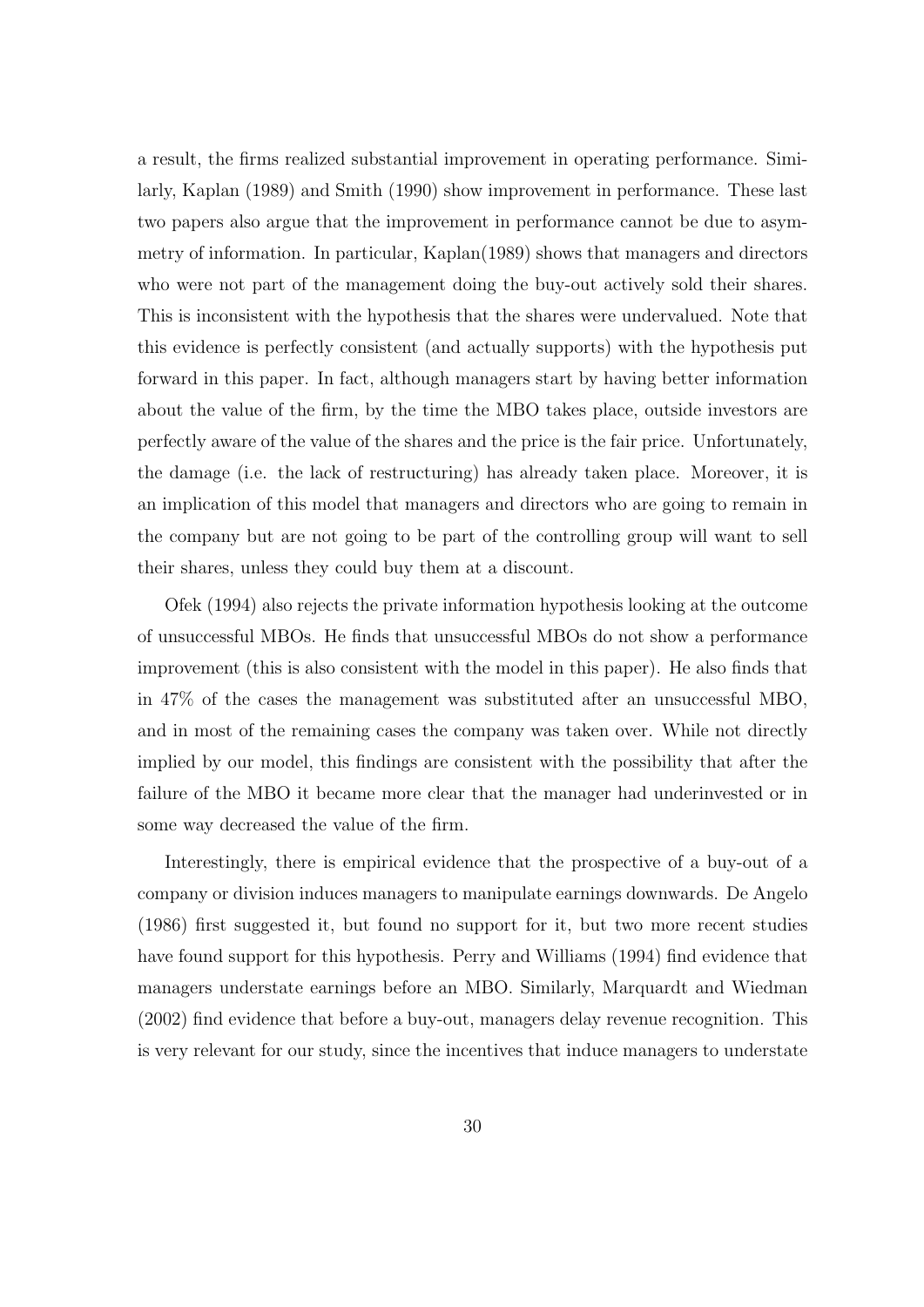earnings (i.e., in order to buy shares at a lower price) are exactly the same that would induce managers to underinvest or delay restructuring.

# 6. Empirical Observations of State Firms before Privatization

The paper that most closely tests the implications of our model is Lopez-de-Silanes (1997). He studies 236 privatizations in Mexico between 1983 and 1992 and looks at the determinants of privatization prices. He finds that privatizations with shorter sale times fetch better prices, where he defines sale time as the period between the first rumor of privatization and the announcement of the winner (one extra year of sale time reduces the net privatization price by 36%). This is exactly what is predicted by the model in this paper: once the possibility of a privatization becomes known, managers have an incentive to postpone restructuring and underinvest. The longer is the period in which they have an incentive to postpone restructuring (in other words the longer is the period 1 of the model) the larger is the decrease in the value of the firm.

Moreover, Lopez-de-Silanes (1997) finds that if the managers are replaced at the onset of the privatization process by a professional "privatizer", whose task is to clean up the company and to get it ready to be sold as soon as possible, the privatization price is higher. Consistently with the hypothesis in this paper, the "privatizer" does not have the perverse incentives of the management and therefore all the inefficiency of period 1 is avoided.

Additional supporting empirical and anedoctal evidence comes from the recent wave of privatization in transition economies. The problems stressed in this paper are particularly acute in these emerging markets for three reasons. First of all, there is a particular need for restructuring and investment in human capital. Second, the value of the firms in transition economies (before they are privatized) is less transparent and it is therefore easier for managers to disguise (or at least try to disguise) temporarily the true potential of a company in order to buy it on the cheap.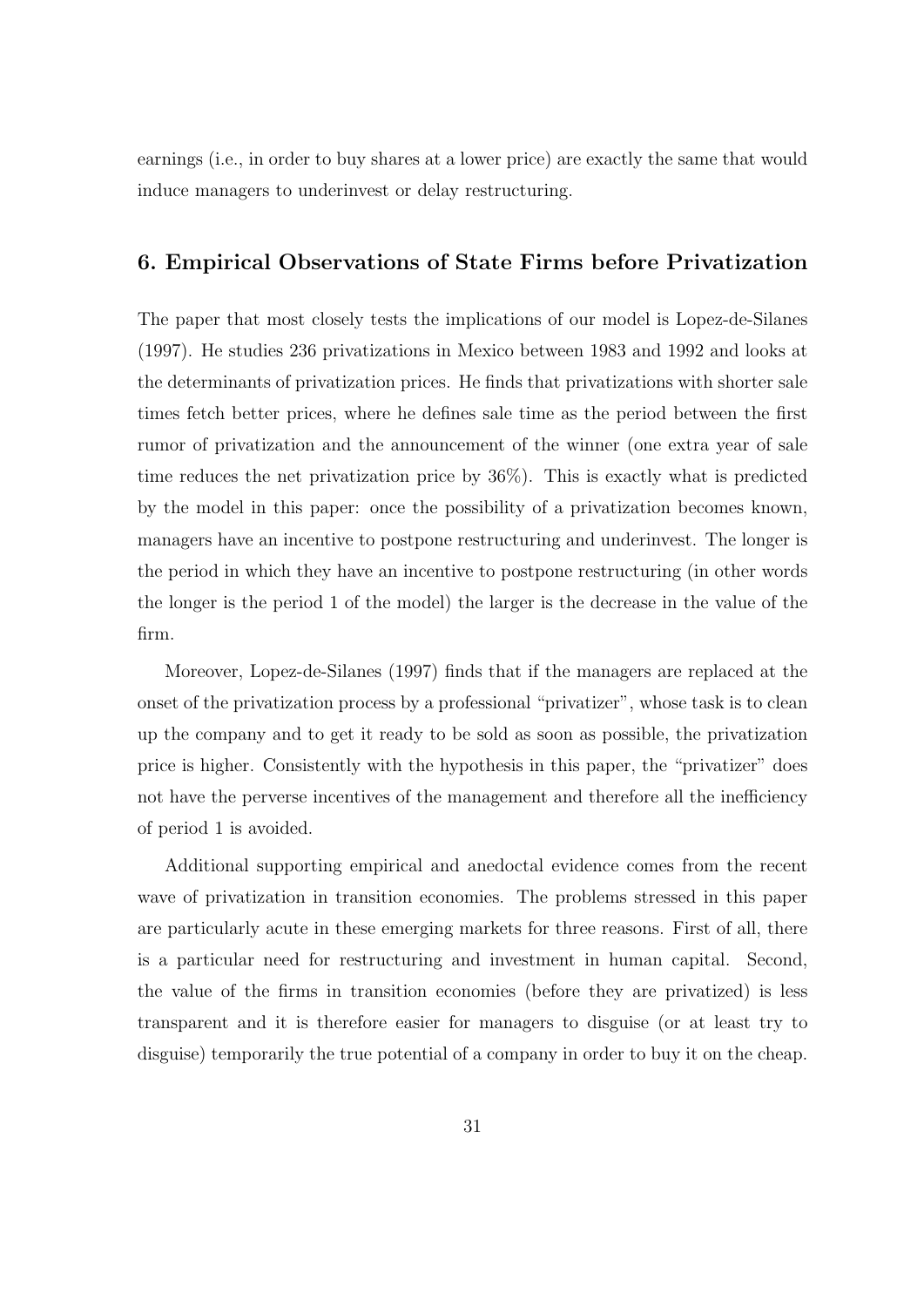Finally, in these economies there is usually a lack of institutional investors who can act as large shareholders and therefore it is important to encourage accumulation of shares by insiders (such as managers and workers) by favoring them in the privatization phase.

Managers of state firms are crucial players during the transition, since they have de facto control of state firms before they are privatized. Therefore, they can decide how much to restructure the company. Several empirical works verified this point. For example, Fan and Shaffer (1993) documented managers' strong control of Russian state firms before privatization. Perhaps, the most illustrating example of managers' power and incentive is the so-called spontaneous privatization, which is a popular strategy used by managers during the early days of transition (see Kornai, 1992; Hillman, 1992; and Shleifer and Vishny, 1992). In spontaneous privatizations, managers (or, more generally, the insiders) make under-the-table deals with outside investors by selling the firms' assets at below-market prices. Later, the outside investors pay back the insiders one way or another. This is an extreme form of underinvestment (where  $K$  is negative).

The key argument of our paper is that managers of state firms act strategically in order to position themselves properly for the coming privatization and this effect may offset positive incentives of restructuring. Indeed, this has been the focus of a large group of empirical works. A very revealing case regarding managers' incentives is the massive break-ups of state firms since the start of transition. In Czech Republic, as a result of the break-ups, the number of state firms increased from 700 in 1990 to 2,000 in 1992. Lizal, Singer, and Svejnar (1995) is a very careful study of the rationale behind these break-ups. They found that break-ups cannot be explained by pure value maximizing motives. To the contrary, the break-ups are mostly value decreasing and are driven by managers' strategic consideration for the coming privatization. Kotrba (1995) explicitly analyzes the incentive of state firm managers before privatization. He listed seven commonly observed moves by managers before privatization. All of these strategies, such as "making privatization as lengthy as possible and using the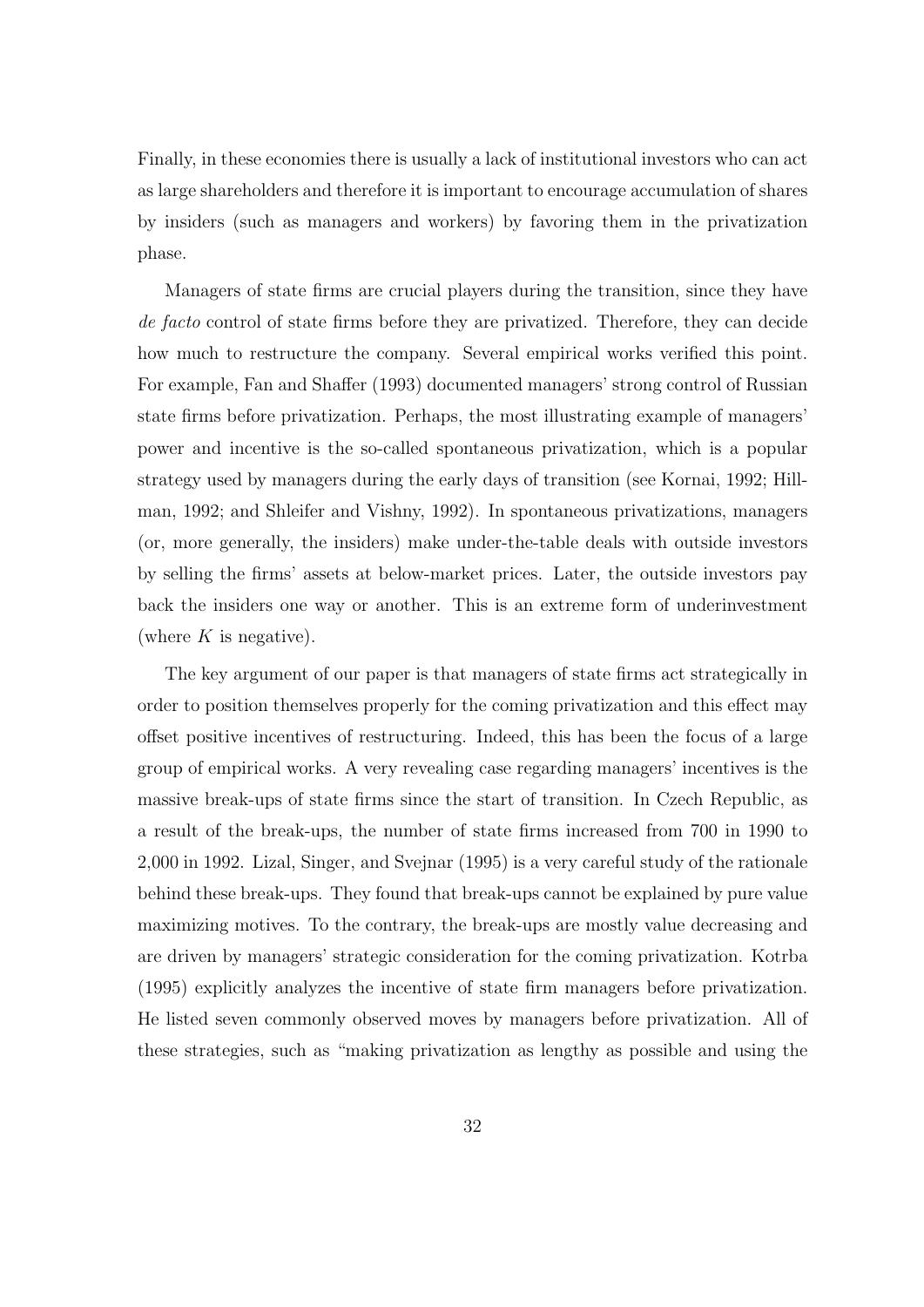lack of ownership control to support private activities," are clearly counter-productive from the restructuring point of view.

As a comprehensive analysis of the enterprise behavior before privatization, Estrin, Gelb, and Singh (1995) conduct a unique comparative study of state firms across the former Czech and Slovak Republic, Hungary, and Poland. They base their analyses on 43 case studies of state firms in these economies, which adopted rather different approaches to enterprise reform. As a major conclusion, they found that whether or not a state firm had a long-run strategy of restructuring depended crucially on the extent of ownership change. In other words, managers of firms yet to be privatized are unlikely to take initiatives to form comprehensive plans to increase efficiency.

Besides these systematic empirical works, there are plenty of anecdotal stories and case studies about managers' maneuvers before privatization. For example, before a state firm in the Czech Republic were privatized, the incumbent managers proposed a management buy-out. In order to minimize the price to pay, the managers tried very hard to demonstrate that the firm was worthless. One of their strategies was to order a large number of productive workers to do nothing but washing windows for one year.<sup>21</sup> In a case study by Edison (1994), a well-known formerly East German optical company was partially purchased by a West German firm. However, the privatization process was not completed, since a significant amount of shares were still controlled by the government. As a result, the Eastern and Western management team colluded and intentionally delayed actual restructuring of the firm. Their purpose was clearly to show that the firm was worthless so that the Western company could buy the remaining shares at a very low price, which was what actually happened.

<sup>&</sup>lt;sup>21</sup>This is based on a field trip experience of Josef Kortba. See Kortba (1995) for systematic analysis.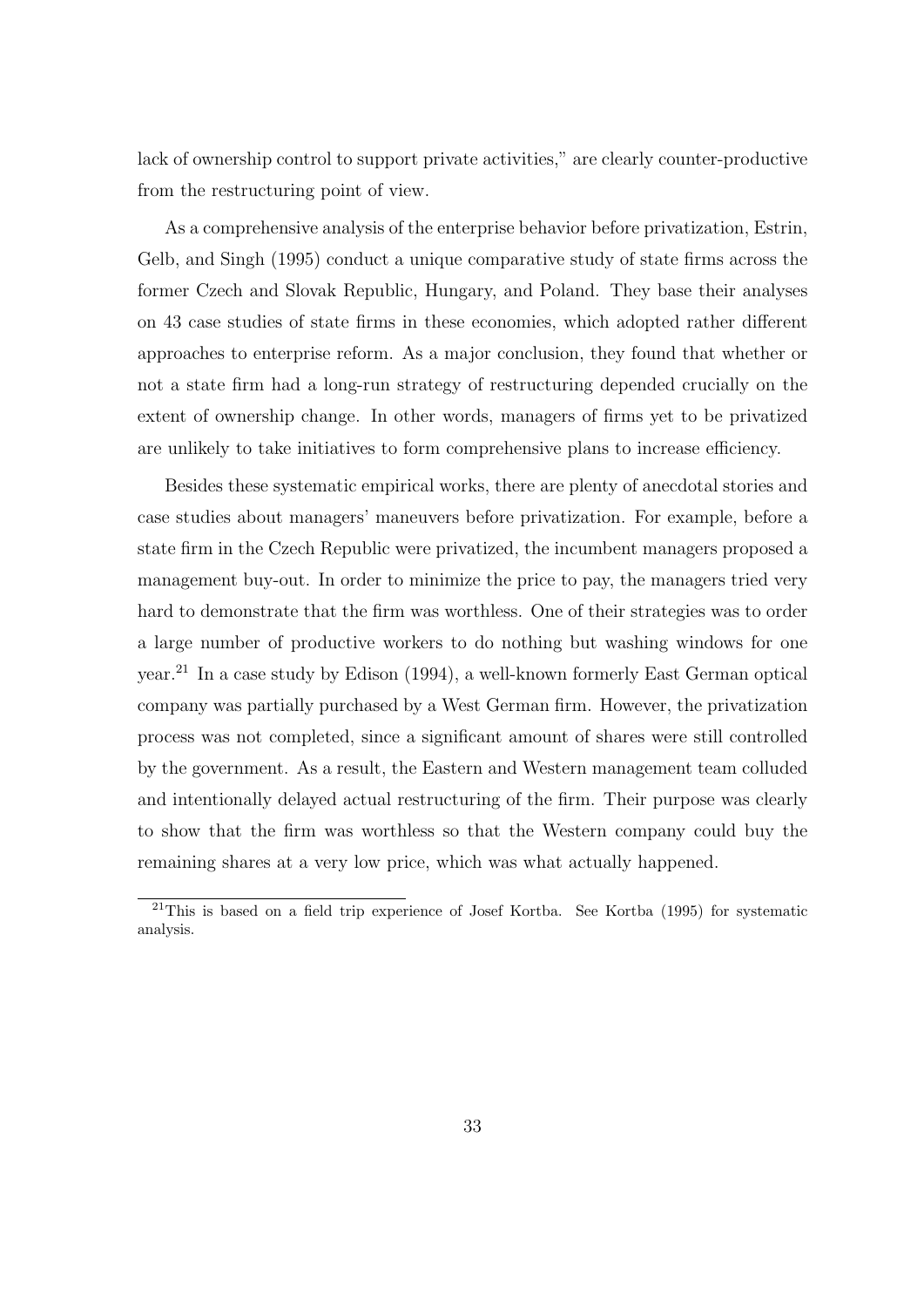## 7. Conclusions and Further Discussions

The main result of the paper is that providing managers with the correct ex post incentives may distort ex ante incentives. This is particularly important for events where managers can increase substantially their ownership and where restructuring is particularly crucial for the value of the firm, as in privatizations and MBOs. Bringing the argument to the extreme, one can argue that while usually the literature argues that MBOs and privatizations take place because the firm needs restructuring, the need for restructuring may have arisen exactly because the managers were expecting an MBO or privatization to take place.

Moreover, note that the effect in our model does not arise because managers do buy underpriced shares: although asymmetry of information plays a role in our model (since managers want to bias outside investors expectation), this happens before the MBO or privatization: by the time these events take place everybody knows the true value of the firm, but the damage to the value of the firm (because of the delayed restructuring) has already taken place.

The results in this paper do not imply that managerial ownership should not be encouraged, but rather that more attention should be paid to the period before managerial ownership is increased, and to the way it is increased. For example, in the context of a privatization, the incentives to underinvest would be reduced if managers were compensated contingent on the revenues of the privatization. Also, managerial compensation should be made, if possible, contingent on K.

Finally, an implication of this paper is that it is not obvious what causes the increase in productivity following MBOs and privatizations. At least in part, such increase could be due to underperformance in the previous period.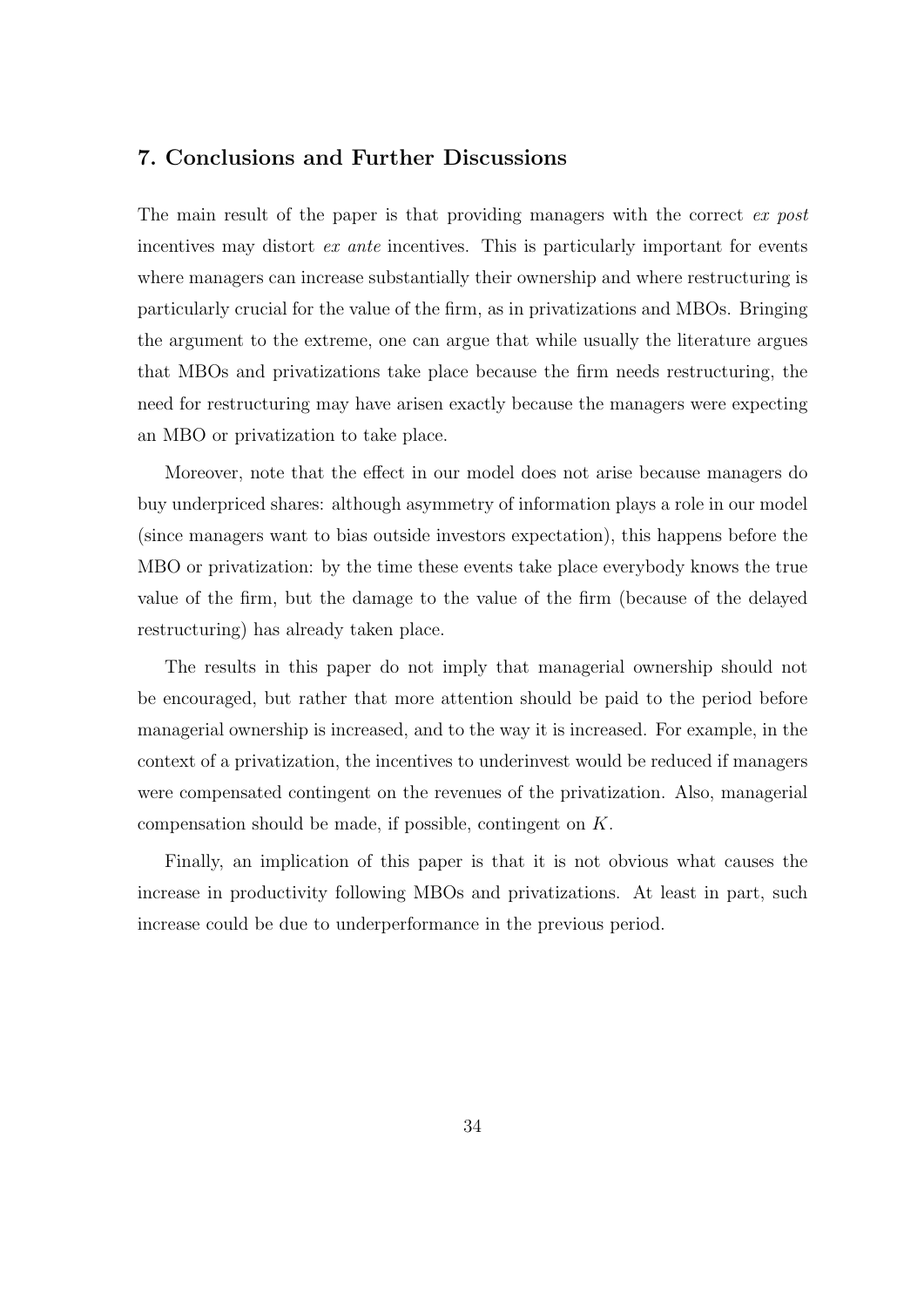# Appendix

#### A1. Proof of Proposition 1

The manager chooses  $\alpha_1$  in order to maximize equation (8) subject to the constraint that  $0 \leq \alpha_1 \leq \bar{\alpha}^{22}$  The solution to such maximization depends on the value of  $\theta$ . If  $\theta$  is high enough, the first order condition in equation (9) is always strictly positive, and the solution is  $\alpha_1 = \bar{\alpha}$ . If  $\theta$  is low, the function  $W(\alpha)$ is convex and the solution is one of the two extremes:  $\alpha_0$  or  $\bar{\alpha}$ . As  $\theta$  increases,  $W(\alpha_0 + \bar{\alpha})$  increases more than  $W(\alpha_0)$ , therefore there exists a unique cut-off value  $\theta_0$  such that the insider with value  $\theta_0$  is indifferent between buying and not buying:  $W(\alpha_0 + \bar{\alpha}) = W(\alpha_0) = \frac{1}{1-\delta}$  $\Big[\alpha_0 K \theta + \frac{\alpha_0^2}{4c}$ . If  $\theta \ge \theta_0$ , the solution is  $\alpha_1 = \bar{\alpha}$ , if  $\theta < \theta_0$ the solution is  $\alpha_1 = 0$ . Such cut-off value is

$$
\theta_0 = g(P^*) = \frac{1}{K} \left[ (1 - d)(1 - \delta)P^* - \frac{1}{4c} (\bar{\alpha} + 2\alpha_0) \right].
$$

Finally we can show that also  $P^*$  is uniquely determined, given  $F_K(\theta)$ . In fact, the equilibrium price is given by equation (7), which can be rewritten as

$$
(1 - \delta)P^* = K\hat{\theta} + \frac{\alpha_0}{2c} + \frac{\bar{\alpha}}{2c}Pr\{\theta \ge \theta_0\}
$$
\n(18)

where  $Pr{\theta \geq \theta_0 | K} + Pr{\theta \geq g(P^*) | K}$  is computed according to the updated distribution  $F_K(\theta)$ .

Since  $\frac{d\theta_0}{dP^*} = g'(P^*) > 0$ , the function  $g(P^*)$  can be inverted and the solution to equation (18) is given by:

$$
R(P^*) = (1 - \delta)P^* - \frac{\bar{\alpha}}{2c}Pr\{P^* \le g^{-1}(\theta)\} - K\hat{\theta} - \frac{\alpha_0}{2c} = 0
$$
 (19)

Since  $Pr\{P^* \leq g^{-1}(\theta)\}\$  decreases as  $P^*$  increases, we can conclude that  $R'(P^*)$  $0, R(0) < 0$  and  $R(+\infty) = +\infty$ . Therefore there exists a unique solution  $P^*$  for each K. 23

Equation (19) defines a unique solution  $P^*(\alpha_0, d, K)$ . Given such function, we can substitute it in the expression for  $\theta_0 = g(P^*)$ . Finally, the optimal function  $\alpha_1(\alpha_0, d, K)$  is given by:

$$
\alpha_1 = \begin{cases} \bar{\alpha} & \text{if } \theta \ge \theta_0 \\ 0 & \text{if } \theta < \theta_0 \end{cases}
$$
 (20)

<sup>&</sup>lt;sup>22</sup>If  $\bar{\alpha}$  were endogenous, as in a model with a wealth constraint, such constraint would be replaced by the budget constraint that  $0 \leq \alpha_1 \leq \frac{w_0}{(1-d)P^*}.$ 

 $^{23}$ The same logic, with slightly more complex computations, applies in the case of a model with wealth constraint.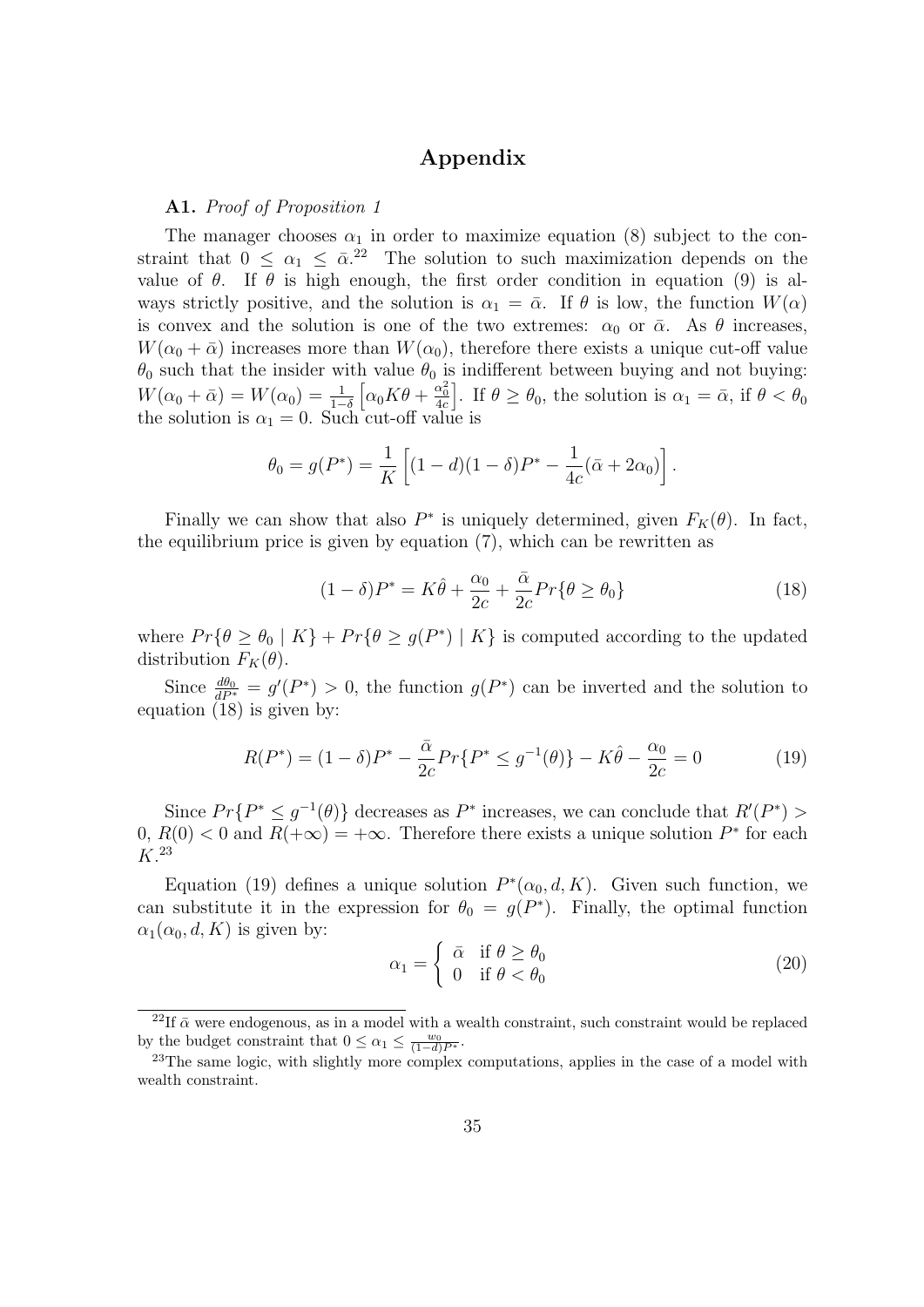#### A2. Proof of Lemma 3

Let us first look at what happens when  $\alpha_0$  increases. Notice that in a separating equilibrium  $\theta_0 \leq \underline{\theta}$  necessarily (i.e. all managers buy shares), therefore we need to check that  $\theta_0$  does not increase (otherwise we may need a higher d for the equilibrium to exist). From the expression of  $\theta_0$  given in Appendix 1 one calculate that

$$
\frac{d\theta_0}{d\alpha_0} = \frac{1}{K} \left[-\frac{1}{2c} + (1-d)(1-\delta)\frac{\partial P^*}{\partial \alpha_0}\right].
$$

The first term is negative, to determine the sign of the second term we have to look at how  $P^*$  changes when  $\alpha_0$  changes. From equation (7) one can see that the derivative is  $\frac{\partial P^*}{\partial \alpha_0} = \frac{1}{2c(1-\delta)} > 0$ , i.e.  $P^*$  increases. Therefore

$$
\frac{d\theta_0}{d\alpha_0} = \frac{1}{K} \left[ -\frac{1}{2c} + \frac{1-d}{2c} \right].
$$

Therefore, if  $d = 0$   $\theta_0$  does not change and  $P^*$  increases. If instead  $d > 0$ ,  $\theta_0$ decreases, which will make  $P^*$  increase even further (but not enough to cancel the effect on  $\theta_0$ ). This is however all assuming no change in the amount of restructuring K. Let us now see what happens to  $K$ .

Let us start by looking at the optimum  $K^*(\theta)$  given in equation (14). Notice that only the case  $\theta \ge \theta_0$  is relevant in a separating equilibrium. Therefore,

$$
\frac{dK^*}{d\alpha_0} = \frac{1}{2c} [\gamma \theta - (1 - d)\delta \bar{\alpha} \frac{\partial^2 P^*}{\partial K \partial \alpha_0}
$$

From equation (7),  $\frac{dP^*}{dK} = \frac{\hat{\theta}}{1-\delta} + \frac{1}{2c(1-\delta)}$  $2c(1-\delta)$  $\frac{dE(\alpha_1|K)}{dK}$ . But we know that in a separating equilibrium  $\alpha_1 = \overline{\alpha} \quad \forall \theta$ . Thus the second term is equal to 0 and the derivative of  $\frac{dP^*}{dK}$  with respect to d is equal to 0. Therefore,  $\frac{dK^*}{d\alpha_0} = \frac{\gamma \theta}{2c}$  which means that when  $\alpha_0$  $\overline{\text{increases}}$  also  $K^*$  increases.

Finally, we have to show what happens to the restructuring choice  $K^S$  in the separating equilibrium. First of all, since  $K^S(\overline{\theta}) = K^*(\overline{\theta})$ ,  $K^S(\overline{\theta})$  increases. To see what happens for the lower values of  $\theta$  notice that from Mailath (1987), as shown in the Proof of Proposition 2, we know that

$$
\frac{dK^S}{d\theta} = -\frac{\frac{\partial V}{\partial \theta}}{\frac{\partial V}{\partial K}} = -\frac{\gamma(1-d)\overline{\alpha}K}{-2cK + \gamma(\alpha_0 + \overline{\alpha})\theta - \gamma(1-d)\overline{\alpha}\theta} \tag{21}
$$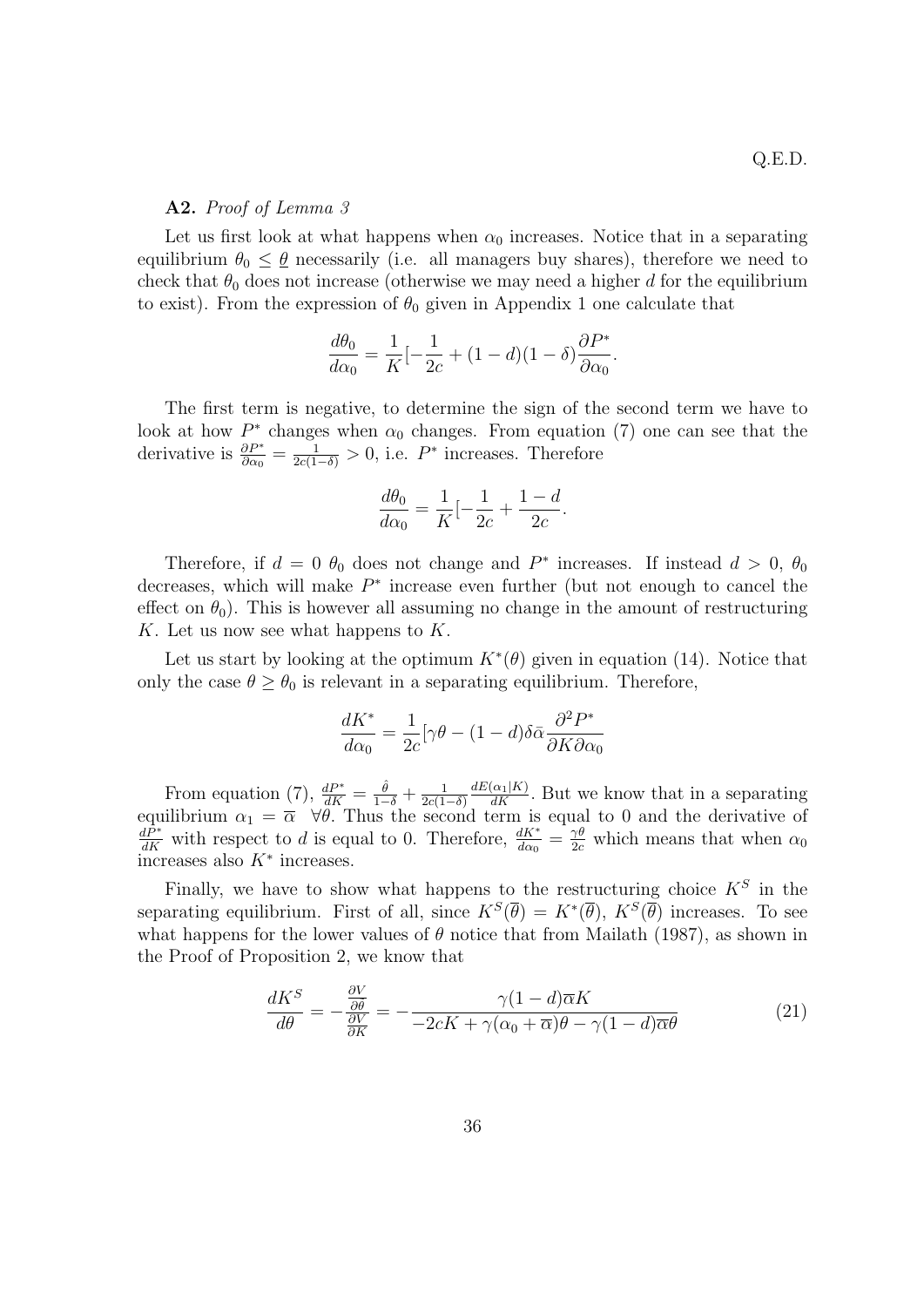It is easy to see that as  $\alpha_0$  increases the denominator of this fraction becomes smaller while the numerator does not change. Thus the derivative (which we showed before is positive) decreases and the curve is flatter. Therefore, the curve representing  $K^{S}(\theta)$  is higher at the highest level  $\bar{\theta}$  and it is flatter: that means it is higher for any  $\theta$ , i.e.  $K^{S}(\theta)$  increases when  $\alpha_0$  increases. (Notice that if K increases that is one additional reason why  $\theta_0$  decreases.

Let us now look at what happens when  $d$  increases. First of all, from equation  $(7)$ we can see that as d increases  $P^*$  does not change. If we then look at  $\theta_0$  we see that  $\frac{d\theta_0}{dd}=-\frac{1}{K}$  $\frac{1}{K}(1-\delta)P^* < 0.$ 

We conclude by look at what happens to  $K^S$ . Since  $K^S(\overline{\theta}) = K^*(\overline{\theta})$ ,  $K^S(\overline{\theta})$ increases. Moreover, we can see what happens to  $\frac{dK^S}{d\theta}$  when d changes. Looking at equation  $(21)$ , we can see that as d increases, the numerator of the right hand side of the equation decreases, and the denominator increases. Thus, as d increases,  $\forall \theta$ ,  $\frac{dK^S}{d\theta}$  increases. But that means that the highest point of the function  $K^S(\theta)$ ,  $K^S(\bar{\theta})$  is higher and the slope of this function, as it increases from  $K^S(\underline{\theta})$  to  $K^S(\overline{\theta})$ , is flatter. This implies that necessarily  $K^S(\theta)$  is higher  $\forall \theta$ .

$$
Q.E.D.
$$

#### A3. Proof of Proposition 3

Let us define  $K_P$  as the level of restructuring that takes place in a pooling equilibrium. Since all types of managers are choosing this restructuring, in equilibrium the outside investors' belief is  $E(\theta) \equiv \theta_E$ . We now look at the incentives to deviate of types  $\theta$  and  $\bar{\theta}$ . (Although it is not important for the present proof, it can be shown that these are actually the only types that need to be checked in equilibrium).

We check the equilibrium with the strongest out-of-equilibrium beliefs, i.e. we assume that out-of-equilibrium the outside investors believe that the type is  $\theta$ . For any other belief, it will be harder to sustain the equilibrium, so the set of restructuring choices that can arise in a pooling equilibrium will be smaller. We also assume that when types  $\underline{\theta}$  or  $\overline{\theta}$  deviate they still want to buy shares in period 2, so that the shares that they will have ex post,  $\alpha_0 + \bar{\alpha}$  are the same (the same analysis can be conducted if the type, when he deviates, will not buy shares any more).

 $K^P$  is an equilibrium if and only if managers of type  $\underline{\theta}$  do not want to deviate, i.e. if and only if:

$$
V(\underline{\theta}, \theta_E, K_P) \ge V(\underline{\theta}, \theta, K(\underline{\theta}, \theta))
$$
\n<sup>(22)</sup>

where

$$
K(\theta_1, \theta_2) \equiv \operatorname{argmax}_{K} V(\theta_1, \theta_2, K) = \frac{\gamma[\alpha \theta_1 - (1 - d)\bar{\alpha} \theta_2]}{2c}
$$

is the amount of restructuring chosen by a type  $\theta_1$  if the outside investors believe he is of type  $\theta_2$ .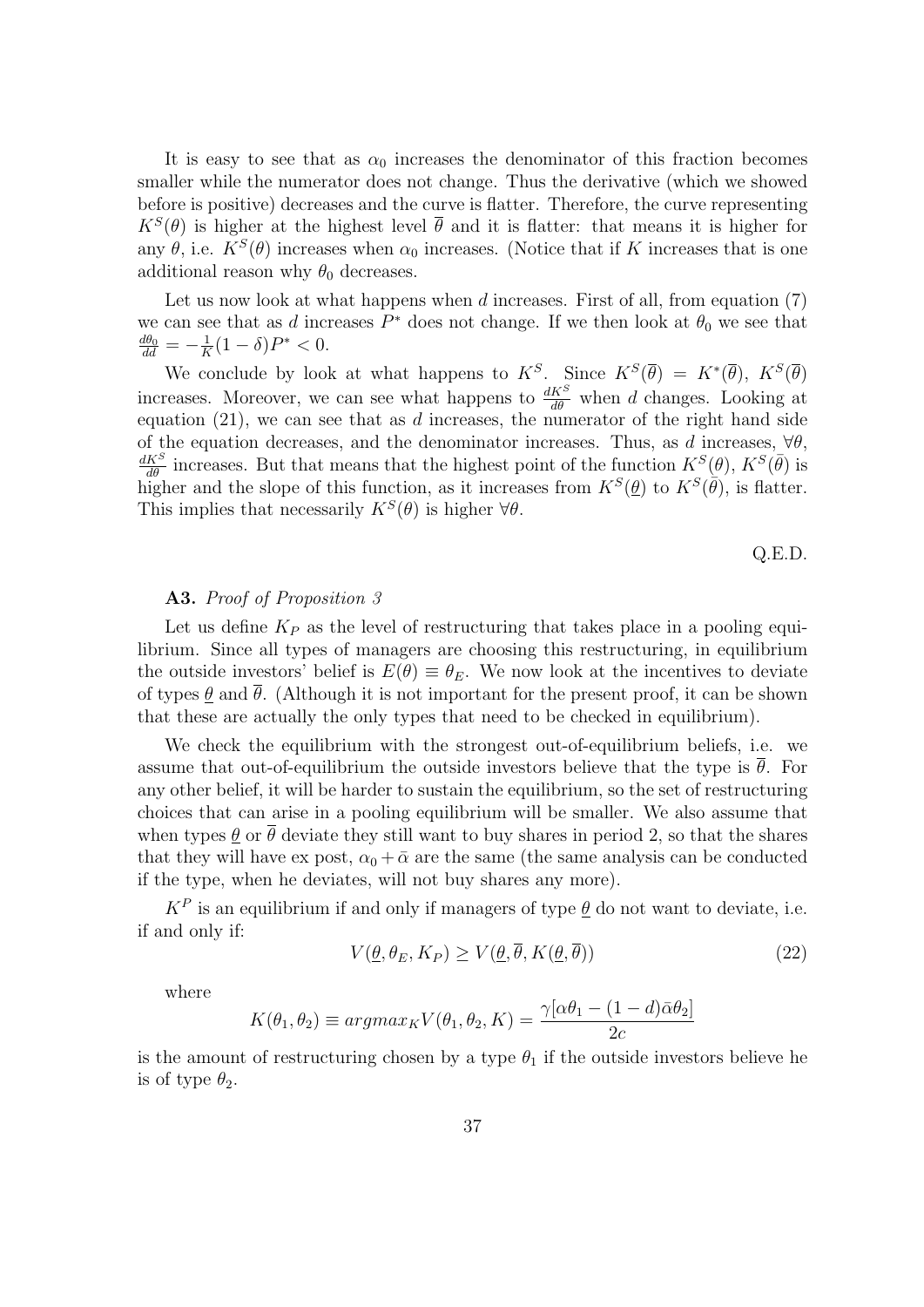Using the definition of V, condition (22) can be rewritten as (where the effort  $e$ has been simplified, due to the fact that as the number of shares does not change, neither does the effort):

$$
-cK_P^2 + cK^2(\underline{\theta}, \overline{\theta}) + \gamma K_P[\alpha \underline{\theta} - (1 - d)\overline{\alpha} \theta_E] - \gamma K(\underline{\theta}, \overline{\theta})[\alpha \underline{\theta} - (1 - d)\overline{\alpha} \overline{\theta}] \ge 0
$$

which becomes, using the definition of  $K(\theta_1, \theta_2)$  given above:

$$
K_P^2 + K^2(\underline{\theta}, \overline{\theta}) - 2K_P K(\underline{\theta}, \theta_E) \le 0
$$

The solution to this inequality is

$$
\underline{K} \equiv K(\underline{\theta}, \theta_E) - \sqrt{K^2(\underline{\theta}, \theta_E) - K^2(\underline{\theta}, \overline{\theta})} \le K_P \le K(\underline{\theta}, \theta_E) + \sqrt{K^2(\underline{\theta}, \theta_E) - K^2(\underline{\theta}, \overline{\theta})} \equiv \overline{K}
$$
\n(23)

Note that the upper limit  $\overline{K}$  is such that:

$$
\overline{K} \equiv K(\underline{\theta}, \theta_E) + \sqrt{K^2(\underline{\theta}, \theta_E) - K^2(\underline{\theta}, \overline{\theta})} \le 2K(\underline{\theta}, \theta_E)
$$
\n(24)

For part (1) of the Proposition, we want to show that  $2K(\underline{\theta}, \theta_E) < K(\overline{\theta}, \overline{\theta}) =$  $K^*(\bar{\theta})$ . Using the definition of  $K(\theta_1, \theta_2)$  and rearranging the term, one can see that this inequality if satisfied if

$$
\alpha(\bar{\theta} - 2\underline{\theta}) \ge \bar{\alpha}(1 - d)((\bar{\theta} - 2\theta_E))
$$

which is always satisfied, since  $\alpha \geq \bar{\alpha}$  and  $\underline{\theta} < \theta_E$ . Therefore,  $K_P$  is always strictly lower than  $K^*(\bar{\theta})$ .

The same logic can be applied to look at whether the type  $\bar{\theta}$  wants to deviate:

$$
V(\overline{\theta}, \theta_E, K_P) \ge V(\overline{\theta}, \overline{\theta}, K(\overline{\theta}, \overline{\theta}))
$$
\n(25)

which gives the condition

$$
K_P^2 + K^2(\overline{\theta}, \overline{\theta}) - 2K_PK(\overline{\theta}, \theta_E) \le 0
$$

The solution to this inequality is

$$
\underline{K} \equiv K(\overline{\theta}, \theta_E) - \sqrt{K^2(\overline{\theta}, \theta_E) - K^2(\overline{\theta}, \overline{\theta})} \le K_P \le K(\overline{\theta}, \theta_E) + \sqrt{K^2(\overline{\theta}, \theta_E) - K^2(\overline{\theta}, \overline{\theta})} \equiv \overline{K}
$$
\n(26)

Therefore the minimum  $\bar{K}$  is such that:

$$
\underline{K} \equiv K(\overline{\theta}, \theta_E) + \sqrt{K^2(\overline{\theta}, \theta_E) - K^2(\overline{\theta}, \overline{\theta})} > 2K(\overline{\theta}, \theta_E)
$$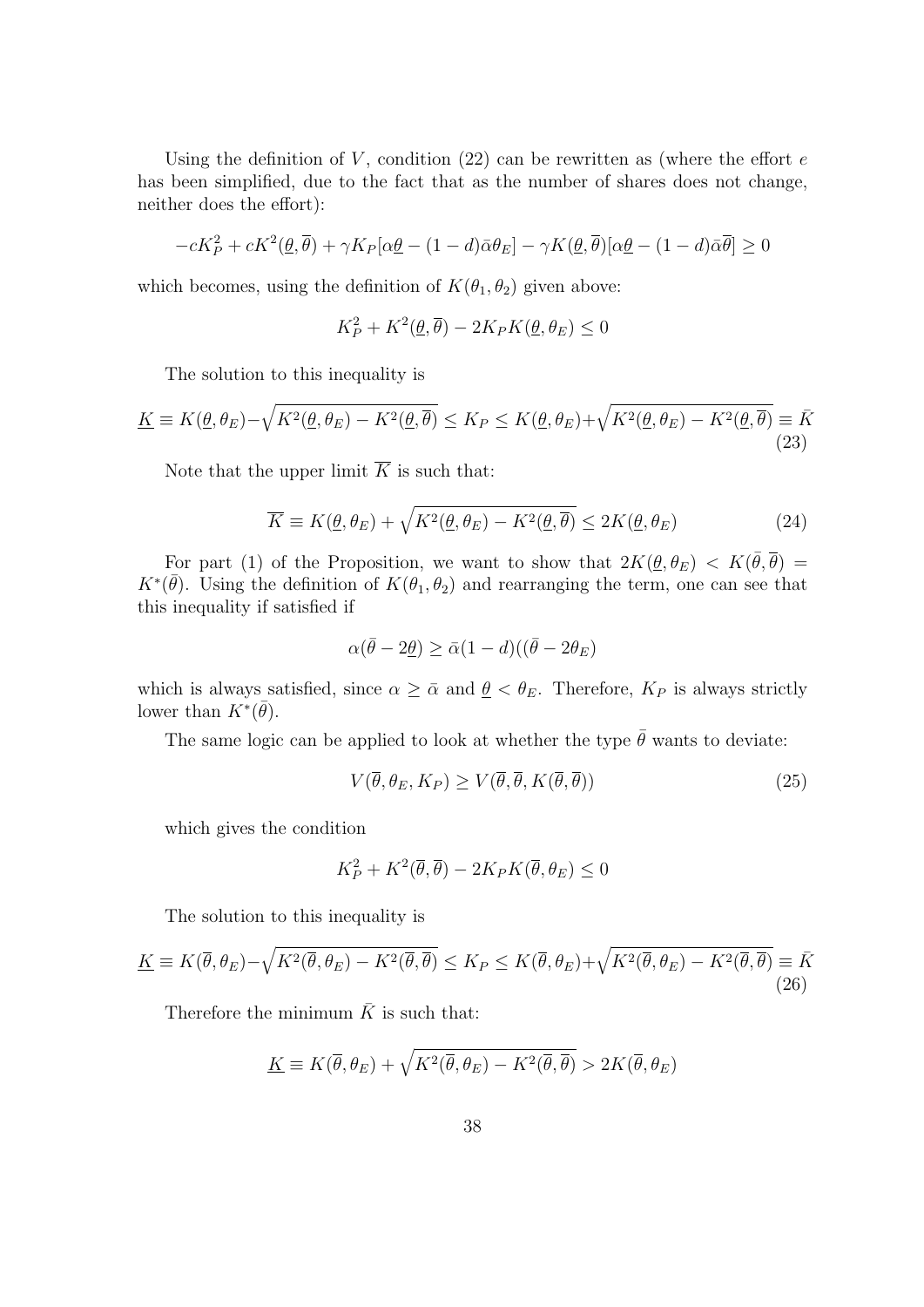We want to show that  $2K(\bar{\theta},\theta_E) > K(\underline{\theta},\underline{\theta}) = K^*(\underline{\theta})$ . Using the definition of  $K(\theta_1,\theta_2)$  and rearranging the term, this inequality if satisfied if

$$
\alpha(2\overline{\theta}-\underline{\theta}) \ge \overline{\alpha}(1-d)((2\theta_E - \underline{\theta})
$$

which is always satisfied.

For part (2) of the Proposition, we look again at inequality (24) and ask under what conditions  $2K(\underline{\theta}, \theta_E) \leq K(\theta_E, \theta_E)$ . Using the definition of  $K(\theta_1, \theta_2)$ , this inequality is satisfied if and only if

$$
\frac{2\gamma[\alpha\underline{\theta}-(1-d)\theta_E\bar{\alpha}]}{2c}\leq\frac{\gamma[\alpha\theta_E-(1-d)\bar{\alpha}\theta_E]}{2c}
$$

which becomes

$$
\alpha(2\underline{\theta} - \theta_E) \le (1 - d)\theta_E \bar{\alpha}
$$

which is satisfied if  $\theta \leq \frac{1}{2}$  $\frac{1}{2}(1-d)\bar{\alpha}\theta_E + \alpha\theta_E$  or  $\bar{\alpha} \geq \frac{\alpha(2\underline{\theta}-\theta_E)}{(1-d)\theta_E}$  $\frac{\chi(2\underline{\theta}-\theta_E)}{(1-d)\theta_E}.$ 

Q.E.D.

#### A4. Proof of Lemma 5

Note that, from inequality (24) and using the definition of  $K(\theta_1, \theta_2)$ ,

$$
\bar{K} - K^*(\theta_E) = \frac{\gamma \alpha(\underline{\theta} - \theta_E)}{2c} - \sqrt{K^2(\underline{\theta}, \theta_E) - K^2(\underline{\theta}, \overline{\theta})}.
$$

It is easy to verify that when  $\bar{\alpha}$  increases or  $(1 - d)$  decreases, the right hand side decreases.

Q.E.D.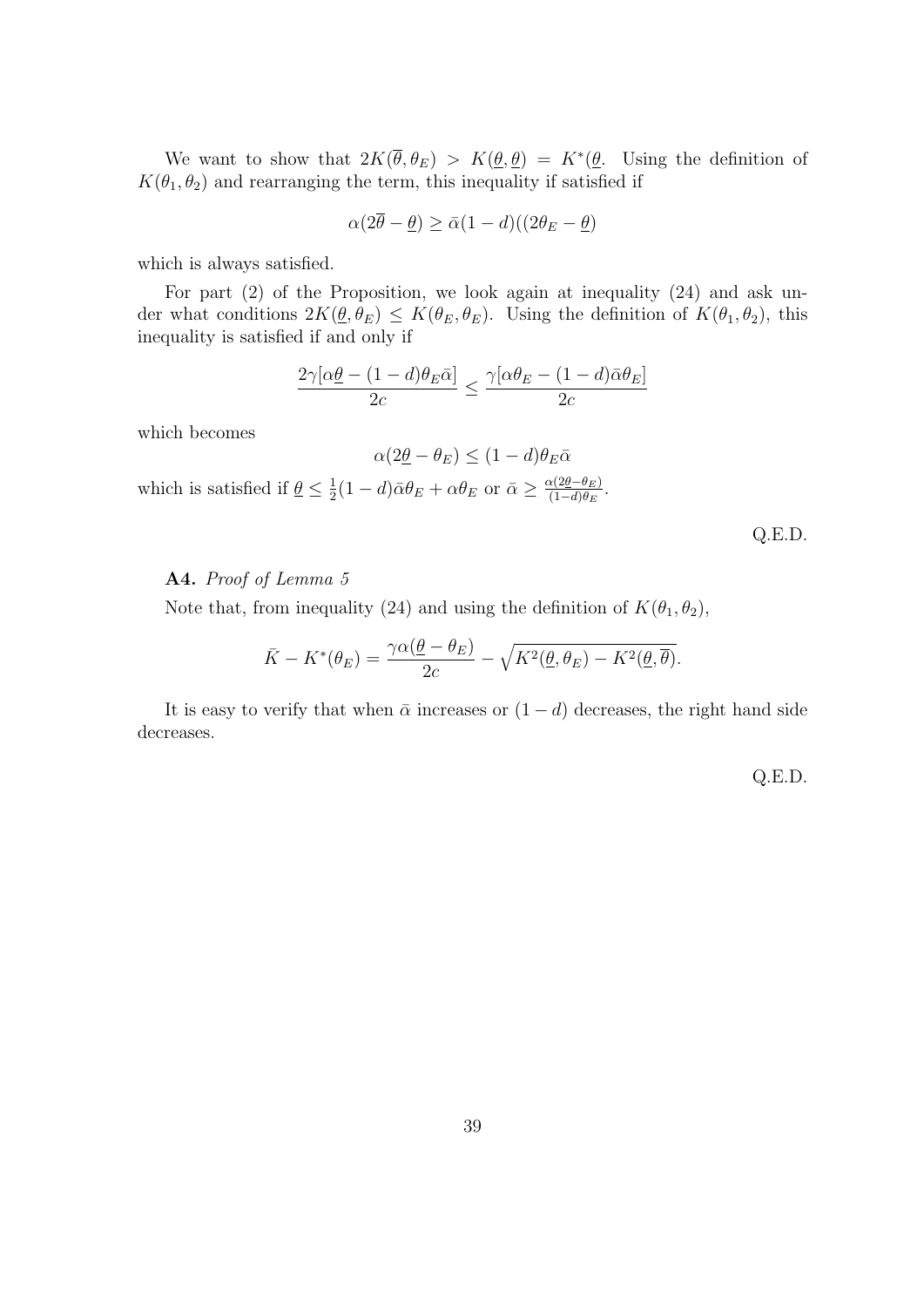# References

- Aboody, D., and R. Kasznik 2000, "CEO Stock Option Awards and the Timing of Corporate Voluntary Disclosures", Journal of Accounting and Economics, 29, pp. 73-100.
- Acharya, V., K. John and R.K. Sundaram 2000, "On the Optimality of Resetting Executive Stock Options", Journal of Financial Economics, 57, pp. 65-101.
- ATTARI, M., AND S. BANERJEE 2005, "Strategic Underinvestment: Managerial Entrenchement and the Ownership Structure of a Firm", mimeo, University of Wisconsin-Madison.
- BAR-GILL, O., AND L. BEBCHUK 2004a, "The Cost of Permitting Managers to Sell Shares", mimeo, Harvard Law School.
- BAR-GILL, O., AND L. BEBCHUK 2004b, "Misreporting Corporate Performance", mimeo, Harvard Law School.
- BOYCKO, M., A. SHLEIFER, AND R. VISHNY 1993, "Privatizing Russia", Brookings Papers on Economic Activities, 1993:2.
- Burkart, M., D. Gromb and F. Panunzi 1998, "Why Higher Takeover Premia Protect Minority Shareholders", Journal of Political Economy.
- Claessens, S. and S. Djankov 2002, "Privatization benefits in Eastern Europe", Journal of Public Economics, 83, pp. 307-324.
- DEANGELO, L., 1986, "Accounting Numbers as Market valuation substitutes: A study of Management Buyout of public stockholders", The Accounting Review, 41, pp.400-420.
- DJANKOV, S. AND P. MURRELL 2002, "Entreprise Restructuring in Transition: A Quantitative Survey", mimeo, The World Bank.
- Edison, C. , 1994, "Lessons from the Case Study of the Restructuring of Carl Zeiss Jena", mimeo, Department of Economics, the University of Michigan.
- ESTRIN, S., A. GELB AND I.J. SINGH, 1995, "Restructuring, viability and production: A comparative study of enterprise adjustment", Journal of Comparative Economics, 21, pp.131-53.
- Fidrmuc, J.P., P. Roosenboom and D. van Dijk , 2005, "Taking firms private for different reasons", working paper, RSM Erasmus University.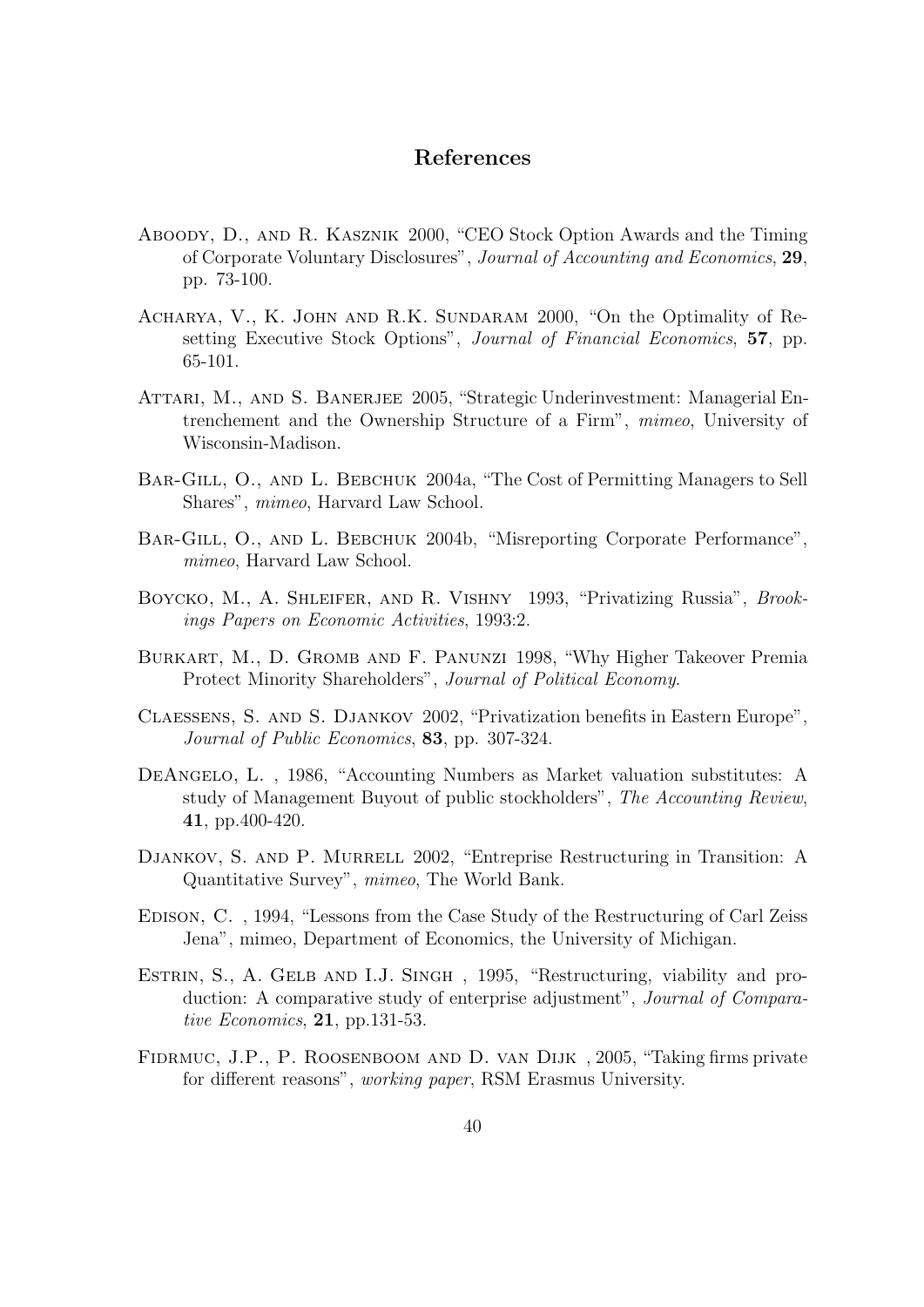- FILATOTCHEV, I., M. WRIGHT AND M. BLEANEY 1999, "Privatization, insider control and managerial entrenchment in Russia", Economics of Transition, 7, pp.481-504.
- Goldman, E., and S. Slezak 2006, "An Equilibrium Model of Incentive Contracts in the Presence of Information Manipulation", Journal of Financial Economics, **80**, pp.603-626.
- Grossman, S. and M. Perry 1986, "Perfect Sequential Equilibrium", Journal of  $Economic Theory, 39, pp.120-154.$
- Gupta, N. , 1995, "Partial Privatization and Firm Performance", The Journal of Finance, 60, pp.987-1015.
- Hillman, A. , 1992, "Enterprise Restructuring in the Transition from Hungarian Market Socialism," in Hillman, A. and B. Milanovic (eds): "The Transition from Socialism in Eastern Europe," , the World Bank.
- Holmstrom, B. , 1999, "Managerial Incentive Problems: A Dynamic Perspective", Review of Economic Studies, 66, pp.169-182.
- JENSEN, M.C.. AND W.H. MECKLING, 1976, "Theory of the firm: Managerial behavior, agency costs and ownership structure", *Journal of Financial Economics*, 3, pp.305-360.
- Kaplan, S. , 1989, "The effects of Management buyouts on operating performance and value", Journal of Financial Economics, 24, pp.217-254.
- Kocenda, E., and J. Svejnar , 2002, "The Effects of Ownership Forms and Concentration on Firm Performance after Large-Scale Privatization," William Davidson Institute working paper, n. 471a.
- KORNAI, J., 1992, "The Principles of Privatization in Eastern Europe", *Harvard* Institute for Economic Research Discussion Paper, # 1567
- KORTBA, J., 1995, "Privatization Process in the Czech Republic: Players and Winners," in The Czech Republic and Economic Transition in Eastern Europe, Academic Press.
- Lizal, L., M. Singer, and J. Svejnar , 1995, "Manager Interests, Break-ups and Perfromance of State Enterprises in Transition," in The Czech Republic and Economic Transition in Eastern Europe, Academic Press.
- Lopez-de-Silanes, F. , 1997, "Determinants of Privatization Prices", Quarterly Journal of Economics, 112, pp.965-1025.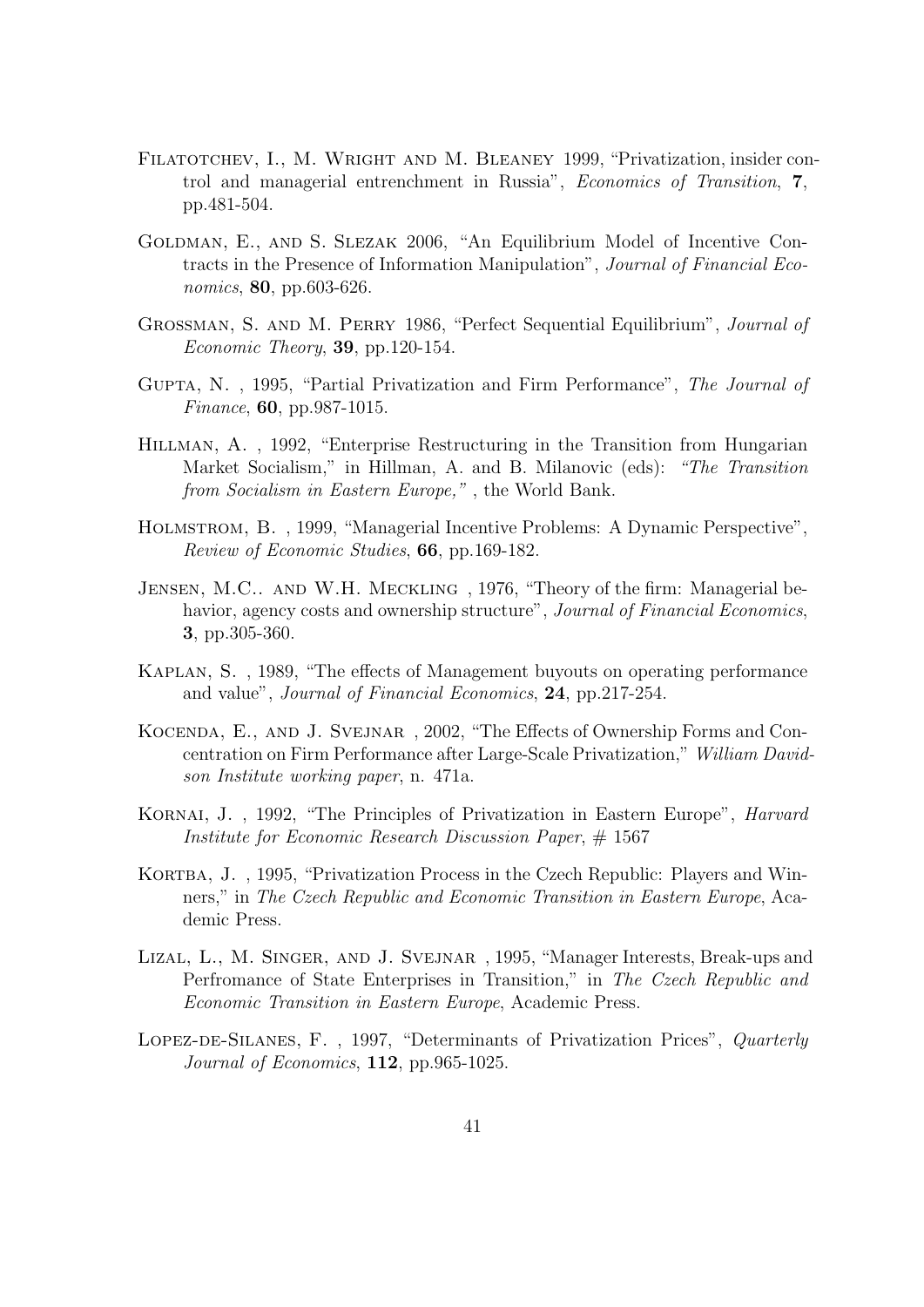- Mailath, G. , 1987, "Incentive Compatibility in Signaling Games with a Continuum of Types", Econometrica, 55, pp.1349-1365.
- MARQUARDT, C., AND C. WIEDMAN, 2002, "How are Earnings Managed? An Examination of Specific Accruals", New York University working paper.
- McConnell, J. AND H. SERVAES, 1990, "Additional Evidence on Equity Ownership and Corporate Value", Journal of Financial Economics, bf 27, 595-612.
- MCCONNELL, J., H. SERVAES, AND K. LINS, 2005, "Changes in Equity Ownership and Changes in the Market Value of the Firm", working paper, London Business School.
- Megginson, W.L., R.C. Nash and M. van Randenborgh , 1994, "The Financial and Operating Performance of Newly Privatized Firms: An International Empirical Analysis", Journal of Finance, 69, 403-52.
- MEGGINSON, W.L., J.M. NETTER, 1994, "From State to Market: A Survey of Empirical Studies on Privatization", Journal of Economic Literature, 39, 321- 389.
- Morck, R., A. Shleifer, and R. Vishny , 1988, "Management Ownership and Market Valuation: an Empirical Analysis", Journal of Financial Economics, 20, 293-315.
- Murphy, K. , 1999, "Executive Compensation", in Handbook of Labor Economics, (ed. O. Ashenfelter and D. Card), North Holland.
- Muscarella, C.J., and M.R. Vetsuypens , 1990, "Efficiency and Organizational Structure: A Study of Reverse LBOs", Journal of Finance, 45, 1389-1413.
- Narayanan, M. P. 1996, "Form of Compensation and Managerial Decision Horizon", Journal of Financial and Quantitative Economics, 31, 467-491.
- Ofek, E. , 1994, "Efficiency Gains in Unsuccessful Management Buyouts", Journal of Finance, 49, 637-654.
- PERRY, S., AND T. WILLIAMS, 1994, "Earnings Management preceding Management Buyout Offers", *Journal of Accounting and Economics*, **18**, pp.157-179.
- Pinto, B., M. Belka and S. Krajewski , 1993, "Transforming State Enterprises in Poland: Evidence on Adjustment by Manufacturing Firms", Brookings Papers on Economic Activities, 1993:1.
- Shleifer, A. and R. Vishny , 1986, "Large Shareholders and Corporate Control", Journal of Political Economy, 94, 461-488.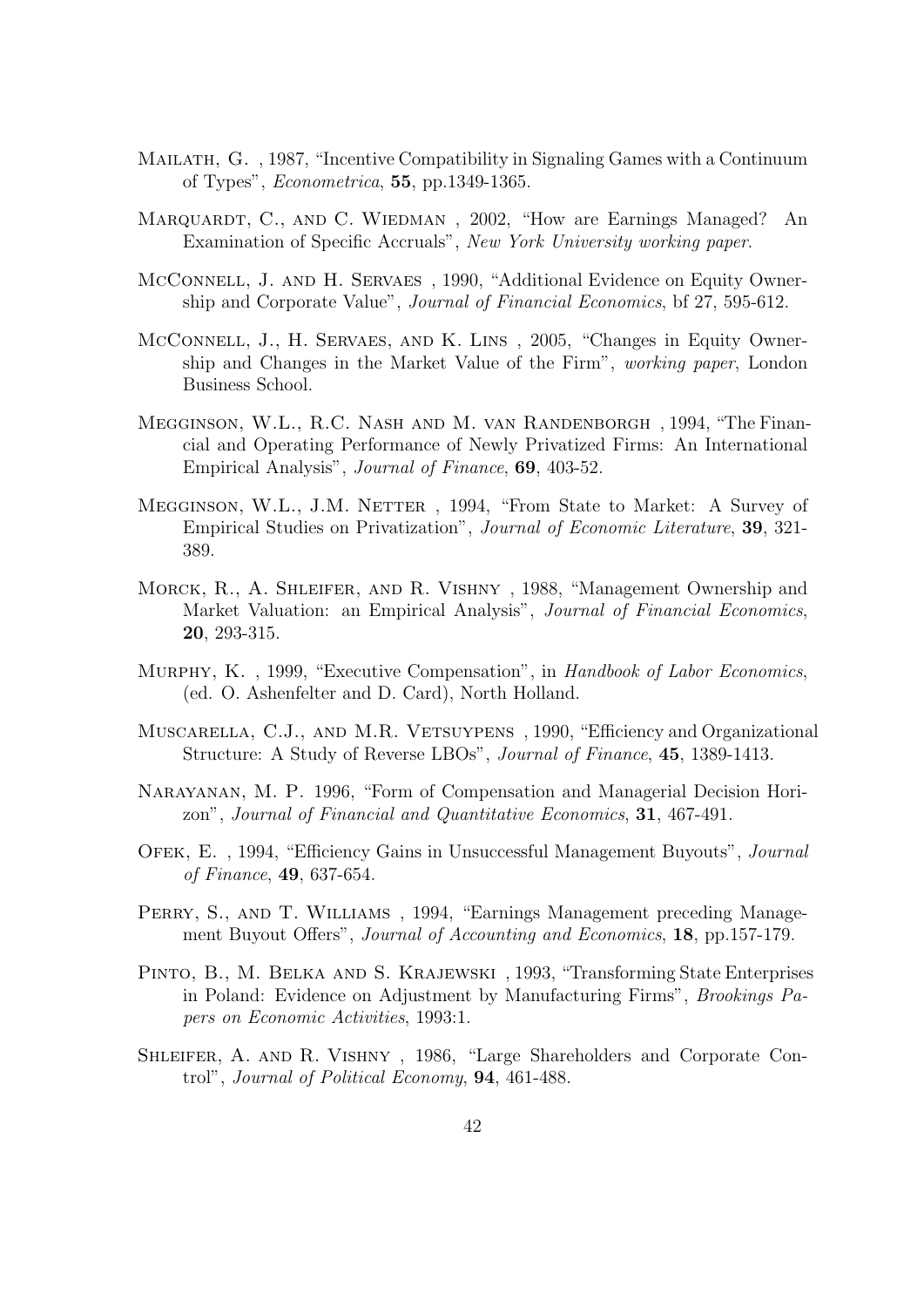- Shleifer, A. and R. Vishny , 1992, "Privatization in Russia", mimeo, Harvard University.
- Smith, A. , 1990, "Corporate Ownership Structure and Performance: The Case of Management Buyouts", Journal of Financial Economics, 27, pp.143-164.
- Stein, J. , 1989, "Efficient Capital Markets, Inefficient Firms: A Model of Myopic Corporate Behavior", Quarterly Journal of Economics, 104, pp.655-669.
- WESTON, J.F., M.L. MITCHELL AND J.H. MULHERIN, 2004, Takeovers, Restructuring and Corporate Governance, Pearson Prentice Hall.